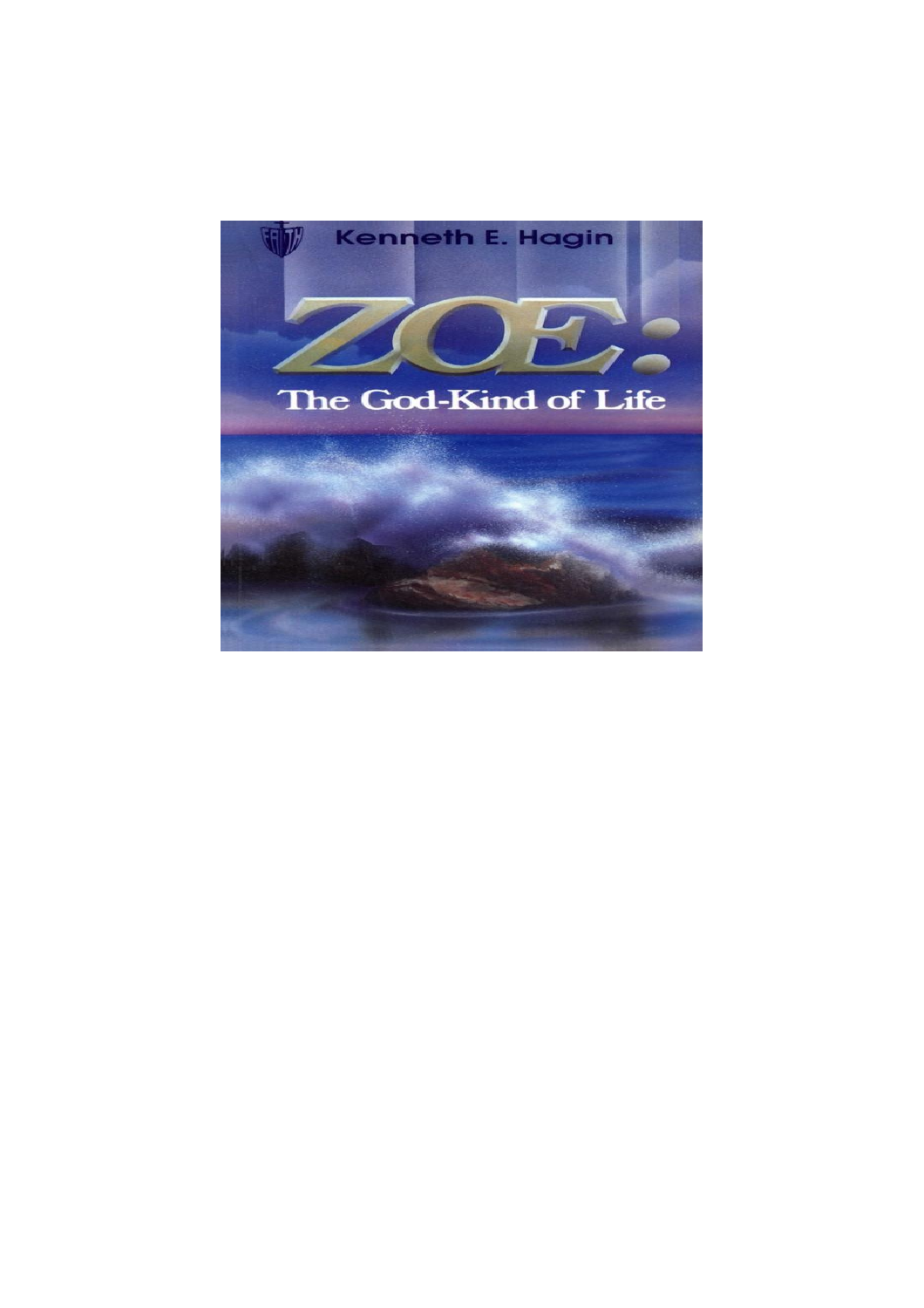# *Contents*

- 1 What Is Zoe?
- 2 What Happens When You Receive Zoe?
- 3 Let Zoe Dominate You
- 4 Ruling and Reigning in Union with God
- 5 Reigning Through Righteousness

*Do not become discouraged because the truth does not dawn on your spirits all at once.*

*But keep meditating on the facts of the Word.*

*The more you meditate on that which is written, And the more you meditate on that which is said as one shall speak under the anointing and the inspiration of the Spirit, then little by little it will become real to you.*

*And as on the inside of you in your spirit, in your inner man, it takes shape and form, it will reshape your own spirit, until you'll no longer be a weakling, spiritually, but you shall become strong, and be able to stand, and do the works the Lord has called you unto, and rule and reign and dominate in life, as a king by Jesus Christ.*

*So do not turn away even because you do not fully understand or see.*

*But let your mind be open and your spirit be receptive and say thou, "O blessed Holy Spirit, unveil the truth unto my spirit, that I may stand in the fullness of the provision of my Father, For He is my Father.*

*I love Him and He loves me."*

*And so you will become that which He has ordained that you should become, and rise up to the level of the full privileges, and rights, and authority, and dominion of a son of God.*

*Rejoice and be glad, and speak forth the Word of Faith.*

*Speak unto those circumstances that have you bound.*

*And command them to leave, and so you shall be loosed.*

*Speak unto the storm that appears on the horizon of your*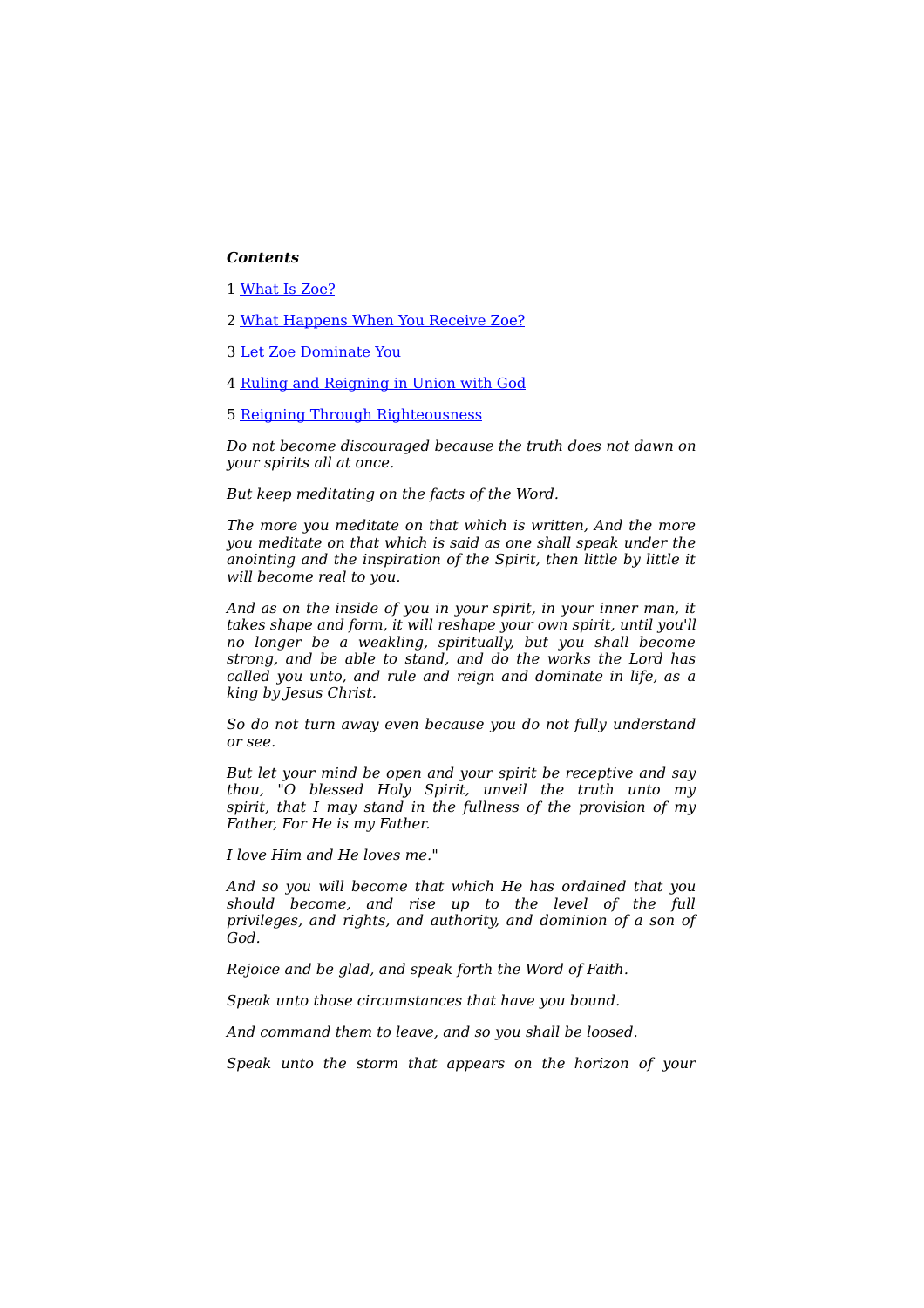*life, and say, "Peace be still," and there will be calm.*

*Learn what is yours, and act upon it.*

*And it shall become yours in reality.*

*Thank you, Lord Jesus!*

—Prophecy given by

Kenneth E. Hagin

October 19, 1980,

RHEMA Bible Church,

Tulsa, Oklahoma

*Chapter 1*

# *What Is Zoe?*

Why did Jesus come? To found a church? To improve on humanity or to give us a code of conduct? No, He came for one purpose: *"I am come that they might have life, and that they might have it more abundantly"* (John 10:10).

The Greek word translated "life" in this verse is *zoe.*

*Zoe* is the God-kind of life.

The Bible says *"For God so loved the world, that he gave his only begotten Son, that whosoever believeth in him should not perish, but have everlasting life"* (John 3:16). And, *"For the wages of sin is death; but the gift of God is eternal life through Christ Jesus our Lord"* (Rom. 6:23).

This eternal life He came to give us is the nature of God.

John 5:26 says, *"For as the Father hath life in himself; so hath he given to the Son to have life in himself."*

In John 1:4 we get the first intimation of what this life will do for us: *"In him was life; and the life was the light of men."*

Light stands for development. In other words, "In him was life; and the life was the development of men."

Or, "In him was *zoe;* and the *zoe* was the development of men." John 5:26 could be translated, "For as the Father hath *zoe* in himself; so hath he given to the Son to have *zoe* in himself."

There are four different Greek words translated "life" in the New Testament. First, there is *zoe.* Then there is *psuche.*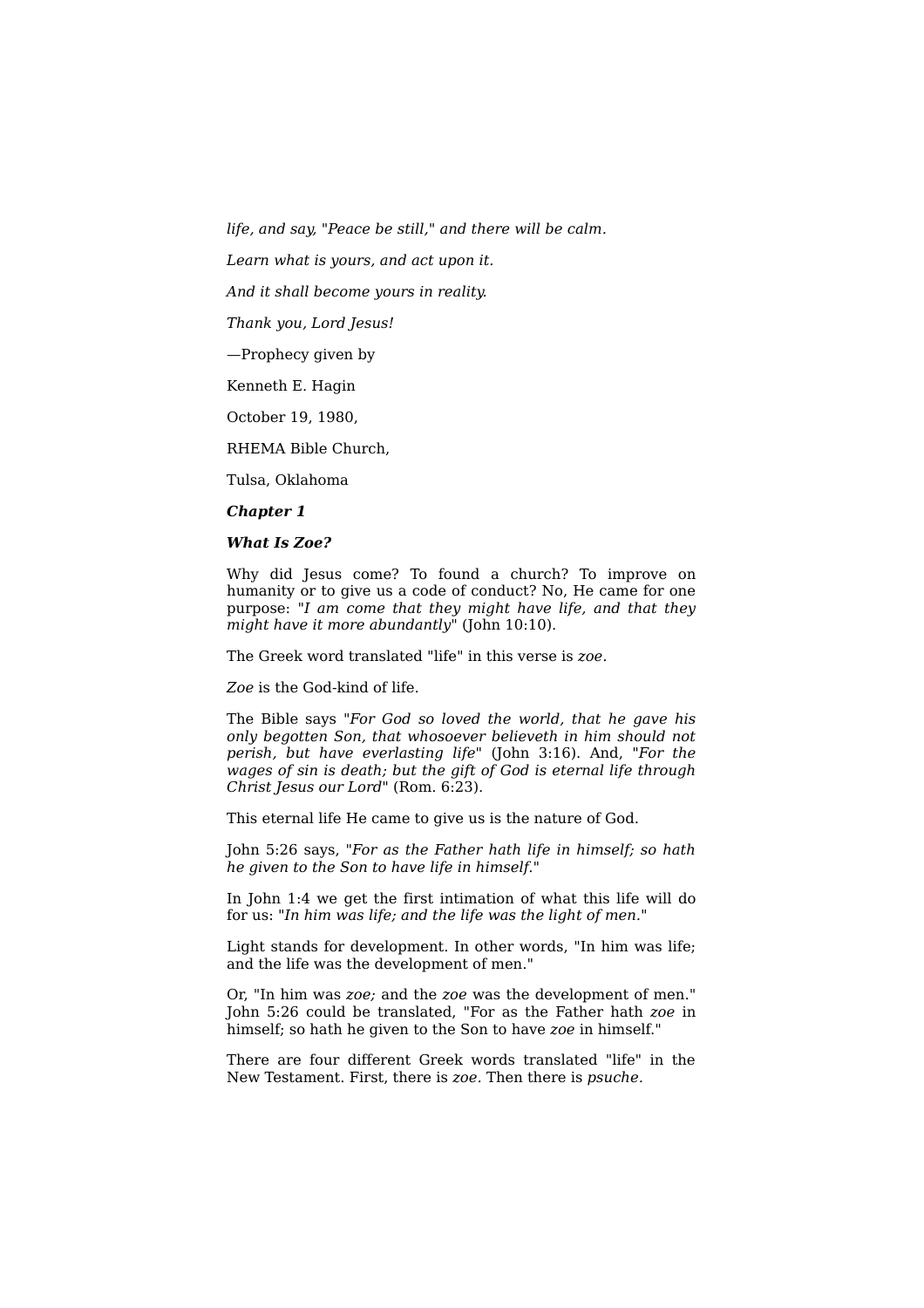That means natural or human life. *Bios* means manner of life.

And *anastrophee* means confused behavior.

It seems strange that the church has majored on "manner of life" or "behavior" rather than eternal life, which determines in a very large way the manner of life.

No matter what manner of life or behavior you have, if you don't have eternal life, it won't amount to anything anyway.

*Receiving eternal life is the most miraculous incident in life.*

Often we call it conversion or the new birth. Some call it

"getting religion," but that's not what it is, really.

It is, in reality, God imparting His very nature, substance, and being to our human spirits.

It is described by the Apostle Paul in Second Corinthians.

# **2 CORINTHIANS 5:17,18**

**17 Therefore if any man be in Christ, he is a new creature: old things are passed away; behold, all things are become new.**

# **18 And all things are of God, who hath reconciled us to himself by Jesus Christ, and hath given to us the ministry of reconciliation.**

This is the miraculous recreating of man. *"Therefore if any man be in Christ...."* You understand Paul is not talking about the body, or the outward man, or the mind. He's talking about the spirit—the inward man—who is in Christ. God is actually giving birth to a new man.

In the new birth, our spirits are born of God. More than one of the prophets of the Old Testament prophesied that God would establish a New Covenant with the house of Israel. This covenant is the New Testament, as we know it. Concerning this new covenant, Ezekiel said:

#### **EZEKIEL 36:26,27**

**26 A new heart also will I give you, and a new spirit will I put within you: and I will take away the stony heart out of your flesh, and I will give you an heart of flesh.**

**27 And I will put my spirit within you, and cause you to walk in my statutes, and ye shall keep my judgments, and**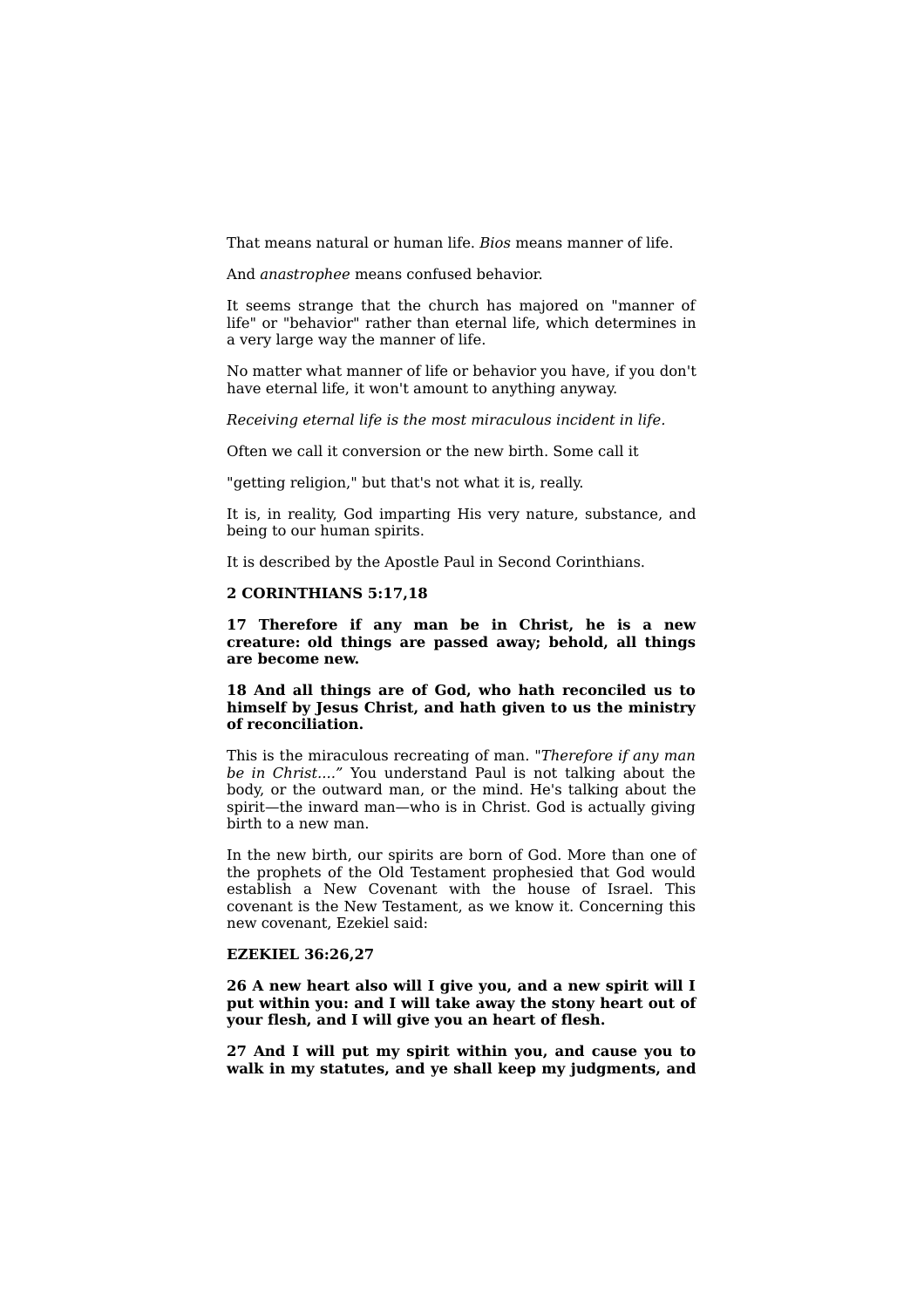# **do them.**

What he is prophesying about is the new birth. The words "heart" and "spirit" are used interchangeably. Your heart is your spirit.

When God is speaking of the heart of a man in His Word, He is speaking of the real you. A Scripture that is illuminating on the subject is First Peter 3:4: *"But let it be the hidden man of the heart, in that which is not corruptible, even the ornament of a meek and quiet spirit, which is in the sight of God of great price."*

Peter, here, is talking to Christian wives, and he mentions the outward adorning of the flesh. He says, in effect, "Don't take all your time on your hair and clothes. But see to it that the inward man, or hidden man of the heart, is adorned first with a quiet and meek spirit."

Paul, in First Corinthians 9:27, says: *"But I keep under my body, and bring it into subjection: lest that by any means, when I have preached to others, I myself should be a castaway."*

Notice something. "I" keep under my body and "I" bring it into subjection. What is he saying? "I" don't let my body rule me. "I" is the man on the inside. If your body were you, he would have said, "I keep *myself* under." He calls the body "it."

Who is "I"? "I" is the real you. That is, the inward man or hidden man of the heart.

With most people, their body rules their inward man. That is what makes carnal Christians.

#### **1 CORINTHIANS 3:3**

**3 For ye are yet carnal: for whereas there is among you envying, and strife, and divisions, are ye not carnal, and walk as men?**

Here Paul is telling the Corinthians they are carnal or baby Christians. One translation says "body ruled" instead of

"carnal." He tells them they are living like people who have never been born again—mere men.

Paul says something else interesting in writing to the Romans.

# **ROMANS 12:1,2**

**1 I beseech you therefore, brethren, by the mercies of God, that ye present your bodies a living sacrifice, holy, acceptable unto God, which is your reasonable service.**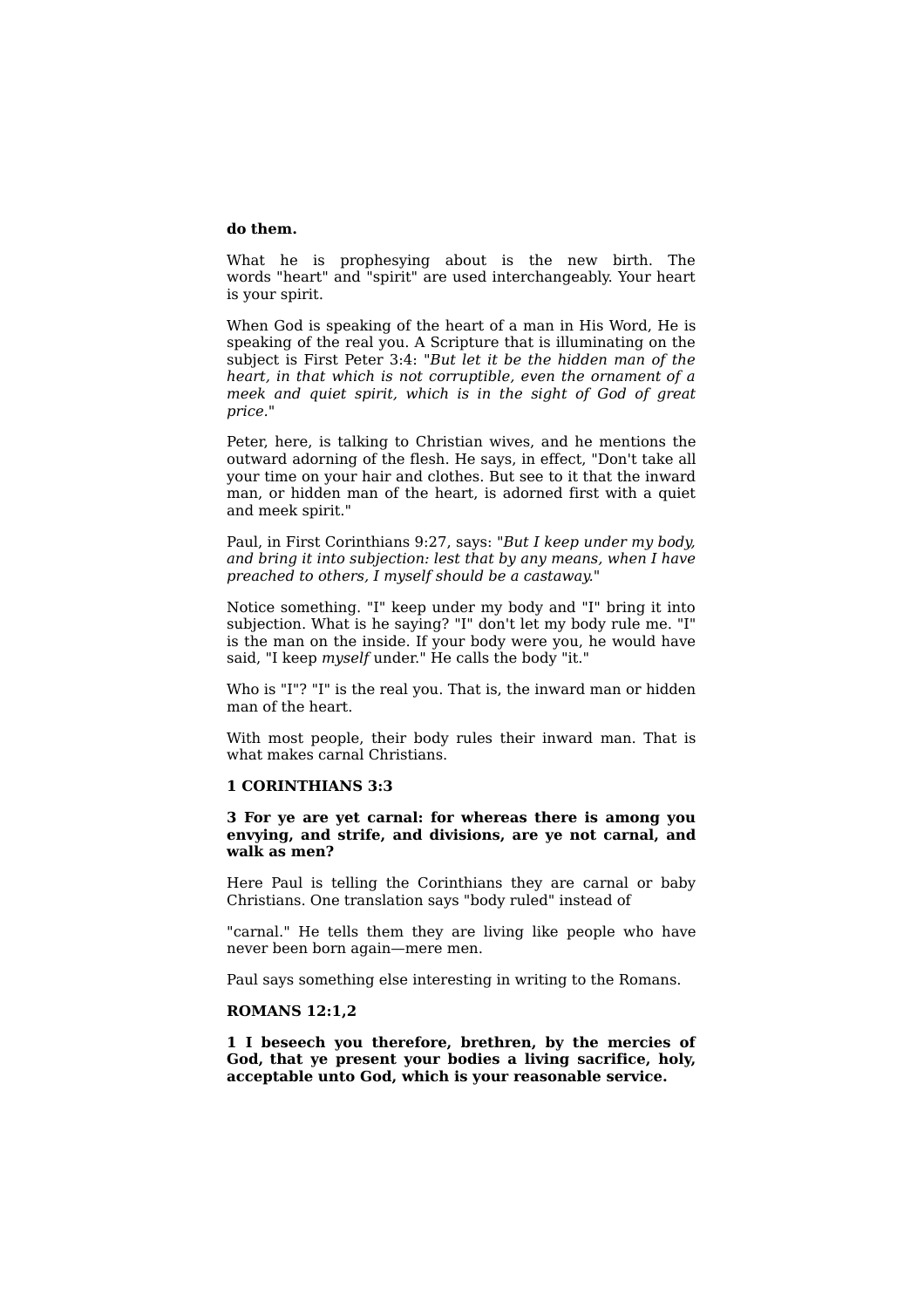# **2 And be not conformed to this world: but be ye transformed by the renewing of your mind, that ye may prove what is that good, and acceptable, and perfect, will of God.**

Paul wasn't writing to the world. He was writing to the saints at Rome. *"To all that be in Rome, beloved of God, called to be saints"* (Rom. 1:7). He said *you* do something with your body. If you don't do anything with it, nothing will ever be done.

In our church teachings we have cluttered up some of this until our minds are fuzzy and it is difficult to get the real truth over to people. He didn't say, "present yourselves" to God, because if you are a child of God you already belong to Him.

You can't very well present to someone what already belongs to him.

There is not a word in the New Testament about dedicating yourselves or giving yourselves in this sense. But you find that if you are born again, you are His. *You* are. *You* is that inward man who has become a new man in Christ.

Second Corinthians 5:17 says, *"Therefore if any man* ...."

What man is Paul talking about? Does he mean the outward man? No, it couldn't be the outward man, because he said, *"... if any man be in Christ, he is a new creature."*

It is the life and nature of God coming into your spirit that makes you a new creature. It makes the inward man a new man.

The body is not new. Thank God, at the coming of the Lord, we will have a new body. This new man, the hidden man of the heart, is to dominate the body. The body is not to dominate you.

Paul not only talks about doing something with the body, but in Romans 12:2 he talks about renewing the mind. He is writing to people who are born again and Spirit filled, yet they need to do something with their bodies and minds.

One of the greatest needs of church members today is to have renewed minds. Your mind becomes renewed with the Word of God.

We know this, then: Man is a spirit. We know he is in the same class with God, because God is a Spirit and because man was made to have fellowship with God. We've never majored on this fact as we ought. Therefore, we've never been able to walk in the light of eternal life as we ought.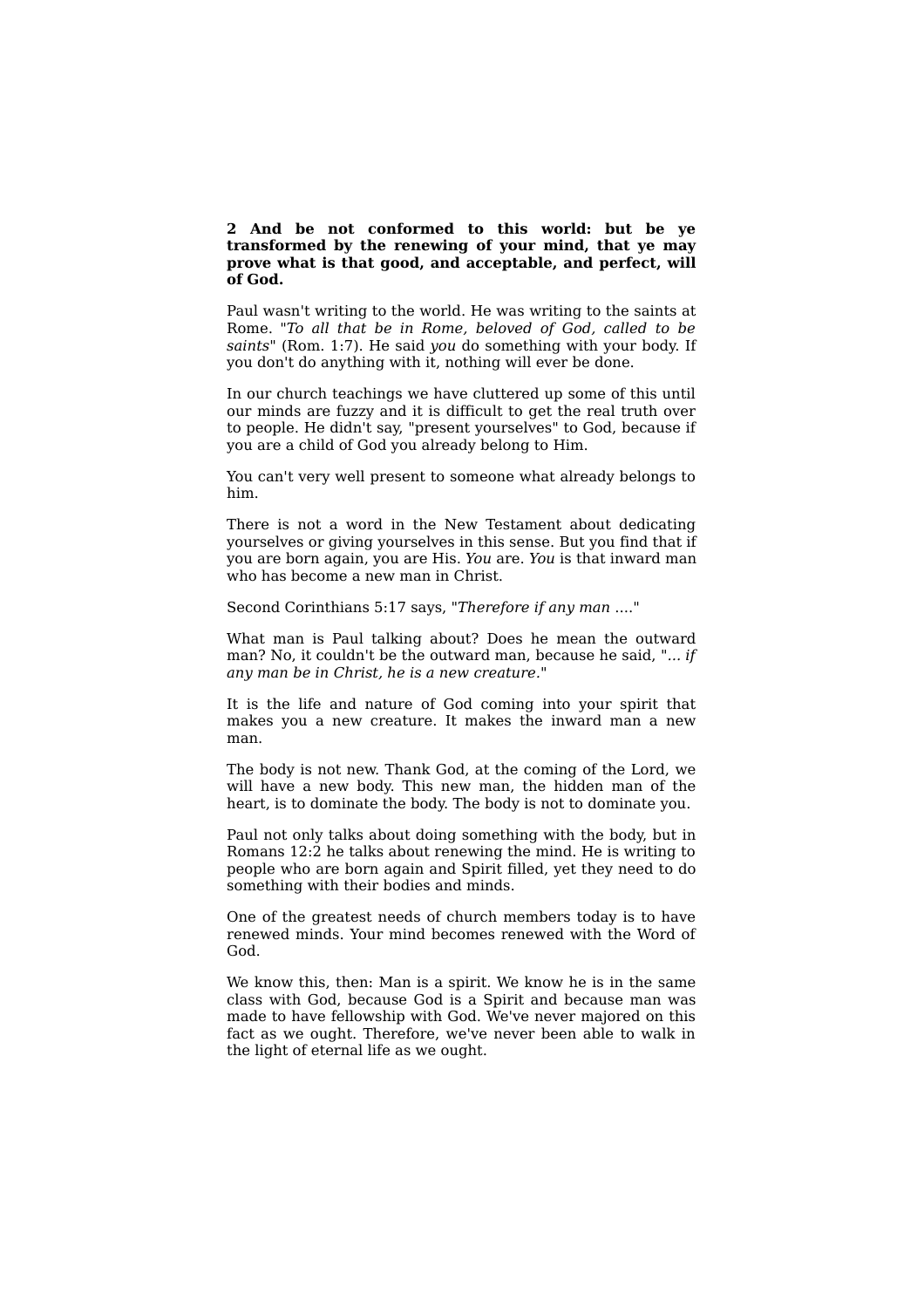# *Is the Spirit Perfect?*

Some have wondered whether the reborn spirit, the new man in Christ, is perfect, or fully developed after receiving eternal life.

The spirit couldn't be perfect, because Peter says, *"As newborn babes, desire the sincere milk of the Word, that ye may grow thereby"* (1 Peter 2:2).

And Paul says, *"I have not yet reached perfection"* (Phil. 3:12, *The New English Bible: New Testament translation).*

Actually, the Greek word used there for perfection means "reaching maturity."

Some people say, "I'm perfect and complete in Christ." Well, yes, you're a complete person, but you're not full grown. There are always people who are promiscuous about permitting sin, and who want to excuse themselves by saying, "It was just my *body* that sinned; it wasn't my *spirit."*

But sin is a spiritual thing; it isn't a physical thing. Paul said in writing to the Church at Corinth, *"Flee fornication.*

*Every sin that a man doeth is without the body; but he that committeth fornication sinneth against his own body"* (1 Cor. 6:18). So if it's without the body, it has to be a spiritual thing.

However, even fornication originates in your spirit. Your spirit has to give your body permission to sin or your body can't do it.

You're the custodian of your house. Remember Paul said, *"But I keep under my body, and bring it into subjection"* (1 Cor. 9:27). You're responsible for what that body does. It all starts in your spirit. That's what Paul meant when he said, .. *let us cleanse ourselves from all filthiness of the flesh and spirit"* (2 Cor. 7:1). Don't let things start in your spirit.

In Romans 6:6 it says, *"Knowing this, that our old man is crucified with him, that the body of sin might be destroyed, that henceforth we should not serve sin."* Some use that verse to say we are already redeemed, spirit, soul, and body. What does that verse mean?

The body of sin Paul is talking about is not the physical body; he's talking about the spirit man. You are a new creature.

The old sin nature in your spirit is gone. The sin nature in your flesh is still there.

The problem is that the flesh nature still wants to do things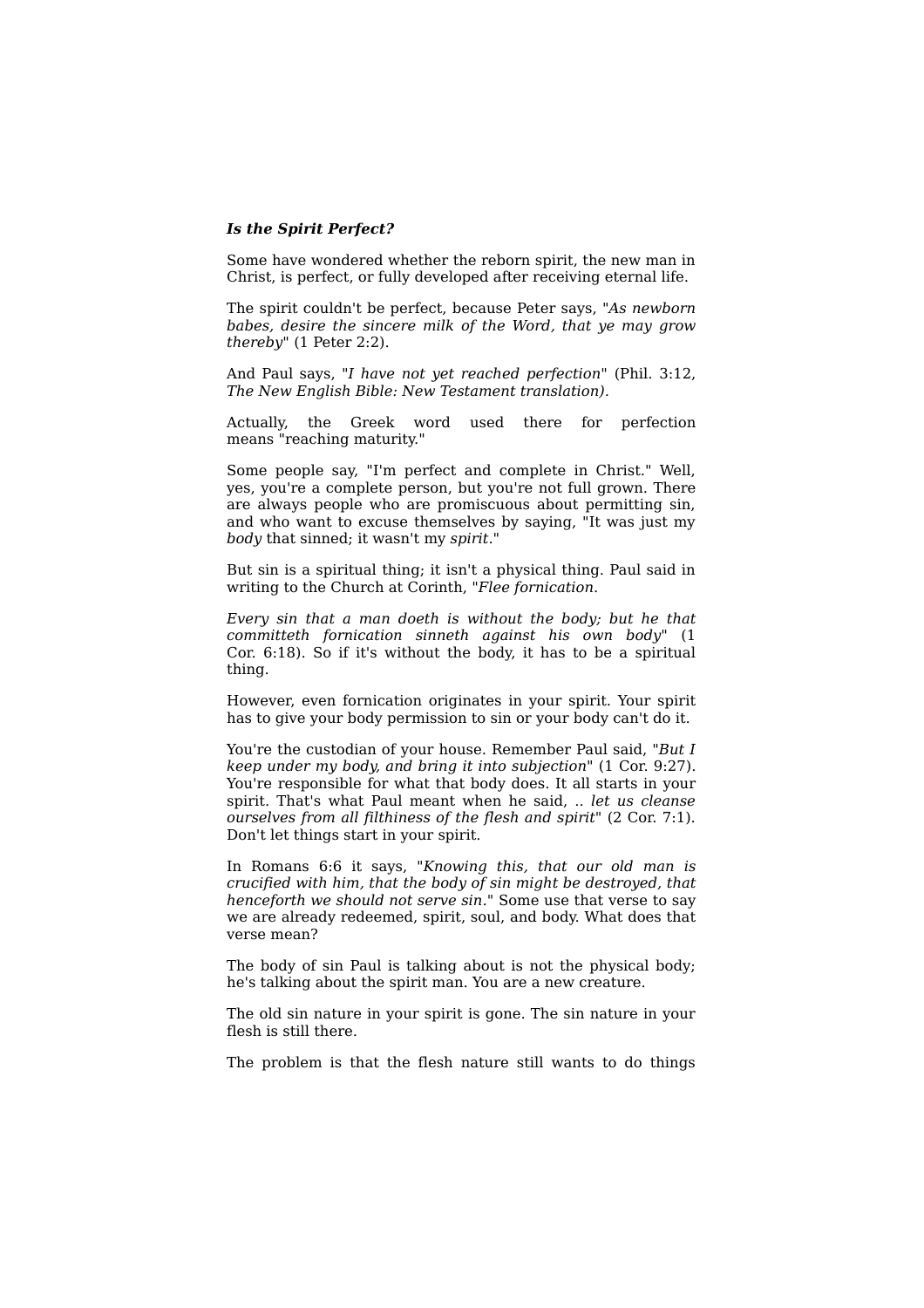wrong. It wants to keep on doing the things it always did. *If your mind is not renewed with the Word of God, it will side in with your flesh and dominate your spirit.* But if you get your *mind* renewed, your *spirit,* through your mind, will dominate your *body.*

The old man is the old spiritual man. You've still got the same body you had and the same mind you had. That old spiritual man had the nature of the devil in him. That is the nature that's gone, or the body of sin that's gone. It is up to us to put on the new man on the outside.

Many ask what the difference is between renewing your mind and training your spirit. Actually, if you follow those principles involved in training the human spirit (I have a tape series on the subject), your mind will become renewed. What you are doing in renewing your mind is training your mind to think in line with God's Word. Even if the Word doesn't seem to be registering on your mind, it will speak to your spirit, because it's spiritual food. By meditating upon it, your mind becomes renewed.

You see, because your spirit becomes new when you are born again, it will know things your head doesn't know. Your spirit will try to tell you things the Word already tells you but you just can't see them. That's because your spirit picks up knowledge from the Spirit of God.

Notice in James 1:21 it says, *.. receive with meekness the engrafted word, which is able to save your souls."* That used to bother me before I separated spirit and soul (Heb. 4:12), because I thought your soul was saved if you were born again.

You see, your spirit has become a new man, but it is the Word of God which will save your soul, or restore it.

## *Chapter 2*

#### *What Happens When You Receive Zoe?*

*Zoe,* then, means eternal life, or God's life. This new kind of life is God's nature. It produces certain changes in man. You can see the effects of that life. Almost at once, you can see it in a person's habits. You can see it in his speech. It changes conduct, corrects habits, and forms new ones.

I remember the first church I pastored. I would walk out in the country, because I didn't have a car, stay Saturday night with a family, preach Sunday morning and Sunday night, and walk back into town Monday morning. I wore out four pairs of shoes the first year walking to preach.

Once in a while I would catch a ride, but I would walk part of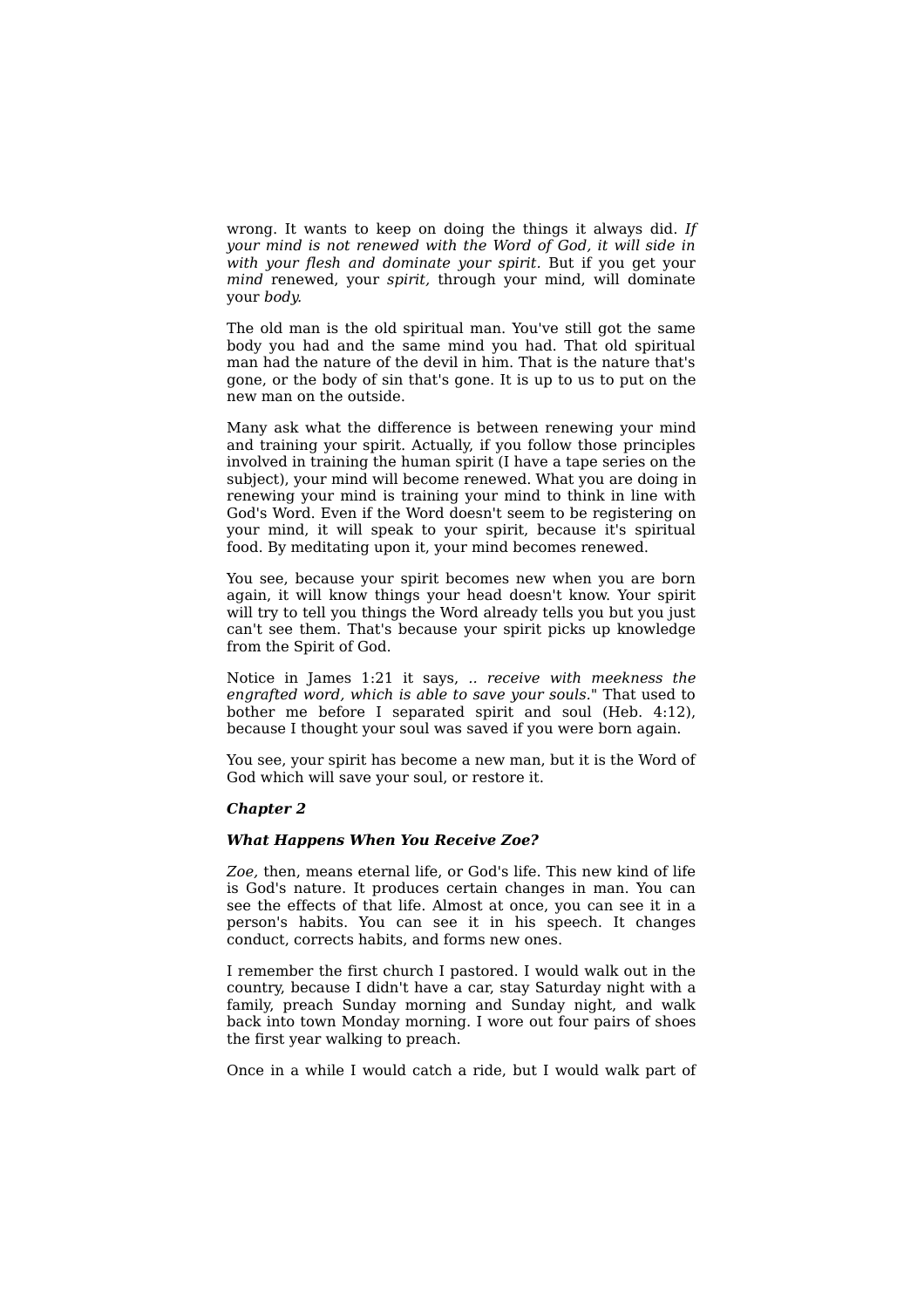the way every time.

I stayed in the home of one particular family and I thought this man was a Christian. I never did ask him, but I just assumed he was a Christian. He never missed church. He brought his family to every service.

He was a good man. He had family prayer at the table. He even read the Bible and prayed in the home, and he had no bad habits.

His two boys, both teenagers, said, "We've never heard our daddy and momma fuss." I thought he was saved. "And not only that," they said, "we've never heard our daddy use foul language or curse." He wouldn't even use slang. If he happened to be working and hit his finger, he wouldn't even say "shoot."

So I saw his life, his conduct; and we judge by conduct a lot of times.

I thought he must be saved, but I never took time to ask him. One Sunday night we were having an open-air revival, and when the evangelist gave the altar call, this man came to the altar. I couldn't believe my eyes. I had thought he was the best man in the church.

The next day the community was buzzing. People were saying, "That fellow went to the altar last night and he's the best man around. He lives a better life than anyone else. We thought he already was saved."

But he said to me, "My mother was old-time Holiness and she raised me that way. I always abided by her teaching, but I never had been saved. I never had been born again."

He had adjusted his conduct, but there hadn't been anything on the inside of him. People in town wondered if they would see any change in him.

They decided they did!

"In the first place," they said, "he looks different. There is a light on his face that never used to be there." (Notice the Bible says this life is the *light* of men.) Second, people heard a difference in his speech. He was kinder than ever. Even the sinners could see a difference. There was a new element that came into his spirit even though he had already been a good man.

People who have this eternal life are called "twice-born men." They are "new creation men." The life of God *will* have an effect on your life, habits, and qualities.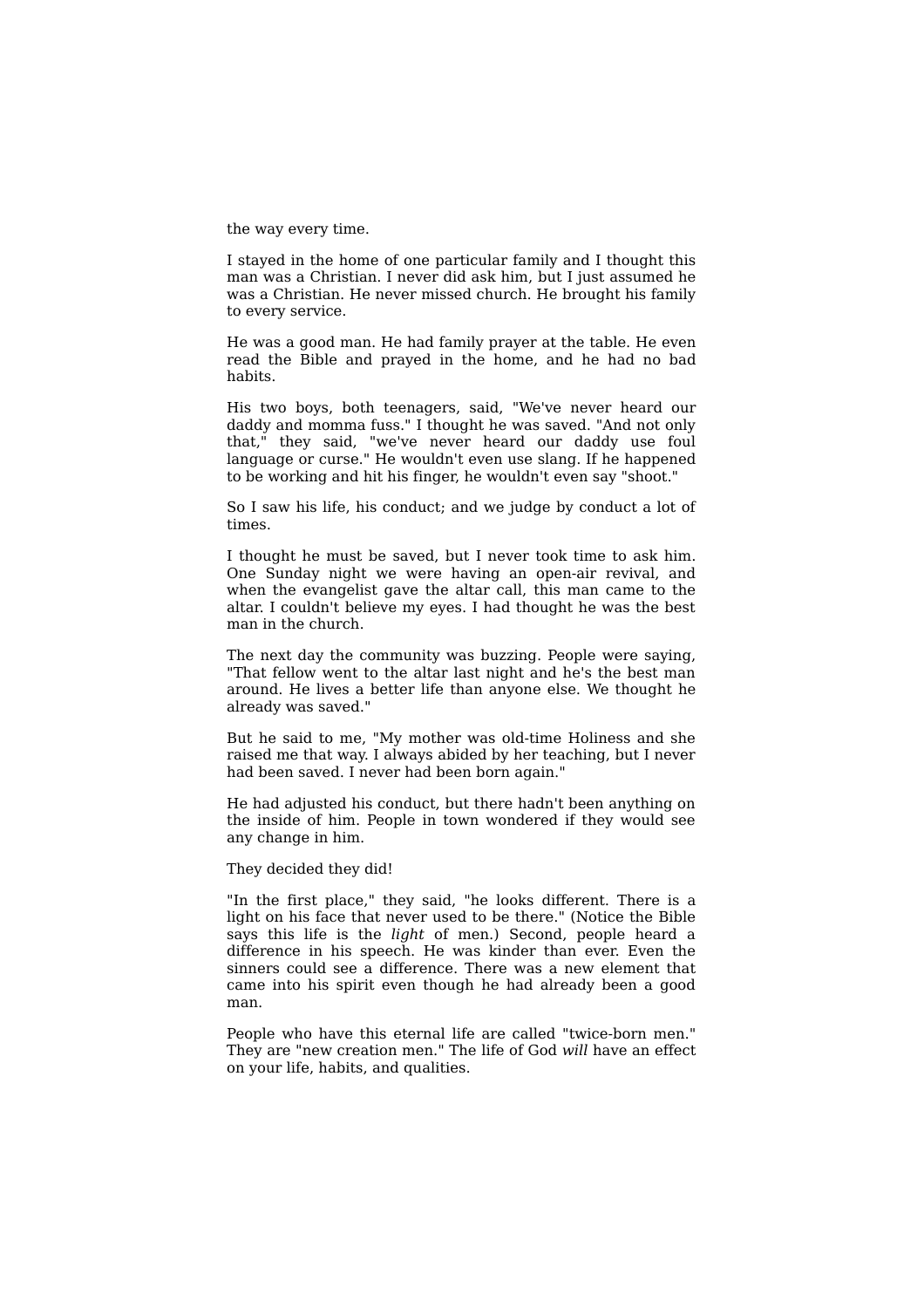No criminals have this life, because if they have it, it will change them. We've got hundreds of people on our mailing list who are in prison, but they're not criminals anymore.

One young man wrote me from Ohio and said, "I'm still in prison, but I want you to know I'm the Lord's free man. I'm free on the inside and I'm getting out of here; and when I get out, I'm going to preach."

I saw him at a Full Gospel Business Men's convention, and that's what he was doing—getting ready to preach.

We had a fellow who graduated from our school who had been in the Huntsville Penitentiary in Texas. He wrote me a letter and said he had gotten saved in prison. A Methodist minister would go in and have classes and give out my books there.

This young man said, "I got your big blue book on faith, and since I've become a new creature, I've been making my confession of faith. I told all the guards and my fellow prisoners that I was getting out (it was time for my parole).

"They said, 'You don't get out the first time you come up for parole when you killed a policeman.' (Under the influence of dope he had shot and killed a policeman.)

"I told them, 'The fellow who killed that man is gone. I'm a new man. I haven't killed anybody, don't want to kill anybody, and am not going to kill anybody.'

He got out on parole, blessed be God! He came here to school, graduated, and is out in the ministry today. We had him preach and you could tell the anointing of God was on him.

That's what the life of God will do for you. He's no longer a criminal.

I remember a dear sister down in Beaumont, Texas. She was an ordained Assemblies of God minister and was always interested in those who were down and out. When she was just a young woman in her 30's (she is now with the Lord), she would go down in a red light district and win those girls to Jesus. She'd get them saved. She would take them home with her, dress them up, and get them jobs.

She told my wife and me about one of them, a lovely girl.

This girl had spent two years in a university, but she got off on the wrong foot and ended up down there.

This sister got her saved and filled with the Spirit; got her a good job, and got her going to church. She was a beautiful girl.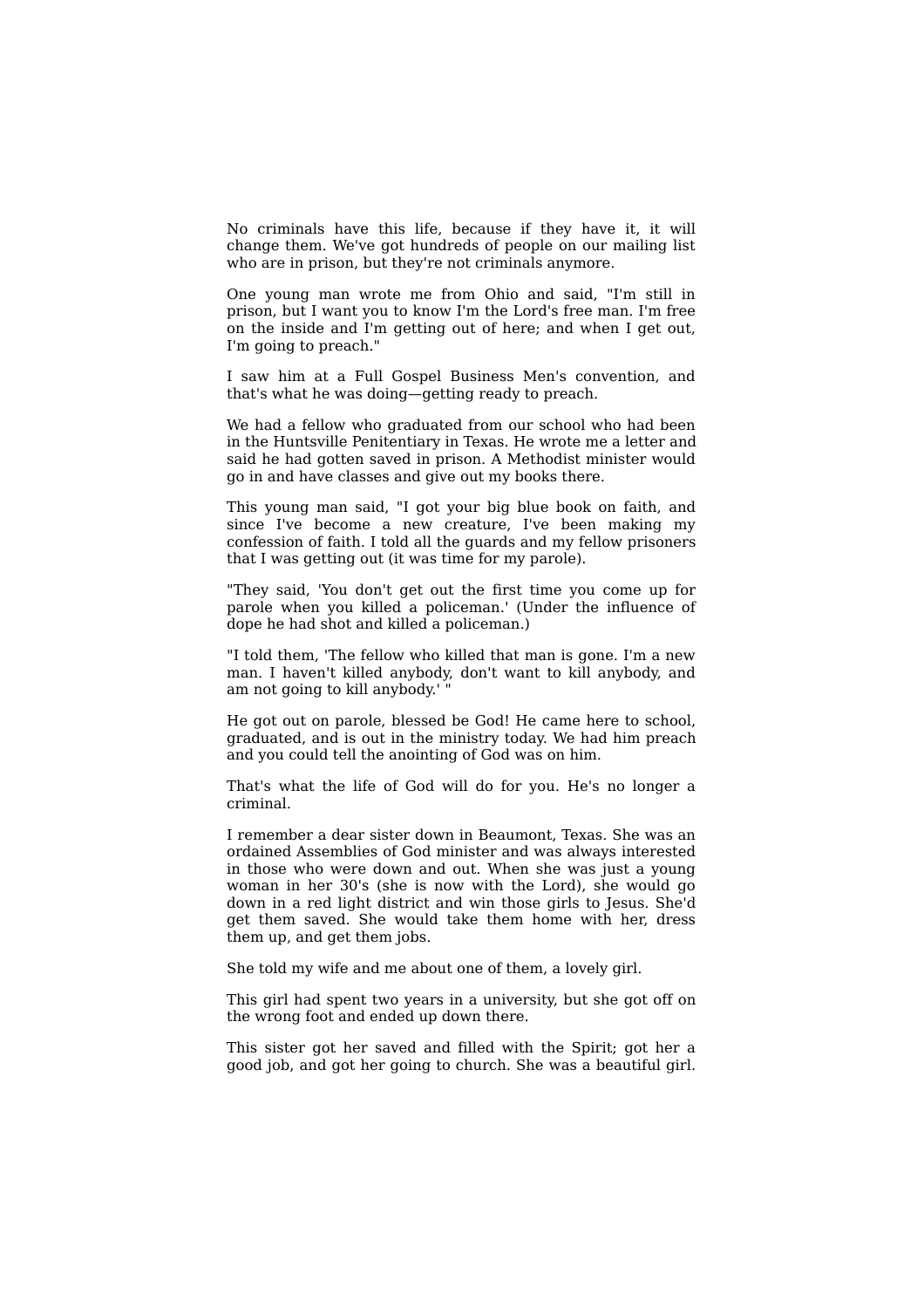A businessman in the city and in the church fell in love with her and wanted to marry her. But she was ashamed of her past, so she left Beaumont and went to another town in Texas.

She said, "Don't tell him where I went. I'm ashamed to tell him my past."

He came knocking on this sister's door, crying, and said, "Where did she go? I'm in love with her."

"Come in," she said. "I want to tell you—she is ashamed of her past. I dug her out of the red light district. She was a prostitute."

He said, "That makes no difference. She is a beautiful child of God and a beautiful woman. I love her. Tell me where she is.

I'll go get her. I'll sell my business here and we'll move somewhere else."

So he went and got her and married her. They sold his business and moved to another city. This sister said, "Every Christmas I get a card from them. Twenty-five years have come and gone, and here's what her husband wrote: "Thank you for digging this jewel out for me 25 years ago. We have had 25

years of bliss; a beautiful marriage. Thank you so much. Thank you for rescuing her for me. I love her so. After 25 years, I believe I love her more now than I did then. Our home is so beautiful. Our children are so beautiful. We're in church and we love the Lord.'"

She said, "I get several cards like that from men, thanking me." Bless God, the life of God changes you!

No case is incurable. This eternal life will destroy the cause of friction in homes and in every department of life. It eliminates selfishness and there's a new kind of love as well as a new kind of life that comes into man.

# *How The life of God Changed Me*

I can remember when I was born again as a Baptist boy on the bed of sickness, on April 22, 1933, Saturday night at 20 minutes until 8 p.m. in the south bedroom of 405 North College Street in the city of McKinney, Texas. Because I had grown up sick and not able to take care of myself, even the girls could whip me. If I exerted too much energy, my heart wouldn't beat right and I would pass out and fall on the ground.

Our home was broken because my daddy left. As a youngster, I told everybody I met, "When I get grown I'm going to kill him."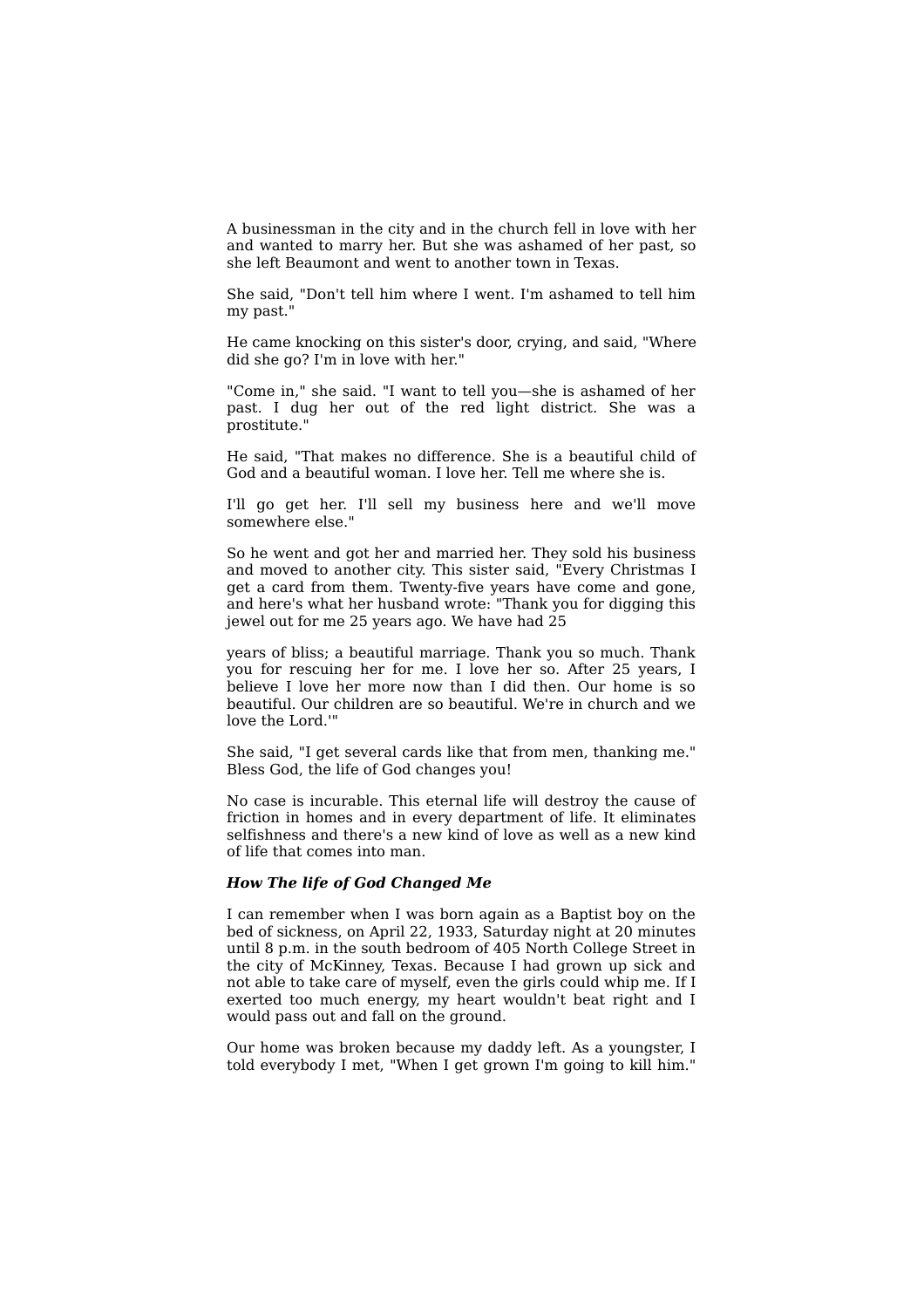And, I assuredly would have done just that. But something came into me that changed me. Something came into my spirit that made me a new man. It was the life and nature of God that changed me.

After spending 16 months on the bed of sickness, I was healed August 8, 1934 by the power of God by faith and prayer.

Then I went back to high school. I had completed two years before I became bedfast. In September 1934, I went back after missing a year. But I got hold of something. I realize now that I was unconsciously led by the Spirit. There were two Scriptures that I told the Lord about every morning as I walked down the street to school, and sometimes I would read them before I went to school.

First I would read John 1:4, *"In him was life; and the life was the light of men."* And I'd say, "I've got the life of God in me. The nature of God is in me. The wisdom of God is in me."

I didn't know anything about the confession of faith. I never had heard anything like that, but my spirit impelled me to say it, so I would say it. Second Corinthians 5:17 was also a favorite Scripture of mine: *"Therefore if any man be in Christ, he is a new creature: old things are passed away; behold, all things are become new."*

*I told* everybody I met I was a new creature. Some of the boys would talk and laugh about certain things we used to do.

They would say, "Don't you remember that? You were in on it."

I would say, "The fellow who was with you boys that night is dead. The real man is living on the inside of me now; I've been born again and I'm a new creature!"

I told everybody I met, "I'm a new creature." I would stop people on the street and tell them I was a new creature. They would say, "What's that?" I'd start preaching and before you knew it I'd have a crowd right on the street.

From the book of Daniel, I either quoted or read this to the Lord and made my confession on it:

# **DANIEL 1:3-20**

**3 And the king spake unto Ashpenaz the master of his eunuchs, that he should bring certain of the children of Israel, and of the king's seed, and of the princes; 4 Children in whom was no blemish, but well favoured, and skilful in all wisdom, and cunning in knowledge, and understanding science, and such as had ability in them to**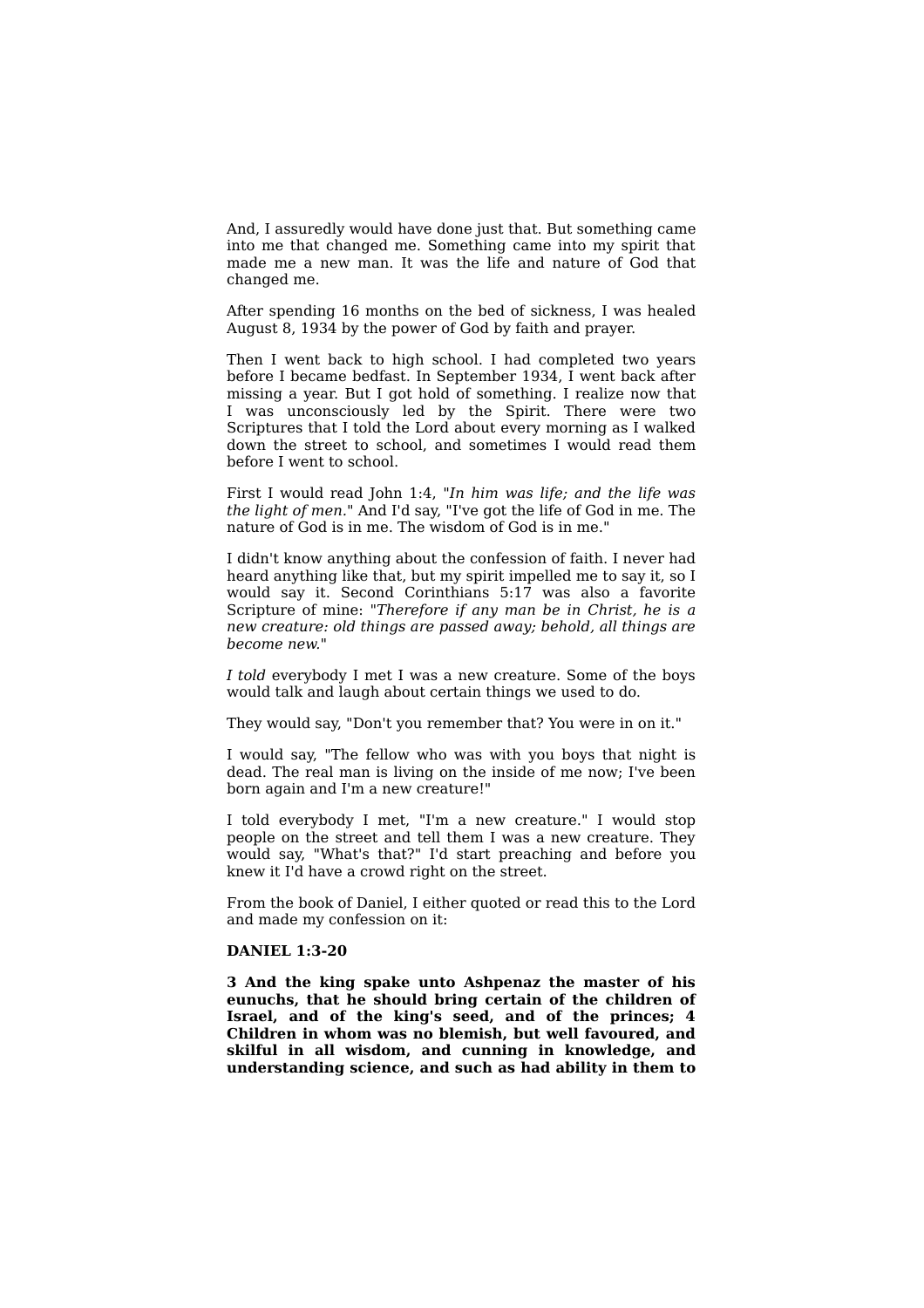**stand in the king's palace, and whom they might teach the learning and the tongue of the Chaldeans.**

**5 And the king appointed them a daily provision of the king's meat, and of the wine which he drank: so nourishing them three years, that at the end thereof they might stand before the king.**

**6 Now among these were of the children of Judah, Daniel, Hananiah, Mishael, and Azariah:**

**7 Unto whom the prince of the eunuchs gave names: for he gave unto Daniel the name of Belteshazzar; and to Hananiah, of Shadrach; and to Mishael, of Meshach; and to Azariah, of Abednego.**

**8 But Daniel purposed in his heart that he would not defile himself with the portion of the king's meat, nor with the wine which he drank: therefore he requested of the prince of the eunuchs that he might not defile himself.**

**9 Now God had brought Daniel into favour and tender love with the prince of the eunuchs.**

**10 And the prince of the eunuchs said unto Daniel, I fear my lord the king, who hath appointed your meat and your drink: for why should he see your faces worse liking than the children which are of your sort? then shall ye make me endanger my head to the king.**

**11 Then said Daniel to Melzar, whom the prince of the eunuchs had set over Daniel, Hananiah, Mishael, and Azariah,**

**12 Prove thy servants, I beseech thee, ten days; and let them give us pulse to eat, and water to drink.**

**13 Then let our countenances be looked upon before thee, and the countenance of the children that eat of the portion of the king's meat: and as thou seest, deal with thy servants.**

**14 So he consented to them in this matter, and proved them ten days.**

**15 And at the end of ten days their countenances appeared fairer and fatter in flesh than all the children which did eat the portion of the king's meat.**

**16 Thus Melzar took away the portion of their meat, and the wine that they should drink; and gave them pulse.**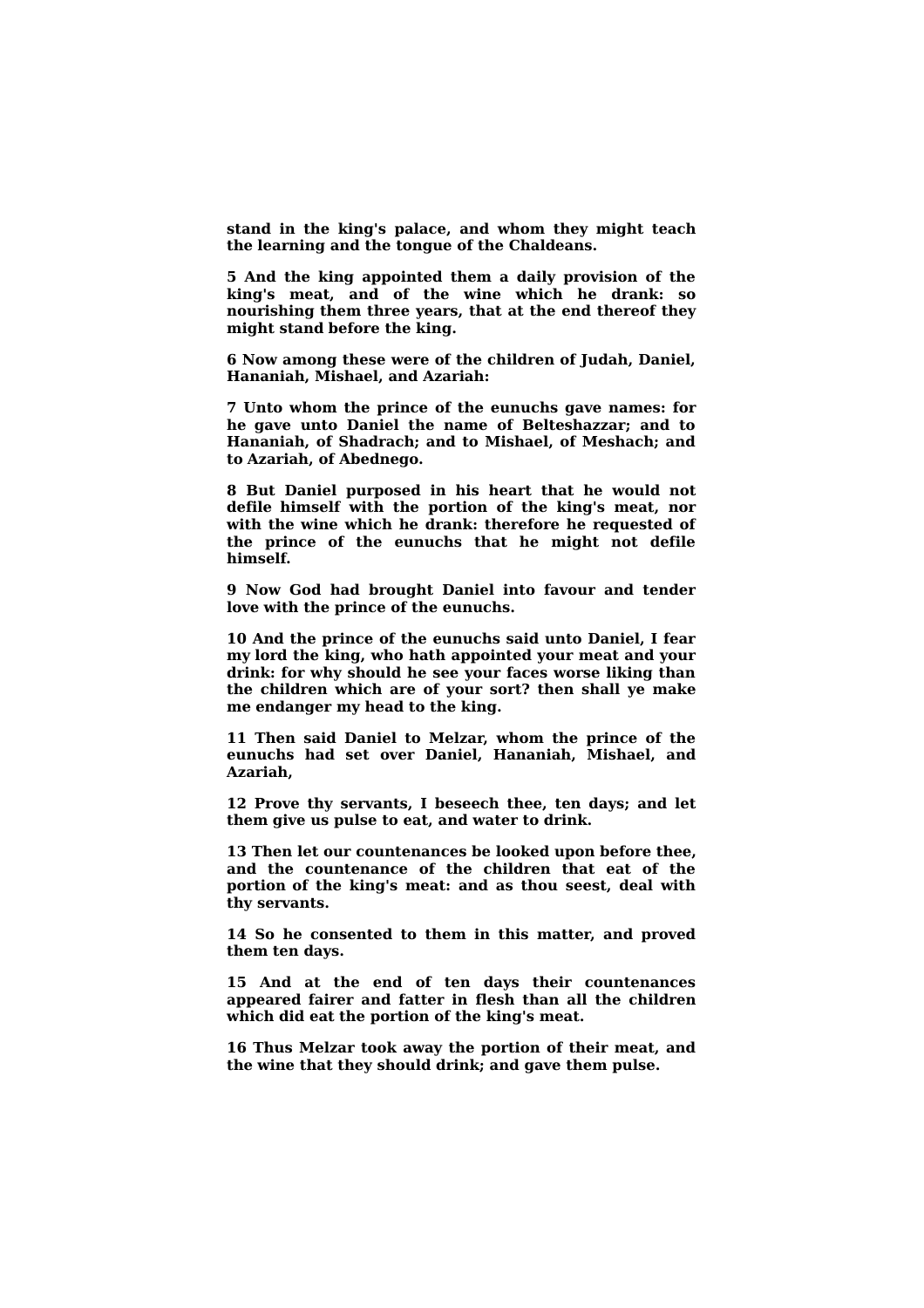**17 As for these four children, God gave them knowledge and skill in all learning and wisdom: and Daniel had understanding in all visions and dreams.**

**18 Now at the end of the days that the king had said he should bring them in, then the prince of the eunuchs brought them in before Nebuchadnezzar.**

**19 And the king communed with them; and among them all was found none like Daniel, Hananiah, Mishael, and Azariah: therefore stood they before the king.**

**20 And in all matters of wisdom and understanding, that the king inquired of them, he found them ten times better than all the magicians and astrologers that were in all his realm.**

Who did that? God did. God gave them wisdom. I reminded God of what He did back there by giving that to them. That God is in me. Eternal life is His nature.

I would say every morning, "I have the nature of God, the life of God, and the wisdom of God in me." If somebody asked me I would tell them. They thought I was a nut, but I would tell them this as we walked down the street to school.

Sometimes a bunch of us took up a whole street; there was not a lot of traffic. I would tell them about it.

I would say, "Daniel had favor with the prince of the eunuchs (we would call him the dean of the college). God, give me favor with every teacher; thank you for it. It is mine. Now impart to me, because I've got the life of God and the nature of God in me, more wisdom than all the rest of the class. Let me be ten times better off than the rest of the class."

I wasn't bragging on me; I was bragging on what He gave me. I stood at the head of the class. I was the only one who made a "straight-A" report card.

In fact, in one of our classes, I was the only one who made an "A". Nobody else made anything higher than a "C".

I could read a chapter of a history book (they tested me to see), put the book down, and get up and recite the chapter word for word.

I didn't do that because I had developed my memory. I didn't know a thing in the world about memorization. I did that because I looked to my spirit.

We never have developed our human spirits. We never have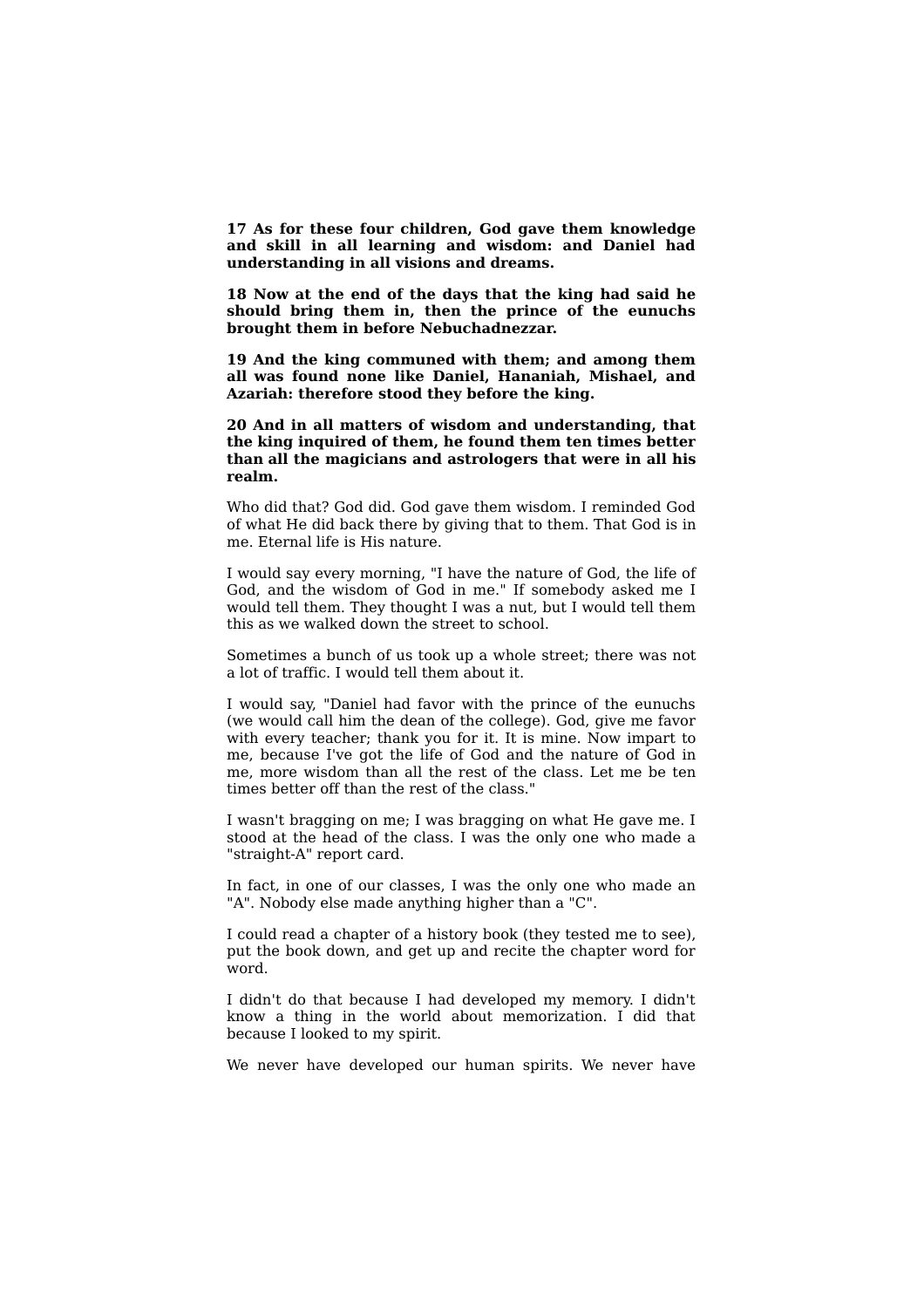walked in the light of what we have.

One of the greatest miracles I have ever seen along these lines happened in a church I pastored. One of my Sunday School teachers told me, concerning her oldest child, "I sent her to school seven years in the first grade. She couldn't even learn to write her name. The school authorities asked me if I would take her out of school. She never got out of the first grade."

She was a big 14-year-old girl playing with little 7 year olds, so they had to take her out.

They had no state school (we're talking about the 1930s, the Depression days). They had no special classes. The only kind of school they had in Texas was one for feebleminded children. She didn't even qualify for that.

In church she acted like a 3 or 4 year old; she had about that kind of mentality. If she happened not to be sitting with her mother, and wanted to get up where her mother was, she would actually get down and scoot along on her stomach under the pews to get up front. When she would get there (usually there was no one on that pew except her mother), she would stretch out like a kid and go to sleep.

One night she went up to the altar (nobody asked her to *go) during a* revival and knelt *along* with the others. There she received eternal life and the nature of God. Instantly there was a drastic change!

Before, she wouldn't bathe. If she got neglected (like a 2 or 3 year old), her appearance was pitiful. She would come to church looking like she hadn't combed her hair in a month; it looked like the rats had slept in it. And what clothes she had were hanging on her.

But overnight, the very next night, she came in, sat down, and acted as intelligent as any 18-year-old young lady. Her hair was fixed, she was dressed up, and she looked nice.

You could hardly believe what you saw. It changed her. It increased the girl's mentality 90 percent overnight!

This was during the beginning of World War II. She went away to visit some relatives, and while she was there she acted so nice and looked so nice that a neighboring farm boy asked her for a date. She had never had a date in her life. But he began to date her and like her; and she began to like him. They did hurry it up a bit, because he got drafted, but he asked her to marry him. She took him up on it. He eventually was sent over to the European theater of warfare, still not knowing she couldn't even write him a letter.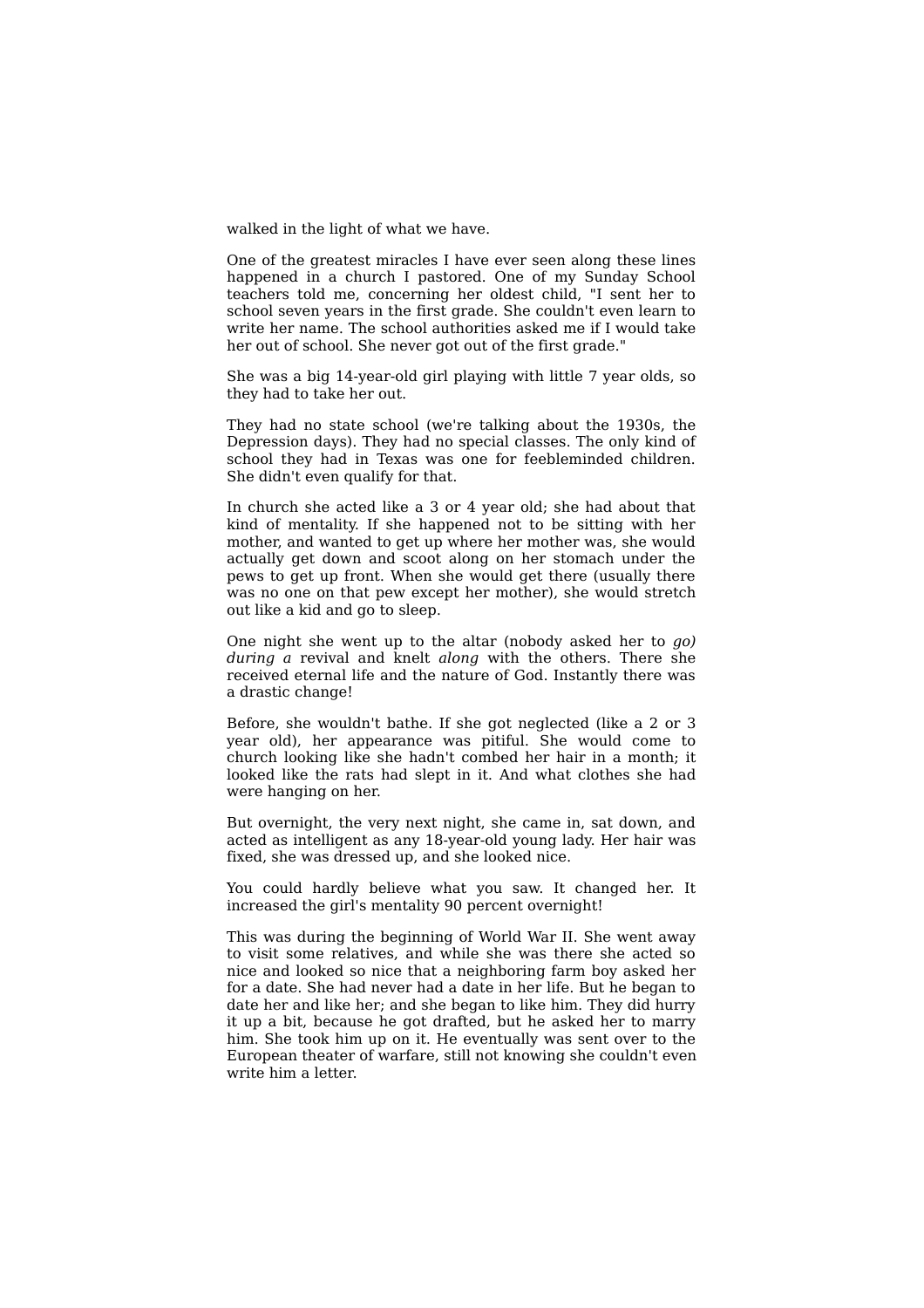She stayed with his mother. He wrote and said, "Momma, teach her to write. Teach her to write, 'I love you.' I would rather get a letter from her that said, 'I love you,' signed by her, than for you to write several pages of what she told you to write."

So, her mother-in-law taught her to write. Then she *came back to* live with her mother.

I remember her mother said to me one night, "Brother Hagin, I want to show you an eight-page letter she has written her husband by herself." I read the letter. She told him how much she loved him, and then talked about some business. To tell the truth, it was better than some letters I have read from college graduates. I only saw two words misspelled. It was a good letter.

She told him, "I'm saving our money (because she was getting an allotment). I'm paying my tithes." And she was. You could stop to take up an offering on something and she had already paid her tithes to the church. She would always say, "Brother Hagin, I'll give." She would be the first one to give.

You get the nature of God in you and it changes you.

She told her husband, "I'm putting our money in savings, drawing interest, so when you get out maybe we'll have enough to buy a farm." He was a farm boy and only had about a fifth grade education himself, so she thought maybe he would want to farm.

Where did she get all that wisdom? From the life of God inside her.

Her younger sister was married to a boy in the Navy. She had the highest I.Q. of anyone in school, and she had gotten saved, too, but she didn't walk in the light of what she had.

The light is the life of man. You've got to walk in the light of life for it to benefit you. She splurged her money. Her husband was coming home on furlough and she said to her older sister, "Don't you tell him how much money you've got."

She didn't have a dime.

We left that church before the war was over and went into the evangelistic field. I heard that the older sister's husband had come back and decided he wanted to go into *construction work* instead of farming. He used the money his wife had saved to buy some gravel trucks. They prospered in their business.

Then I heard he was killed in a truck accident. In the process of time, I got back there and was talking to the church secretary.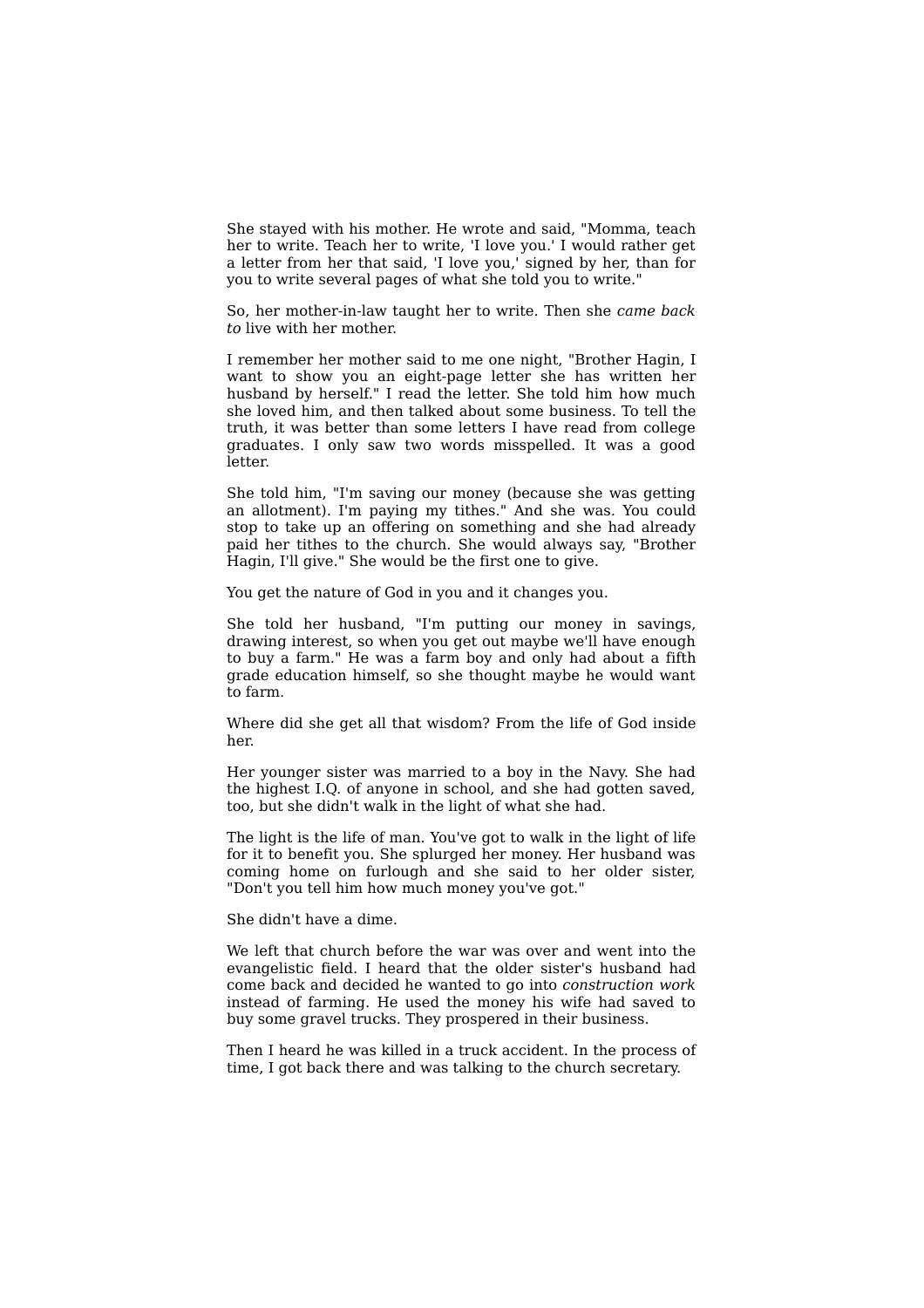I asked, "Whatever happened to that girl?"

She took me by the arm and led me out on the front porch.

She said, "You knew that her husband was killed in that truck accident?"

I said, "Yes."

She said, "Well, because of the business, he was heavily insured, and she received several hundreds of thousands of dollars of insurance money." She pointed and said, "See that addition?" I could see a number of new houses. The secretary said, "She is building that addition to the city. She handles all her own money; she is her own financier; her own contractor."

And she said, "Every Sunday morning she pays her tithes; she puts all her offerings into the church. She is always on the front pew with her three children. They're the best dressed, cleanest, most manicured children in the church; the best-behaved children in the church."

That is one of the greatest miracles I have ever seen.

Receiving eternal life and walking in the light of it was what made the difference.

Seeing that, I began to notice something back there as a boy preacher. I saw a truth about eternal life. I began to make predictions on how people's children would turn out. I hit it 100 percent. People can have eternal life, but if they're not walking in the light of it, their children won't turn out right.

My children turned out exactly like I predicted they would.

Not only that, but babies born to members of my church who had this life turned out just like I said they would—every single one of them.

Thank God I learned as a teenager to remind the Lord of Daniel every day. God gave Daniel and the three other children knowledge and skill, because God knows everything. I would also read the first chapter of John nearly every day, *"In him was life; and the life was the light of men."* I didn't have a Greek concordance then, but I would say, "That life is in me."

You see, the Spirit of God was leading me right. You talk about being led! I would make that confession every day as we went to school. I would say, "The life of God is in me. The life of God is in me. That life is the light."

I knew light stood for development. It was the development of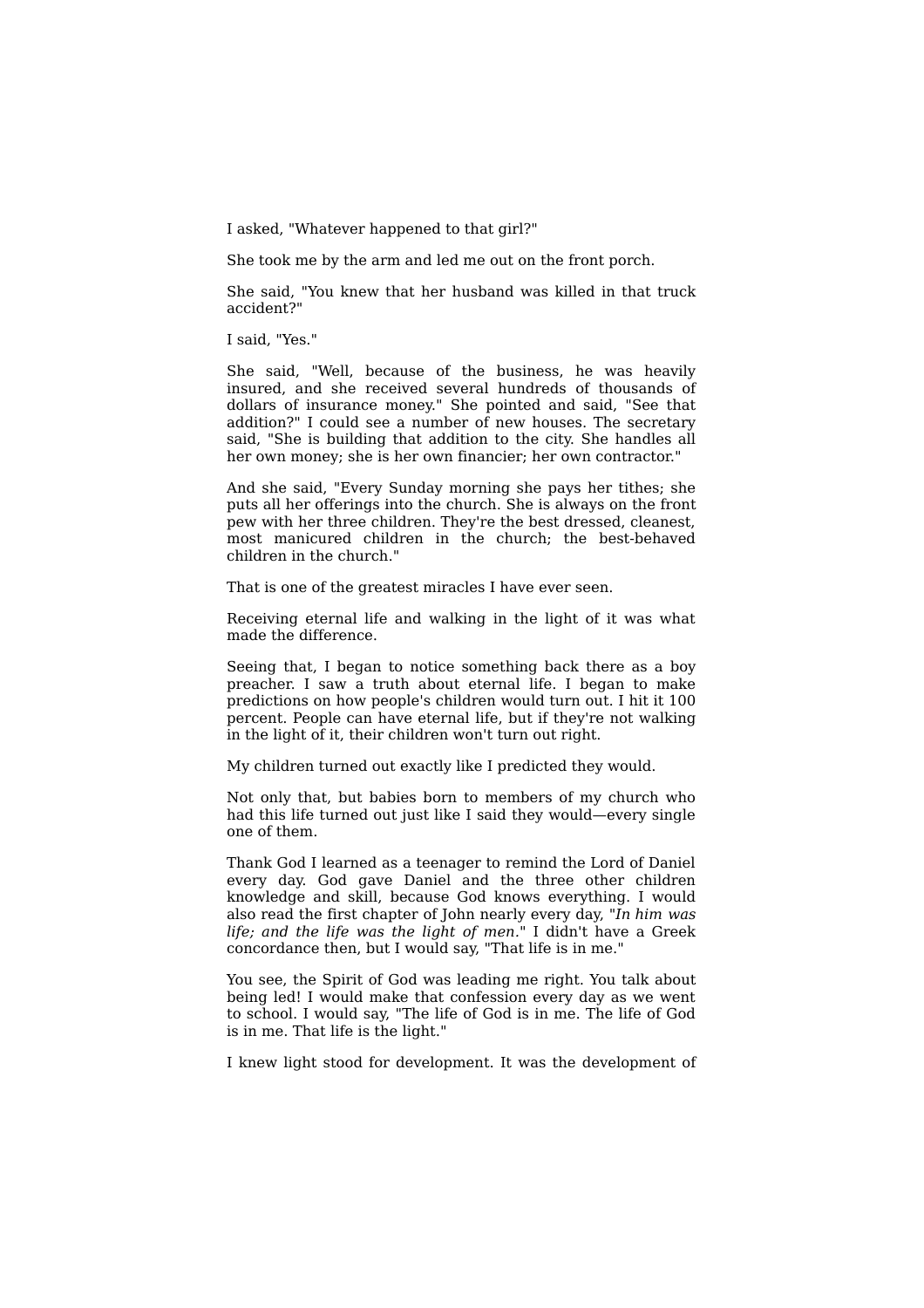me. It was developing my spirit. It was developing my mentality. I would say, "I've got God in me! I've got God's wisdom in me. I've got God's life in me. I've got God's power in me."

*There shouldn't be any failures in us unless we while our time away, not knowing what we've got and not confessing it.*

Begin to confess, "This life is mine, praise God! It is in me and it is working!" Thank God, it will work.

# *Walking in the Light of Life*

We must learn how to walk in the light of eternal life to enjoy the fullness and the reality of it. Sometimes we think if we have something in the spiritual realm, it should work automatically. It doesn't. In the natural that's even true. You can have something in the natural and not know you have it and it won't do you any good. Yes, it's in your possession, but if you don't know it, it won't do you any good.

Back in 1947 I was saving a *little* money to buy my wife a Christmas present. I started with a \$20 bill. I had a secret pocket in my billfold, so I put the bill back there. And, I forgot about it.

The last church I pastored was in the oil fields of East Texas. I got out there doing some business and ran out of gasoline. I didn't have a credit card or anything to buy gas with. So I had to call one of the deacons to come get me and bring some gasoline. He came and got me.

Some time later I was going through my billfold and found the \$20 bill. I happened to look into that secret pocket and there it was.

For a moment I was astounded. I thought, *Where did that come from? Maybe God put money into my billfold.* Then it dawned on me I had put it in there earlier.

You can't say I didn't have the money. You could fill up your gas tank in those days for \$4 or \$5, so I could have filled up my gas tank four or five times.

I had the money, but it didn't do me any good because I didn't know I had it. That's so naturally and that's so spiritually. When it comes to spiritual things, people think, "If you've got it, you've got it."

No, that's the reason God gave us His Word—so we would take time to find out what we have and then walk in the light of it. You can have eternal life and not know what it really is.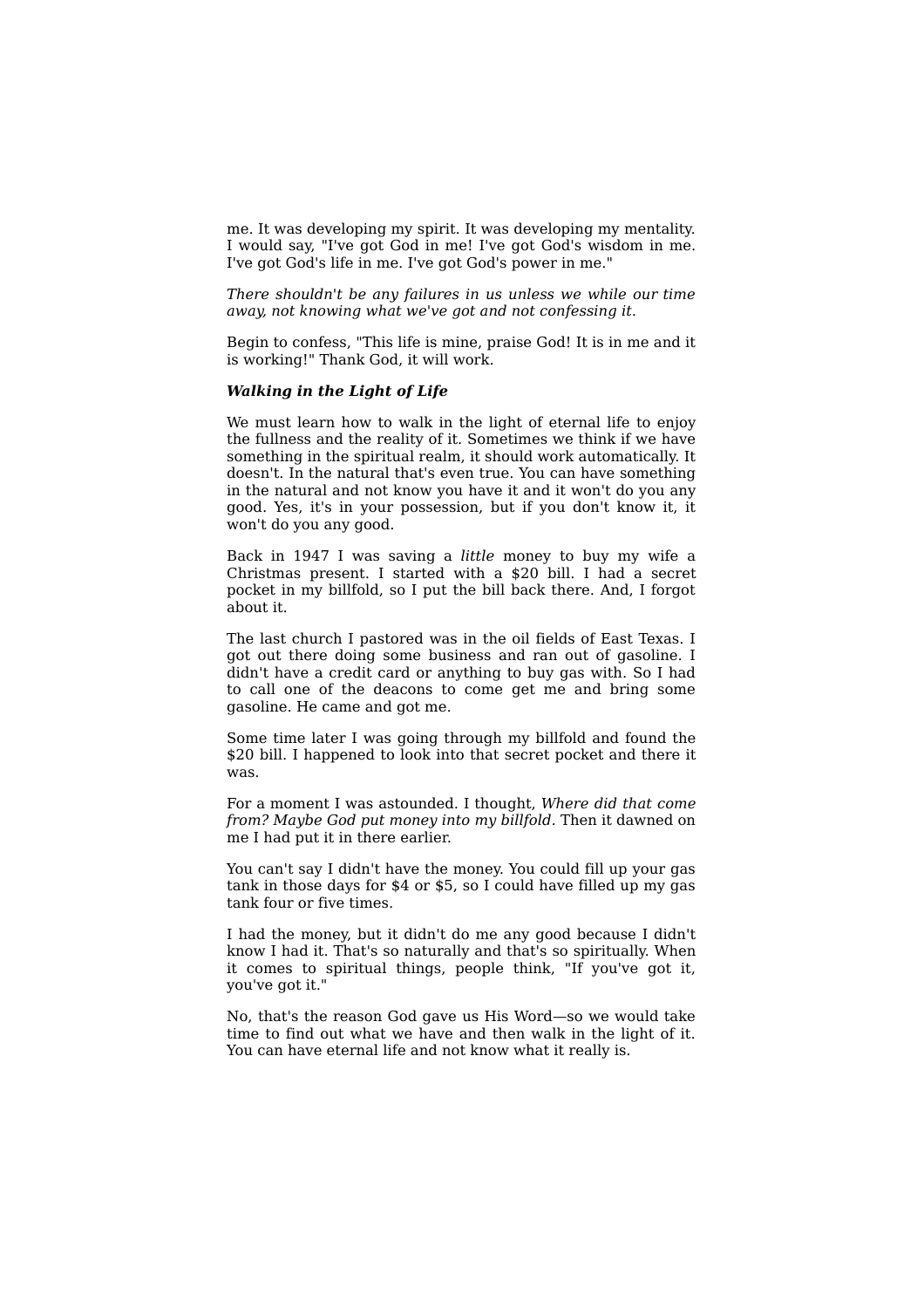You can know you are saved and say, "Well, I'm a Christian.

Thank God I'm saved." And you'll go to heaven when you die.

But you can't enjoy the reality of it in this life because you don't know what it is, or what it is supposed to do for you. We have never majored on this as we should.

#### *Chapter 3*

# *Let Zoe Dominate You*

*Always bearing about in the body the dying of the Lord Jesus, that the life also of Jesus might be made manifest in our body.*

*For we which live are alway delivered unto death for Jesus' sake, that the life also of Jesus might be made manifest in our mortal flesh.*

*—2 Corinthians 4:10,11*

The Apostle Paul talks here about the life of God in our spirits being manifested in our bodies. He is not talking about the Resurrection, but about something that happens in this life.

*I'm convinced that if one learns how to walk in the light of life, and lets that life dominate him, he will live to a great age (if Jesus tarries).* I know the outward man is decaying, all right, but this life can be made manifest in our mortal flesh.

One day a Jewish lawyer came to Jesus and said, *Good Master, what good thing shall I do, that I may have eternal life?"* (Matt. 19:16).

This rich young man who came to Jesus represented the most zealous branch of the family of Abraham, the children of promise and of the covenant. Yet he knew he did not have the one thing above all other things that made him right with God.

On the great Day of Atonement, when his sins were forgiven, he went away with the consciousness of the fact that something had not been made right in his life.

The hunger was still unsatisfied. The craving on the inside of him was still unmet. He wanted, needed, and felt the lack of something in his nature that seemed to have been lost somewhere. It was something he knew would round out and complete his joy and his longing.

What was it? It was something greater than atonement. It was something greater than justification under the law. It was something greater than mere forgiveness. The thing he craved is majored on in the Gospel of John.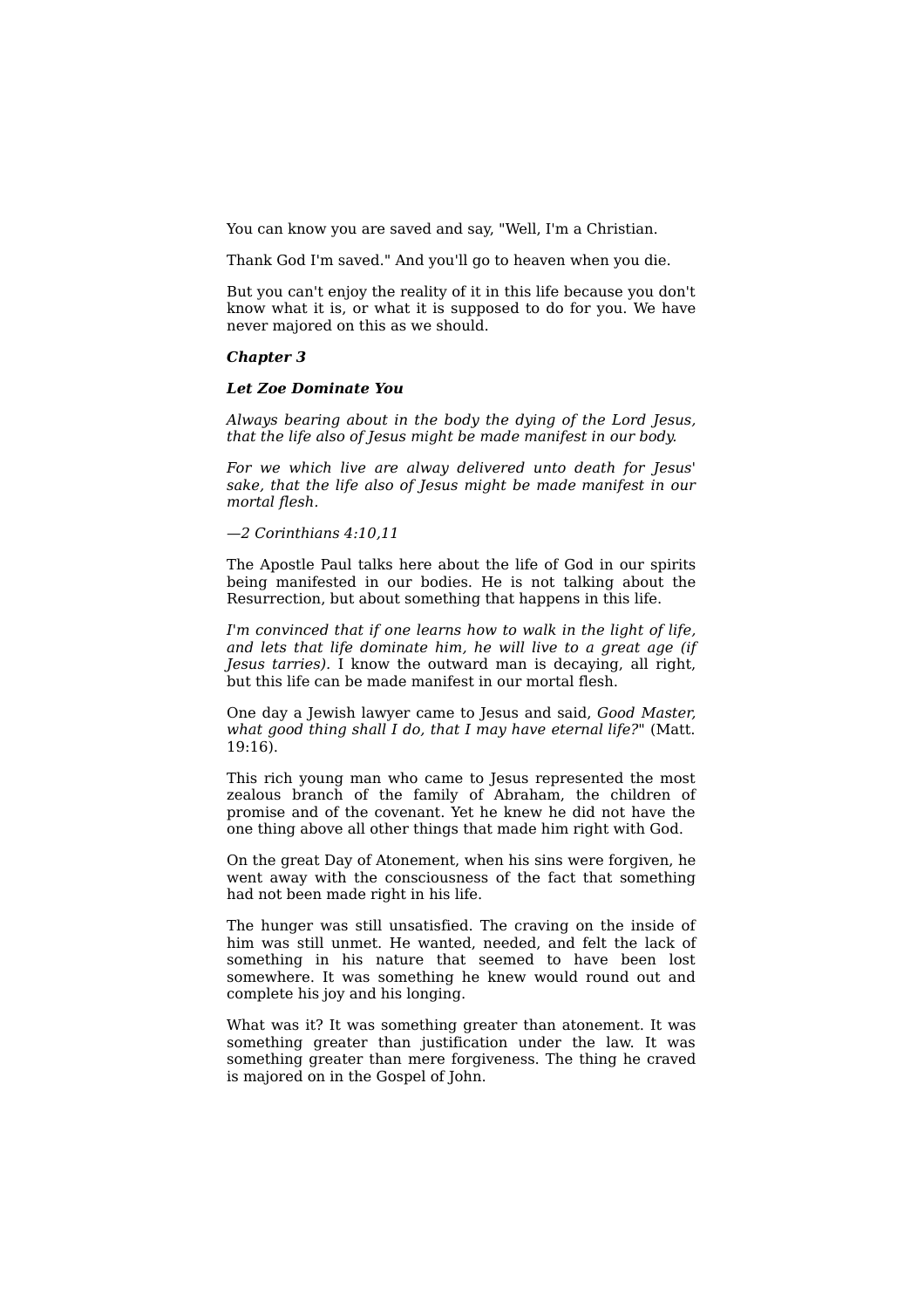It is a single word, and this word is the key to the Gospel of John. It is the word that unlocks the divine side of the plan of redemption. It is the biggest word of the Gospel. It is the word that stands for the whole heart teaching of the Gospel of the grace of God. It is the word "life."

*Christianity is that divine act which changes a man from the family of Satan to the family of God instantly.*

Charles G. Finney would go into a city and sometimes the whole city would be converted. Many people said his conversions would not last because they were too quick—too instantaneous.

But a greater percentage of Finney's converts stayed saved than any group since the days of the Apostle Paul. It is a historical fact that 70 to 80 percent of all the converts of Finney were kept. In no other revival is that true; not even in the great Pentecostal revival. Finney taught an instant conversion, because that's what the Word of God teaches.

Let's look at the nature of eternal life.

# **JOHN 5:26**

# **26 For as the Father hath life in himself; so hath he given to the Son to have life in himself.**

Remember, the Greek word for life is *zoe.* "For as the Father hath *zoe* in himself; so hath he given to the Son to have *zoe* in himself."

Then eternal life is the nature of God. It is the being or substance of God.

We are told in Second Peter 1:4. *"Whereby are given unto us exceeding great and precious promises: that by these ye might be partakers of the divine nature,"* (That's God's nature, isn't it?) *"having escaped the corruption that is in the world through lust."*

The corruption from which we escaped is spiritual death; the satanic nature. We are made partakers of the divine nature, the nature of God; the life of God.

We read in Ephesians 2:1, *"And you hath he quickened, who were dead in trespasses and sins."*

And in John 5:24 Jesus said, *"Verily, verily, I say unto you, He that heareth my word, and believeth on him that sent me, hath everlasting life, and shall not come into condemnation; but is passed from death unto life."*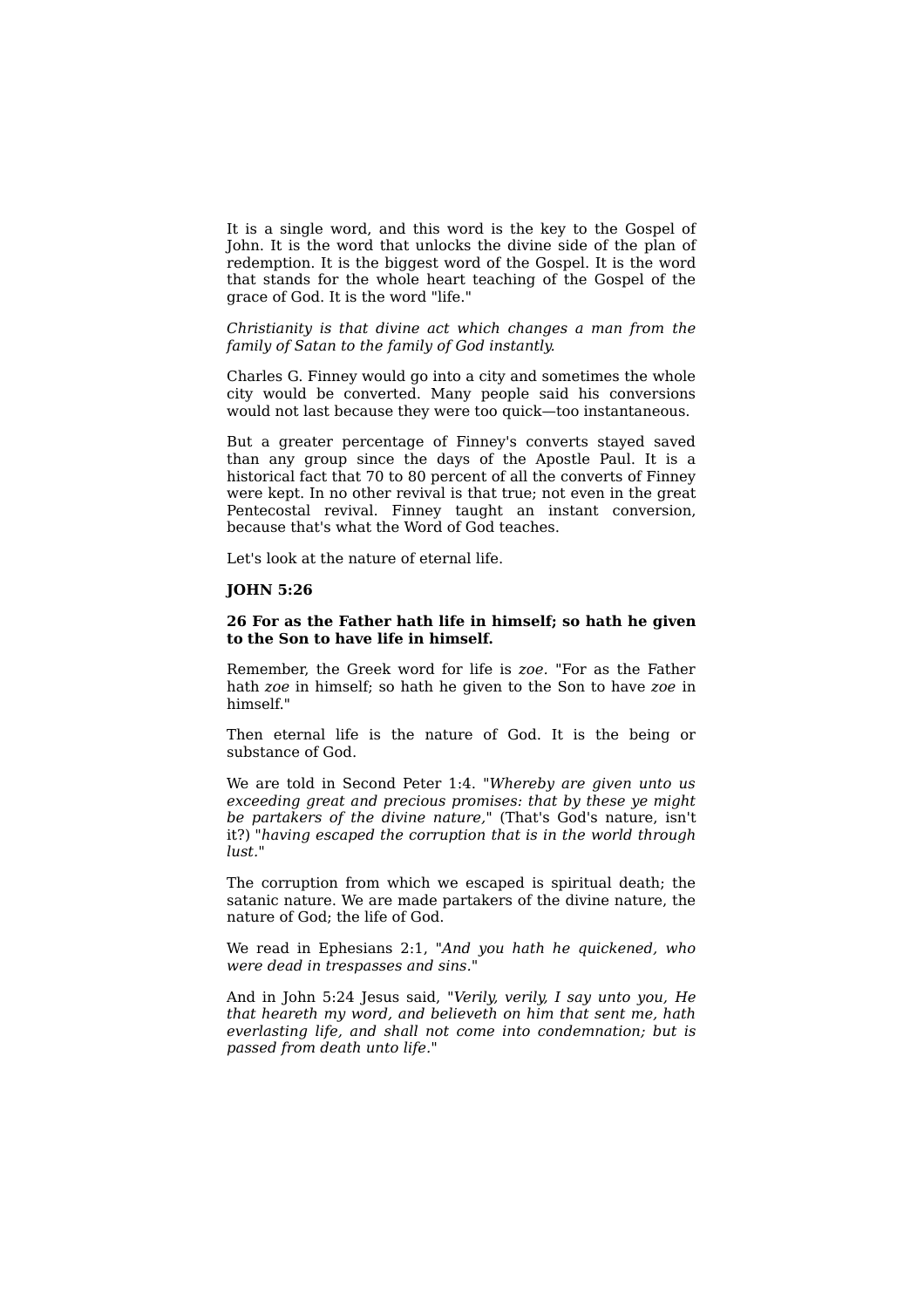You've got life *now.* You're not going to get it when you get to heaven. Thank God you have it now.

John also tells us in First John 3:14: *"We know that we have passed from death unto life, because we love the brethren.*

*He that loveth not his brother abideth in death."*

From these Scriptures we see that eternal life is the nature of God and that to become a child of God means that we become partakers of the divine nature—eternal life.

When we receive eternal life, the satanic nature passes out of us. I'm not talking about the flesh now. I'm talking about the spirit—the real you—the man on the inside.

*Spiritual death gave man physical death or mortality for his body. But the new birth gives eternal life to the spirit of man now and the promise of immortality for our physical bodies at the return of the Lord Jesus Christ.*

It is interesting to note how we can help others receive this life.

# **JOHN 20:30,31**

**30 And many other signs truly did Jesus in the presence of his disciples, which are not written in this book: 31 But these are written, that ye might believe that Jesus is the Christ, the Son of God; and that believing ye might have life through his name.**

John said Jesus did a great many things that are not recorded in the Gospels. But he recorded these things for this purpose: *"that ye might believe that Jesus is the Christ, the Son of God; and that believing ye might have life through his name."*

The object, then, is that we might have eternal life. The first step is to read what is written in the Gospels that we may know that Jesus is the Son of God. For if He is the Son of God, then He has made spiritual life available to spiritually dead men. In the Epistles, Paul tells us:

# **1 CORINTHIANS 15:3,4**

**3 For I delivered unto you first of all that which I also received, how that Christ died for our sins according to the scriptures;**

# **4 And that he was buried, and that he rose again the third day according to the scriptures.**

Until we know this, seeking eternal life will be in vain. But having satisfied our intellects that Jesus is the Son of God, that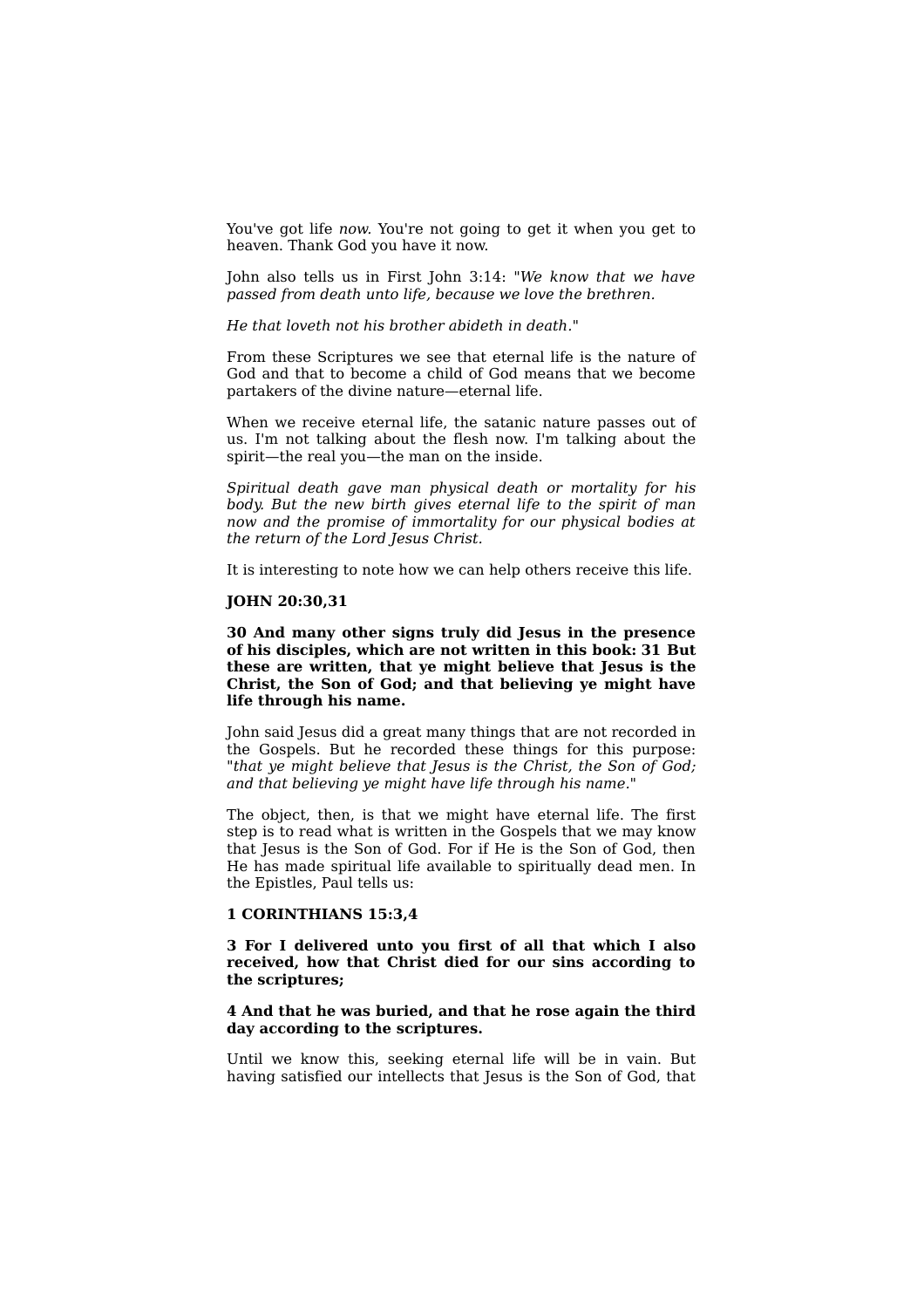He died for our sins according to the Scriptures, that He rose again according to the Scriptures—then we can take the next step. John 1:12 says, *"But as many as received him, to them gave he power to become the sons of God, even to them that believe on his name."*

Receiving Jesus is an act of the will of man, acting on the Word. You know that you're without a savior, without an approach to God, without eternal life; and you just look up to God and say, "I know that."

But it is not enough just to take Jesus as your Savior. You also must acknowledge His lordship over your life. The reason for this is obvious.

We have been the servants of the devil. We have belonged to the kingdom or the country of the devil. Now we want to leave that country and come into God's country and become naturalized citizens.

But before we can do this, we must swear allegiance to the new fatherland, so to speak, and make our absolute, unconditional break with the old fatherland. So we must confess Jesus as Lord; as the new ruler of our heart life as well as our intellectual life.

One of the difficulties that confronts people is that they wish to have Jesus as Savior, but not as Lord. Many people want Him as their Savior from hell, but they don't want Him as their ruler on earth.

I've heard ministers of the Gospel, even Full Gospel ministers, say they were afraid to make Jesus Lord of their lives.

I heard one say, "I was afraid He might send me off to be a missionary. I preached for years and Jesus really wasn't my Lord." (That's a sad commentary, but it can be so.) I heard a well-known evangelist say, "When I made Jesus Lord of my life (and I preached for years before I made Him Lord), my life took on a supernatural aspect that it never had before."

Many things have happened to Christians because they didn't let Jesus be Lord. Many marriages have been entered into that were all wrong because folks didn't take time to see what Jesus had to say about it and let Him be Lord.

One time I heard a preacher telling about Jesus on the Sea of Galilee with His disciples in the storm when Jesus said, *"Peace, be still"* (Mark 4:39).

The Bible says there was a great calm. This preacher remarked, "No matter what is going on in a church service, if you want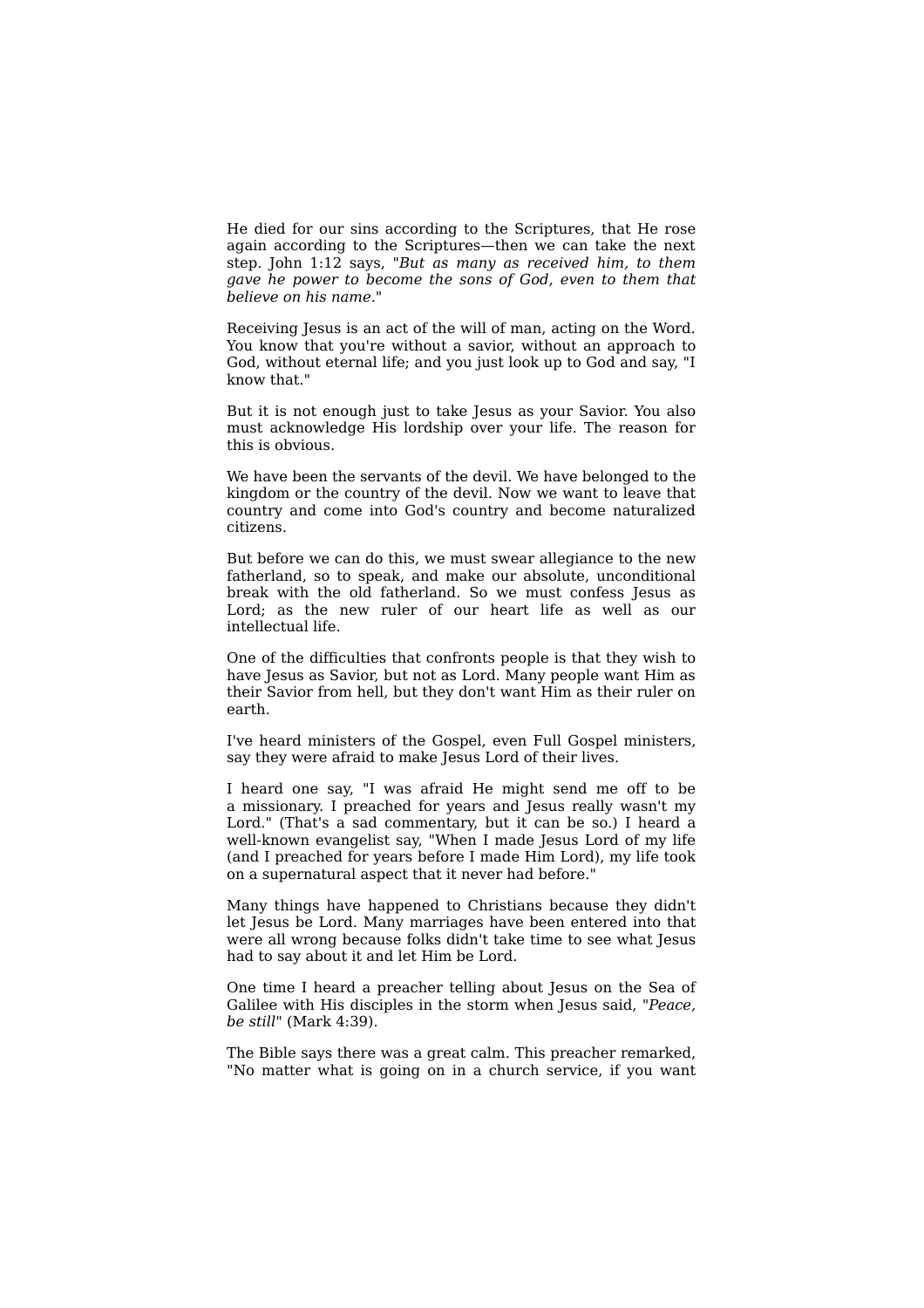there to be a great calm, just start talking about money, people's children, or the home and marriage, and there will be a great calm." Too many times that's absolutely the truth. We get into trouble in these areas because we don't listen to what the Lord has to say about them. The Bible says, *"The spirit of man is the candle of the Lord, searching all the inward parts of the belly."* (Prov. 20:27).

I remember in one church I pastored there was a beautiful Christian woman. She was one of the most spiritual persons I have ever met. I've been in the ministry and known pastors and pastors' wives, and evangelists and evangelists' wives, and this woman was more spiritual than any preacher I knew.

She knew God. She knew how to pray. She knew how to touch God. She had the gifts of the Spirit operating in her life.

But I don't care how spiritual you are. I don't care how many gifts of the Spirit you have operating in your life. I don't care how well you know how to get hold of God. If you don't make and keep Jesus as Lord of your life, you can get into trouble.

He's the living Word. God has given us the written Word to unveil the living Word to us.

Give the Word of God, the New Testament, primarily, first place in your life. By so doing, you are putting Jesus first.

Let this Word govern your life. Let this Word be the Lord of your life. Let the Word have dominion over you. By so doing, you are letting Jesus dominate you.

Now, this dear woman was the finest Christian in the church. There was no one who was more dependable or a better prayer warrior. We pastored there, moved away, and God sent us back several years later.

When we returned we heard this woman had remarried, and we were glad about it. She was about 55 years of age and her first husband was dead.

One of her grown, married daughters was in the church, and she came over to help us unpack and straighten up the parsonage. My wife asked her about her mother's marriage.

A look of concern came across the girl's face.

She said, "Brother and Sister Hagin, I think Momma missed God." Instantly we were greatly concerned. We knew this woman was a precious woman of God.

She said her mother had taken a job in another city. She had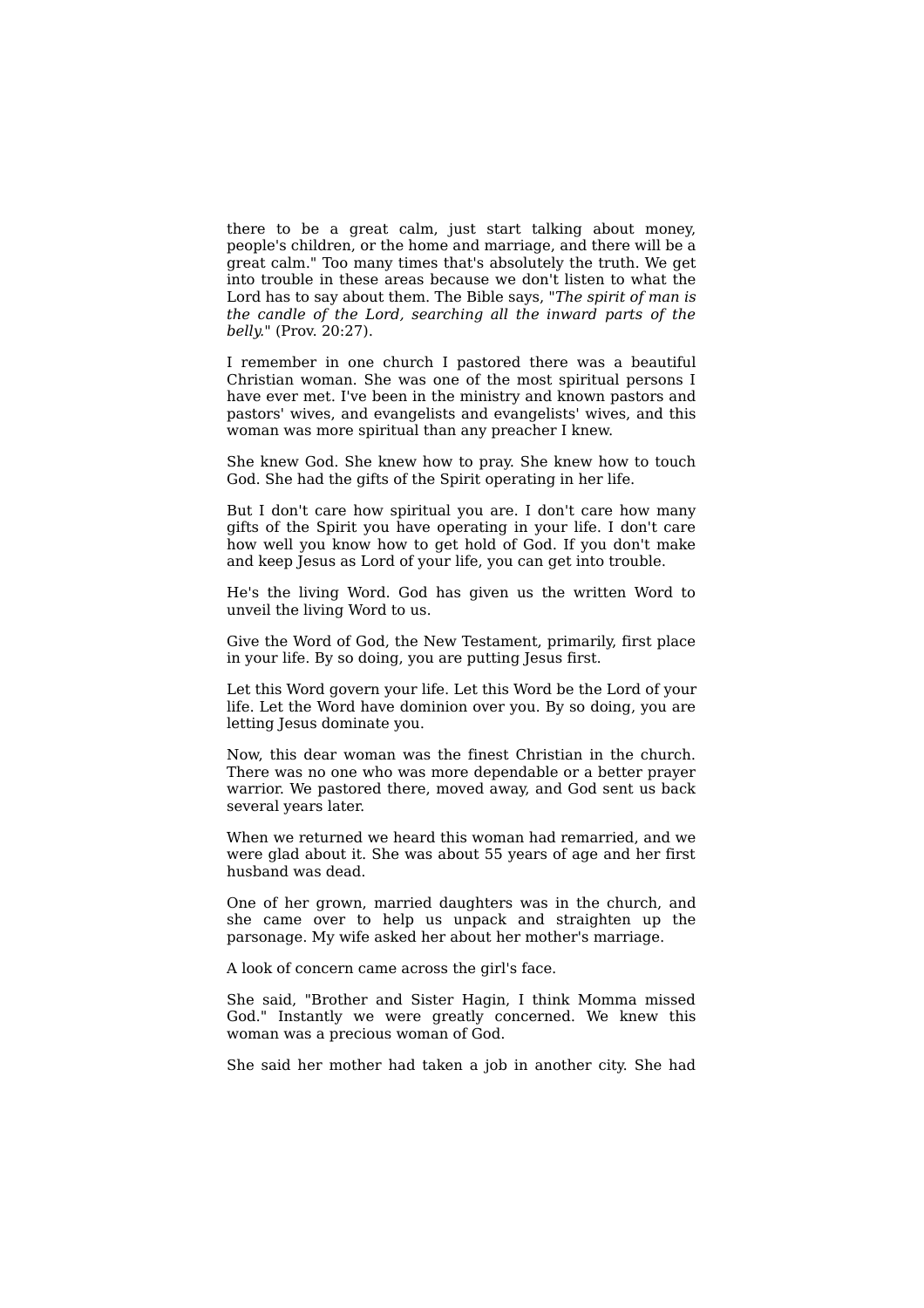started going with a certain gentleman, and brought him home for the children to meet.

"I could see she was serious with this fellow," the girl explained. "I asked, 'Momma, you're not about to marry that guy, are you?'

"She said, 'I most certainly am.' I said, 'We children don't care if you are married; that's fine. But the Bible says only to be married in the Lord; not to be unequally yoked together with unbelievers.'

"She said he was a church member. But I said, 'Momma, you've been around long enough; you know that every church member is not saved. In fact, I don't want to be the judge, but there are some people who are members of our Full Gospel church who are not saved. It's not church membership that saves you—it is being born again—receiving eternal life.

"'Besides that, I don't want to judge him. I don't want you to think I'm opposing this, and I've never seen him until today, but there's something about him that's not right. He looks to me like an old beer guzzler.'

"Momma said, 'Well, he does drink some. But he said he would quit if I would marry him.'"

You know, these older girls are just as easily fooled as the young ones are. Whether you're old, young, or middle aged, if he won't quit before you marry him, he won't quit after you marry him.

This dear woman was such a spiritual woman, a fine Christian, but I don't care how wonderful you are, how spiritual you are, how far advanced you are—you are not immune to being misled if you get away from the Bible.

So this girl said to her mother, "Now, Momma, you know better than that."

Her mother said, "Well, I'm going to fast and pray about it; and I'm going to put out a fleece before the Lord."

Her daughter said, "There's no use putting out a fleece.

There's no need of fasting and praying. The Bible has already said not to be unequally yoked together with unbelievers. The Bible has already said to be married only in the Lord. We don't care if you are married, but find somebody of equal spiritual experience to build a life with."

This woman fasted, prayed, and put out a fleece. Her fleece said, "Go ahead and marry the fellow," so she married him.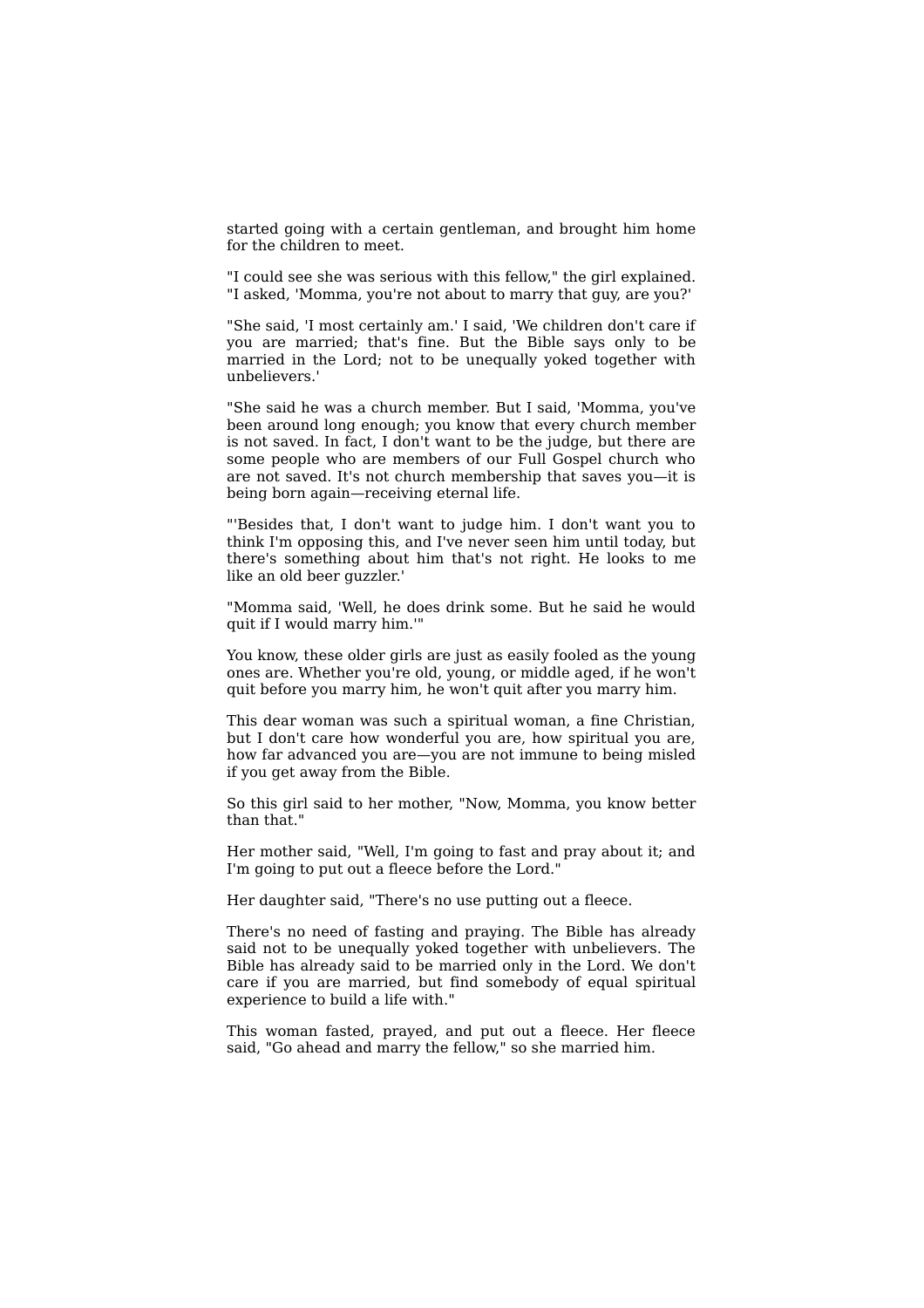Somewhere in there Jesus ceased to dominate her life. The Word was no longer dominant in her life.

A day or so later my wife happened to look down the street and say to me, "That looks like Sister So-and-So."

I said, "No, it couldn't be, because she's living in another city 45 miles from here."

We watched, though, and as she got closer we recognized it was she. As she got to the edge of our yard, we could see something was wrong. Her eye was black. And her nose was large and swollen. Her face was beaten up. By the time she hit the parsonage porch, she was squalling and bawling like a baby. She hugged my wife and me.

We got her into the parsonage—into the living room—and finally got her quieted down enough to find out what happened.

She told us what her husband had done. On the way home from work about 10 days before, he had stopped off for something to drink, and by the time he got home he had been pretty well "lit" up."

She said something he didn't particularly like, so he hit her right in the middle of her face, knocked her down, jumped on top of her, and started beating her in the face. He almost beat her to death. He tore her clothes nearly off. She had to run out of the house half-clothed and catch a streetcar to go across the city to her daughter's house. She had been in bed for 10 days.

"I'll tell you one thing," she said. "When I get up to heaven, I've got something to ask the Lord. I'm going to ask Him why He put this off on me."

I said, "Now Sister, you know me—I've pastored you before, and I'm not trying to be a smart aleck—but you won't have to wait until you get to heaven. If you'll just ask me, I'll tell you now.

"God didn't put that off on you. You wanted that old rascal and you got him! You've got him on your hands now. What are you going to do with him?"

Well, that poor woman had a hard time. I'm sure—I know beyond a shadow of a doubt—that it shortened her life. She could have lived longer. Thank God she did get him saved and he died saved—he barely made it in. But I'm sure of this one thing—all the trouble and concern shortened her life.

We can make some choices for ourselves in life, but it is always better to choose God's best. It is always better to go with God. It is always better to walk in the light of life.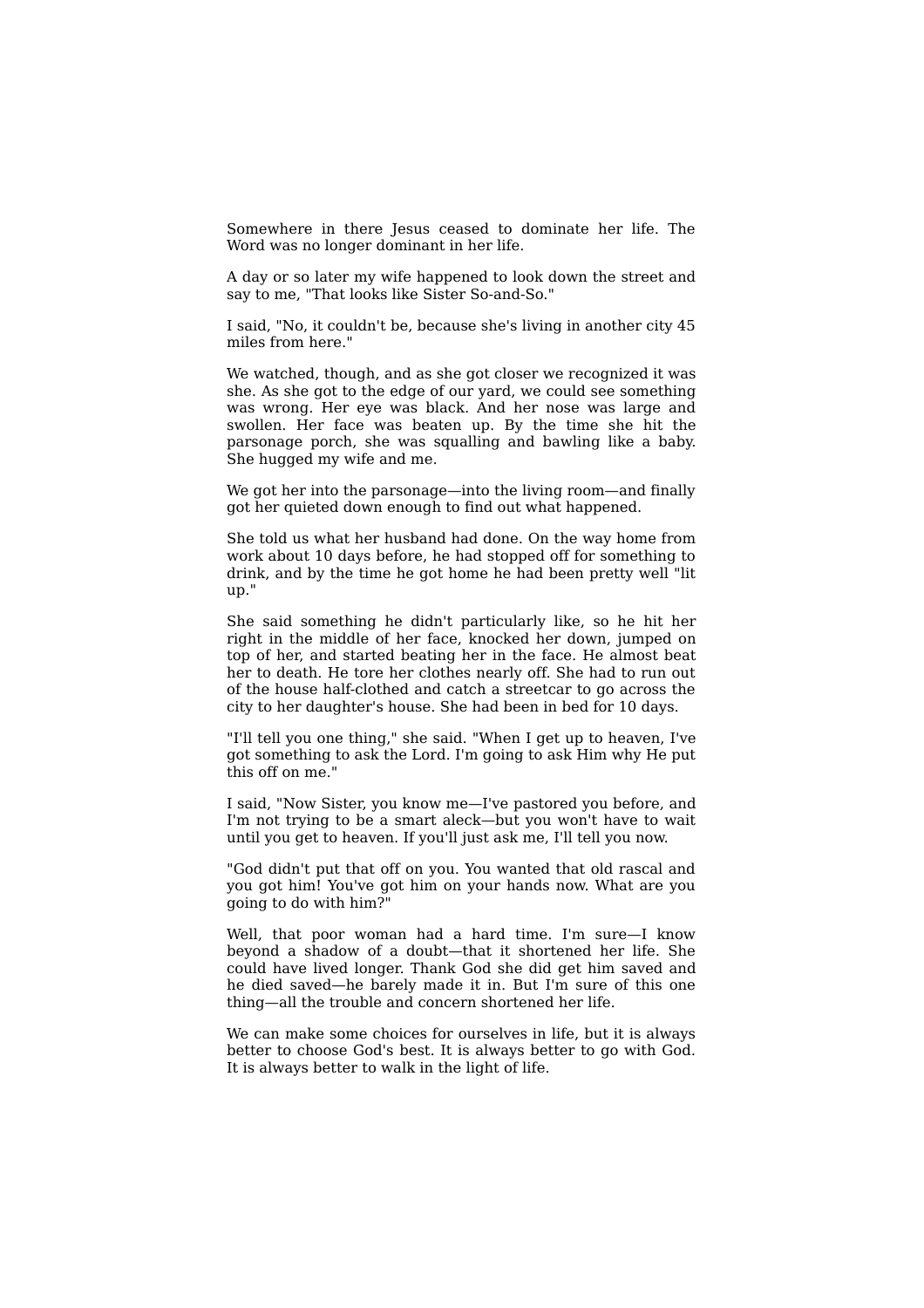# *Chapter 4*

#### *Ruling and Reigning in Union with God*

*For if by one man's offence death reigned by one; much more they which receive abundance of grace and of the gift of righteousness shall reign in life by one, Jesus Christ.*

#### *—Romans 5:17*

What does this verse mean? It means that every one of us who has been born again and has received the life of God has come into a kingly state. We are accepted by God to reign as kings in the realm of life.

We are no longer servants in the realm of spiritual death, but we have passed out of death, Satan's realm, into the realm of the supernatural or the heavenlies.

Man was never made to be a slave. He was made to reign as a king under God. That kingly being was created in the image and likeness of God. He was created on terms of equality with God, and he could stand in God's presence without any consciousness of inferiority. Notice Psalm 8:4,5: " *What is man, that thou art mindful of him? and the son of man, that thou visitest him? For thou hast made him a little lower than the angels, and hast crowned him with glory and honour."*

In some translations there is a number or letter by the word "angels" in this text. If you look in the margin you'll find that the Hebrew word here is *Elohim—* the same Word or name for God. The Hebrew Bible actually says (talking about man), *"Thou hast made him a little lower than God."* That means God has made us as much like Himself as possible. He made us in His image. He made us in His likeness. He made us the same class of being that He is Himself. He made Adam with an intellect of such caliber that he could name every animal, vegetable, and fruit, and give them names that would describe their characteristics. When God could do that with man, man belonged to the realm of God.

In the first five chapters of Genesis, *Elohim* is the name for God. Man, then, was made in the likeness of *Elohim.* He was made with the life of God in him. God made man's body out of the dust of the ground, and breathed into man's nostrils the breath of life. The Hebrew word translated "breath" is the same word translated "spirit" all through the Old Testament.

God took something of Himself, which was spirit, the life of God, and put it into man. You see that life manifested in man.

You see it in his spirit and soul. You see it in his body, even after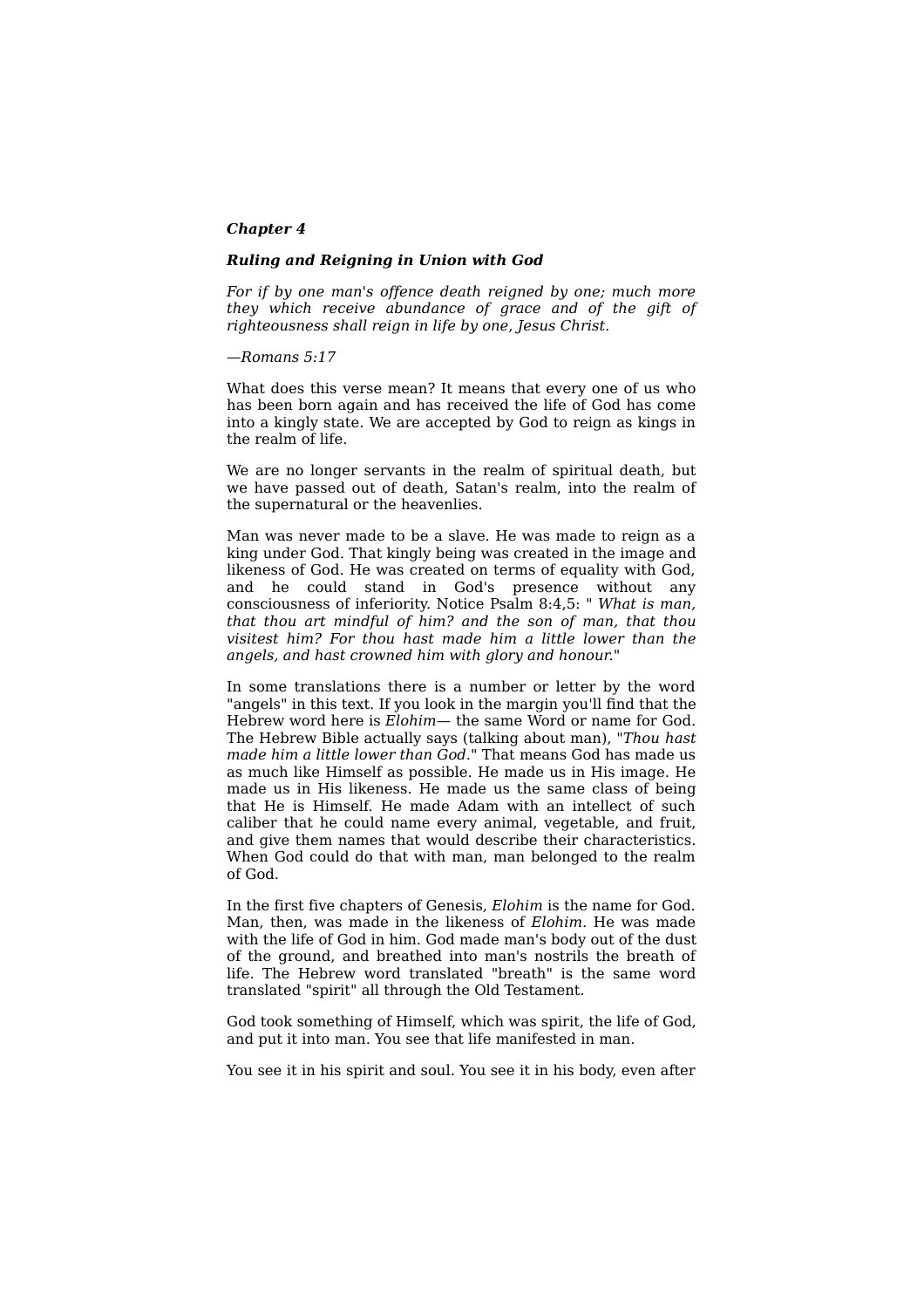he had died spiritually.

God made man His understudy. He made him king, to rule over everything that had life. Man was master. Man lived in the realm of God. He lived on terms of equality with God.

God is a faith God. All He had to do was simply say, *"Let there be light"* (Gen. 1:3), and there was light. God created everything except man by speaking it into existence. He's a faith God.

Now, God made man a faith man, because man belongs to God's class. A faith man lives in the creative realm of God. This is the end of the weakness message!

Man lost his place by high treason against God. He lost his dominion over all the works of God's hands. He lost his dominion in the fall. With the fall went his dominion over his spirit and soul.

But, my friends, if one is a thinker or a student of history, one knows universal man has ever yearned for the return of his lost dominion.

Here's one of the most tremendous facts we have to face: There never has been a primitive people found upon the face of the earth who have not yet yearned for dominion. Not a single primitive people has been found who did not have a golden past where they had dominion, and a golden future where dominion was going to be restored. That is the tradition of universal man.

The reason for that is, man was created to have dominion.

Man has shrunk from bondage. Man has rebelled against it.

Man has yearned to gain mastery over physical loss, over mind loss, and over the loss of the spirit.

This long-ago desire to gain the lost dominion is seen in his offerings, in his drinking blood, and in the priesthoods he has appointed.

If you study history, you'll find that human blood was never actually desirable to any people. Why did they drink it?

They drank it to be like God. They drank it that they might become eternal or immortal. The desire for immortality in the physical realm lies in the heart of universal man. And for that reason, men drank it.

They would take an animal or another man, and make a sacrifice upon the altar of their god or gods. And when they did, they believed that the offering became identified with God.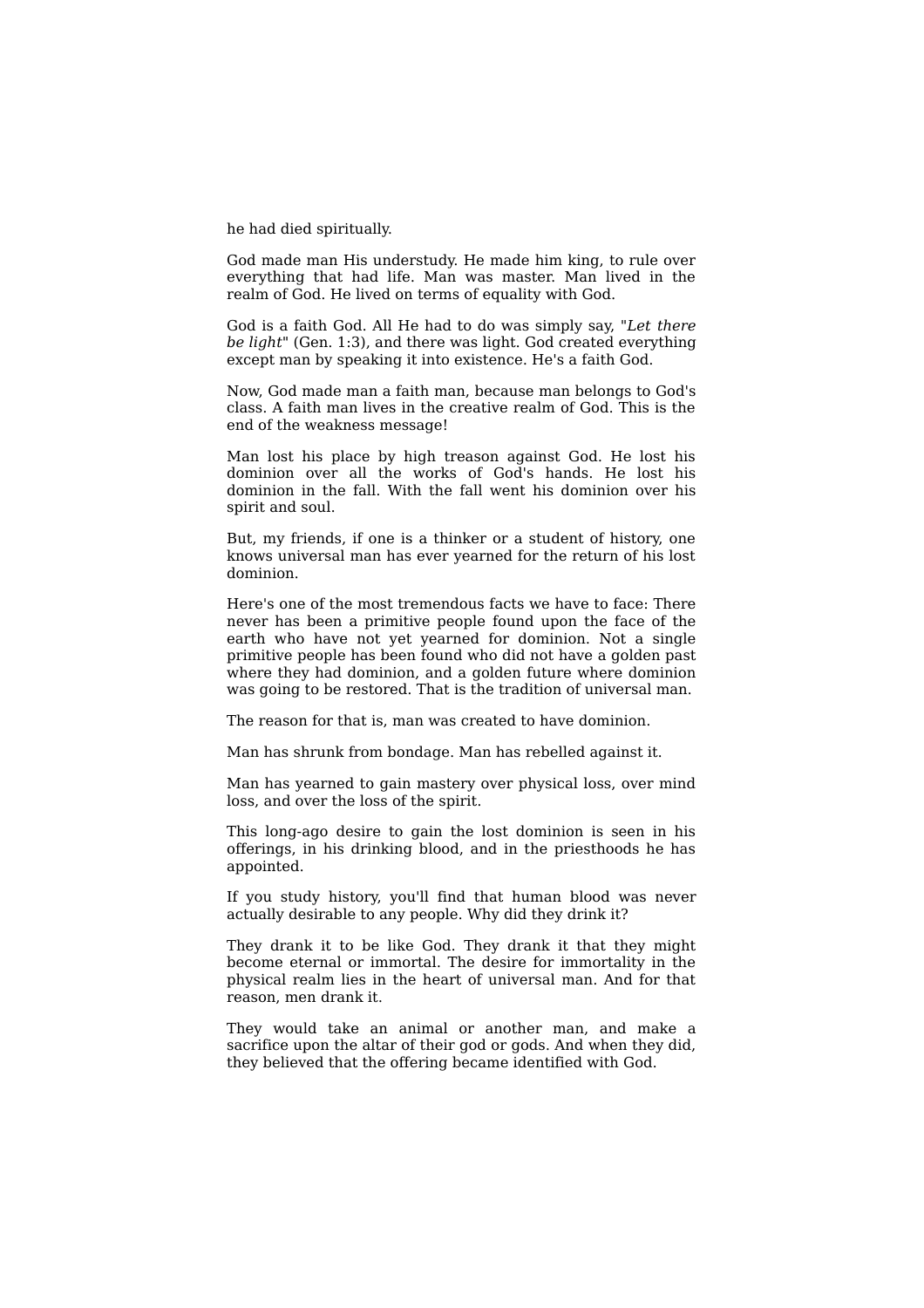They said, "If we drink the blood of the man or the animal, we drink the blood of God. And if we drink enough of it, we'll be God."

Actually, that's not too far removed from the Communion table. Why do you suppose that kind of thinking is in the hearts and minds of even primitive people the world around?

You see, it all dates back to the beginning. Remember the first two offspring of Adam and Eve, Cain and Abel? Remember that they both brought an offering to God and one was rejected while the other was received? The offering that was received—

Abel's—was an offering of blood, while the one that was rejected—Cain's—was an offering of fruits and vegetables.

So you see, this kind of thinking has filtered down even through primitive people, that blood has something to do with regaining mastery and dominion upon the earth.

And thank God it does! Without the shedding of blood there is no remission of sins. When Jesus instituted the Lord's Supper He said:

# **MATTHEW 26:26-28**

**26 Take, eat; this is my body.**

**27 And he took the cup, and gave thanks, and gave it to them, saying, Drink ye all of it;**

# **28 For this is my blood of the new testament, which is shed for many for the remission of sins.**

He signified that when we eat that bread and drink that cup, we partake of Him. We are identified with God. We are actually one with Him.

Many ancients became cannibals, not because they loved human blood, but because they believed if they could eat flesh and drink blood they would be like God.

This faith of universal man, reaching God-ward, cried out to God to make union with Him a possibility. Man believed union with God would give him dominion. And it will. Man hates defeat. He wants to conquer death. He dreams of immortality and fears death and disease.

Man believed that somehow God would give him this lost dominion. Now you can understand it was this universal knowledge, the universal cry of man for union with Deity, that caused the Incarnation. And so the Lord Jesus Christ came into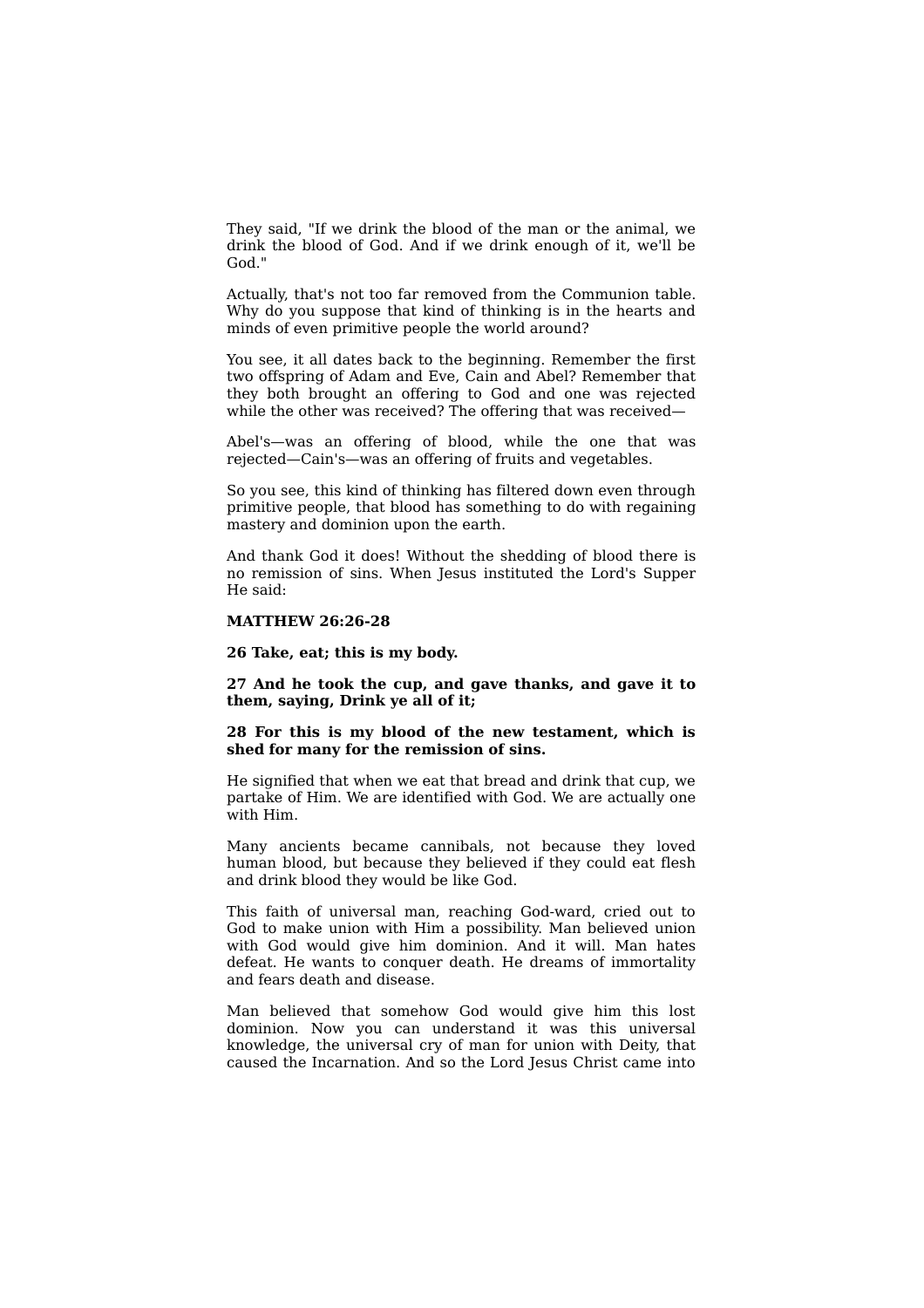this world. He was God incarnated in the flesh.

Jesus was God and man in union. He was first a divine being.

#### **JOHN 1:1**

# **1 In the beginning was the Word, and the Word was with God, and the Word was God.**

But He came and dwelt among us.

## **JOHN 1:14**

# **14 And the Word was made flesh, and dwelt among us.**

He was God incarnate in the flesh. So Jesus was a divine-human being. Now on the grounds of what the Lord Jesus Christ did (that is, His substitutionary sacrifice), God is able to redeem us from our sins.

He is able to redeem us from spiritual death. He is able to impart to us His very nature. He is able to give us eternal life; His very own life. He is able to take us into His own family, so that we can call Him Father.

Paul said, *"I bow my knees unto the Father of our Lord Jesus Christ, of whom the whole family in heaven and earth is named"* (Eph. 3:14,15).

You can tell the way some people say "God" that He's some faroff creature somewhere. No, He's "Father." He may be "God" to the world, but He's "Father" to me!

In the new birth, we are brought into vital union with Jesus Christ. All that most people think they have in the new birth is forgiveness of sins. They don't know about being in union with God.

Even many in the great body of Full Gospel people do not know that the new birth is a real incarnation. They do not know they are as much sons and daughters of God as Jesus.

They only have a hazy concept of what God has done, of what He is to them, and of what they are to God.

*Jesus was first divine, and then He was human. So He was in the flesh a divine-human being. I was first human, and so were you, but I was born of God, and so I became a human-divine being! God is living in us!*

The incarnation that God has given through the new birth has bestowed upon us the lost authority we had in the Garden of Eden. And only here or there has a man known it or preached it,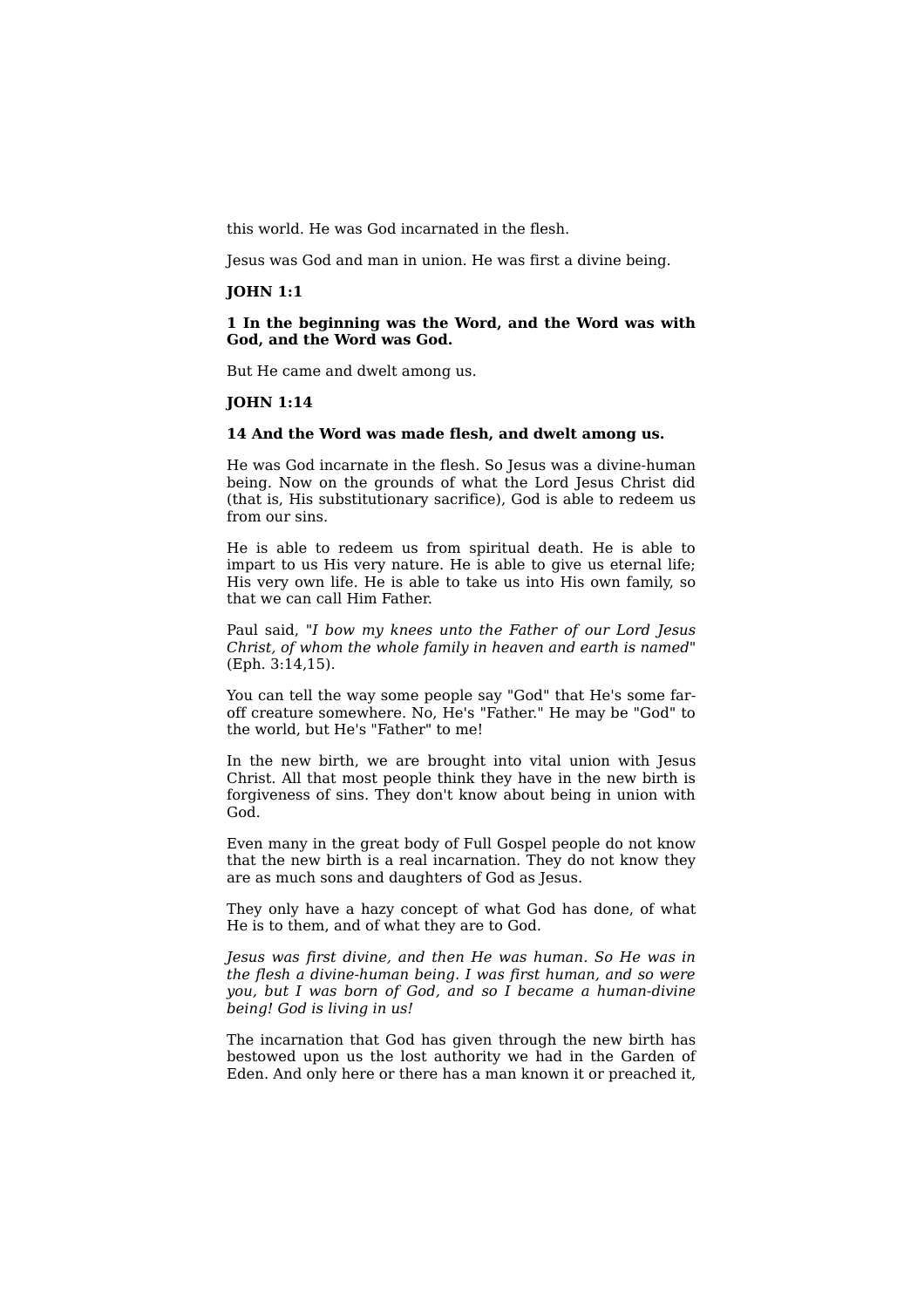or dared to assume it.

No wonder Smith Wigglesworth said, "I'm a thousand times bigger on the inside than I am on the outside." He was realizing that he was a human-divine being. And that the divine part was a thousand times bigger than the human part.

Let's look at a few Scriptures so you'll know God is living in you.

#### **JOHN 14:15,16**

**15 If ye love me, keep my commandments.**

**16 And I will pray the Father, and he shall give you another Comforter, that he may abide with you for ever.**

## **1 CORINTHIANS 3:16**

**16 Know ye not that ye are the temple of God, and that the Spirit of God dwelleth in you?**

# **1 CORINTHIANS 6:19,20**

**19 What? know ye not that your body is the temple of the Holy Ghost which is in you, which ye have of God, and ye are not your own?**

# **20 For ye are bought with a price: therefore glorify God in your body, and in your spirit, which are God's.**

Paul probably realized they didn't understand what he was saying, so he wrote a second letter to them (Second Corinthians) and went into a little more detail. In Second Corinthians 6:14 he said, *"Be ye not unequally yoked together with unbelievers: for what fellowship hath righteousness with unrighteousness? and what communion hath light with darkness?"*

You see, the believer is called "righteousness" and the unbeliever is called "unrighteousness."

*"And what communion hath light with darkness?"* Here the believer is called "light" and the unbeliever is called "darkness."

#### **2 CORINTHIANS 6:15**

## **15 And what concord hath Christ with Belial?**

*Finally, the believer is called "Christ" and the unbeliever is called "Belial." That's who we are; we're Christ!*

Jesus is the Head and we are the Body of Christ. Your head doesn't go by one name and your body by another, does it? You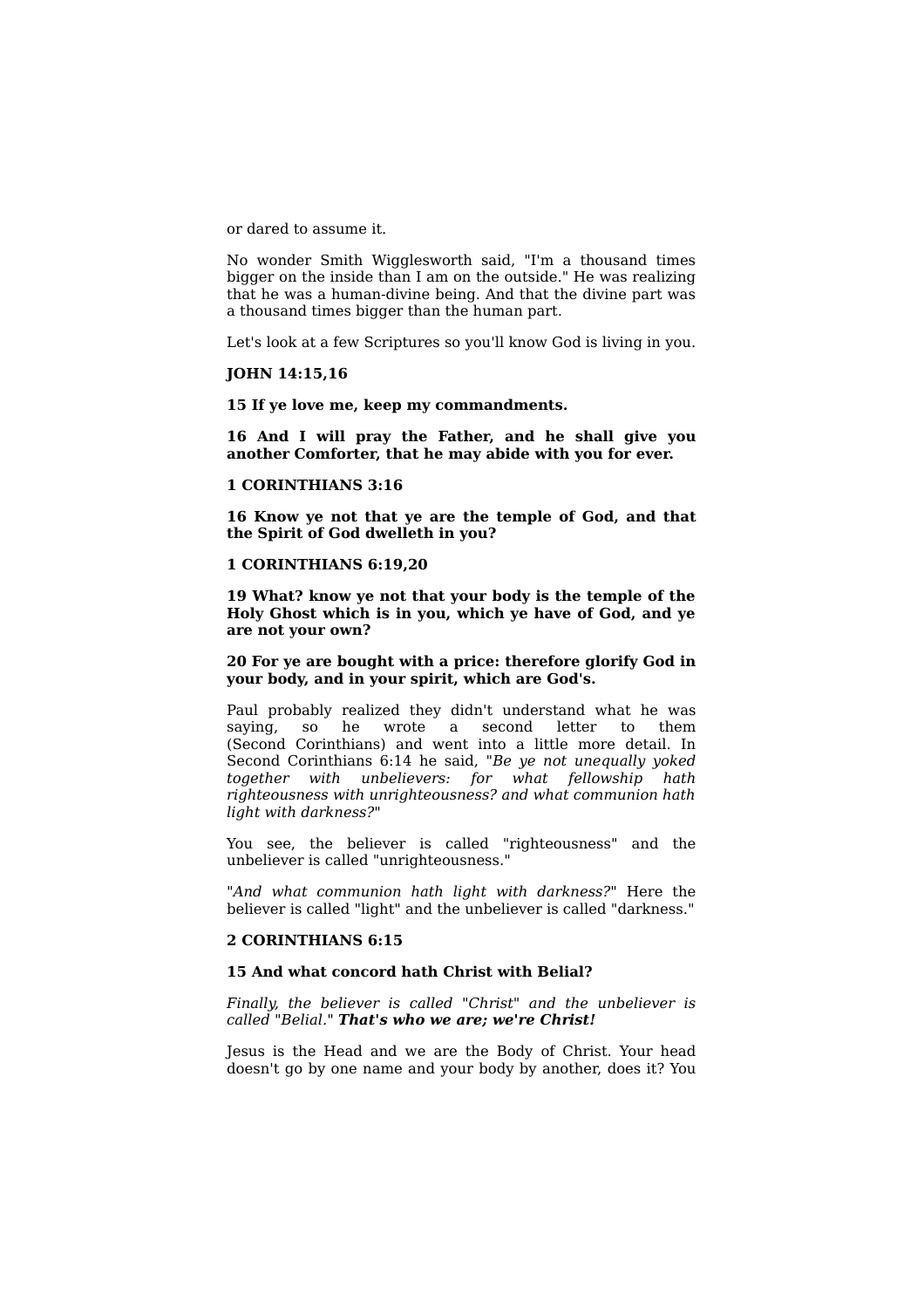don't call your body Henry Jones and your little finger Louise Simpson, do you? Your little finger has the same name as the rest of your body because it belongs to that body.

*Paul calls the individual member of the Body of Christ, "Christ." And he calls the unbeliever "Belial."*

## **2 CORINTHIANS 6:16**

## **16 And what agreement hath the temple of God with idols?**

Remember that Paul already said in First Corinthians 3:16, *"Know ye not that ye are the temple of God, and that the Spirit of God dwelleth in you?"* Here he says it again. He wants to get that point across.

I've got God the Father, God the Son, and God the Holy Spirit living in me. We've never even majored on that subject before. We have been too busy fighting over minor things.

Some of these great Bible truths that will release us, make us masters, and enable us to dominate and reign in life have been left untouched. When you begin to preach on them, many people in Christendom will sit and look at you in amazement. I wouldn't have dared suggest these things if I hadn't had Scriptures to back me up.

*He's in me. He's in you. There is a real incarnation in the new birth! I've come into vital union with God!*

We are the temple of the living God. Now, let's get a picture of the living God. Let's go back to the Old Testament and see Him.

The presence of God (the Jews called it the *Shekinah)* was only in the Holy of Holies. At least once a year, every male in Israel had to present himself at the Temple that God had Solomon build. God wasn't dwelling in them, so they had to go to where God was. That's the reason we've got a better covenant established on better promises (Heb. 8:6).

No one dared approach the Holy of Holies except the High Priest. Others who tried would fall dead on the spot. Only the High Priest, after the blood of innocent animals was shed for the atonement of sin, could enter in.

Many have thought that when Jesus said on the cross, "It is finished" He was talking about our salvation. No! No! No! Our salvation wasn't finished when Jesus died. Remember He said to Mary, *"Touch me not; for I am not yet ascended to my Father: but go to my brethren, and say unto them, I ascend unto my Father, and your Father; and to my God, and your God"*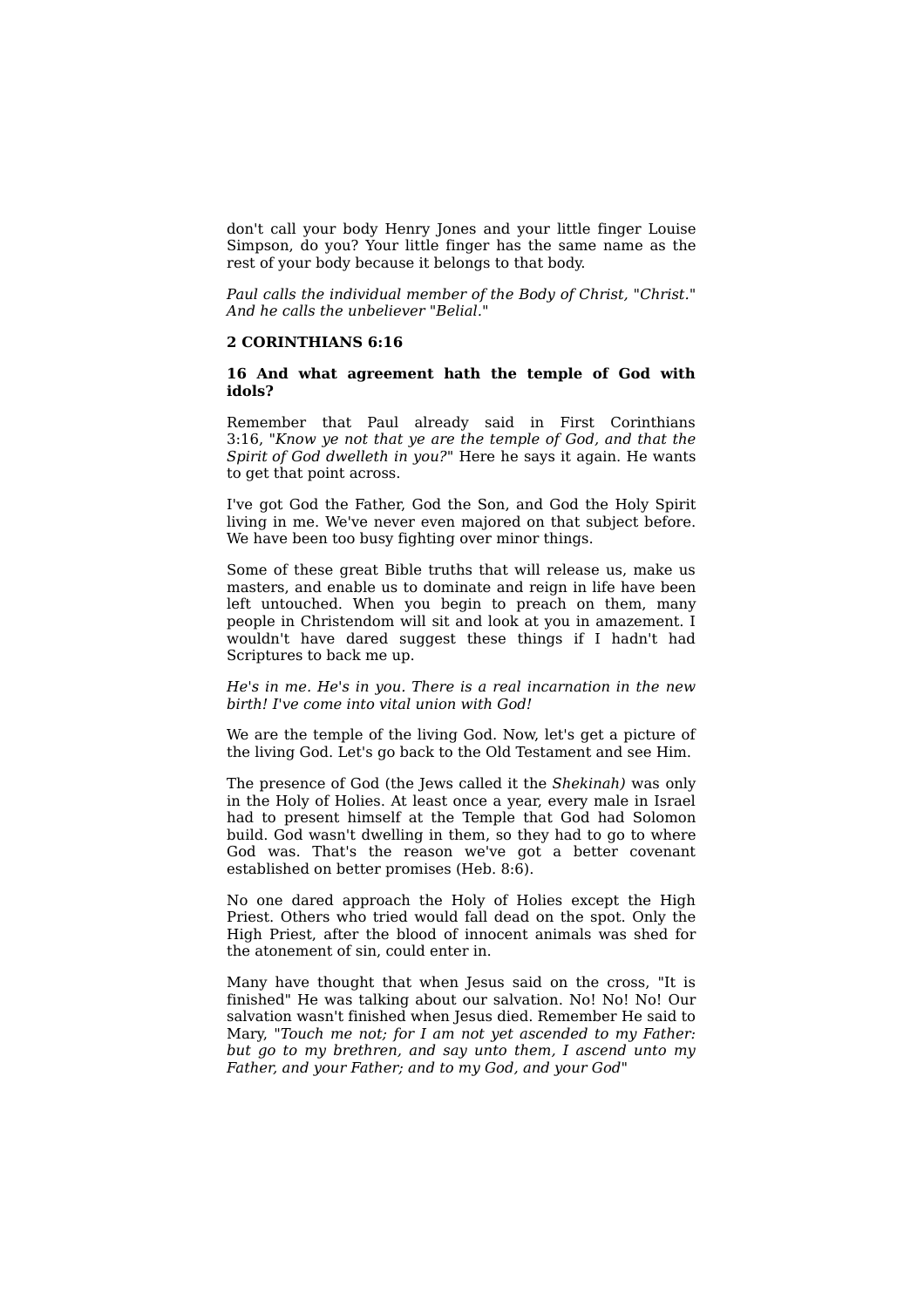(John 20:17). Soon afterwards He appeared to the disciples, who were afraid, thinking they had seen a ghost or spirit. He said, *"Why are ye troubled? and why do thoughts arise in your hearts? Behold my hands and my feet, that it is I myself: handle me, and see; for a spirit hath not flesh and bones, as ye see me have"* (Luke 24:38,39). Why did Jesus tell Mary not to touch Him, and the disciples to touch Him? He told Mary why:

*"I am not yet ascended to my Father"* (John 20:17).

So, salvation wasn't complete until He ascended into the heavenly Holy of Holies to obtain eternal redemption for us.

When Jesus said "It is finished" on the cross, He was talking about the Old Covenant's being finished. And when He said those words, the curtain that sealed off the Holy of Holies in the Temple was rent in twain—or torn in half—from top to bottom.

Flavius Josephus, the Jewish historian, tells us that the curtain was 20 feet high, 40 feet across and 4 inches thick.

Did you notice the Scripture didn't say the curtain was rent in twain from bottom to top? It said from *top* to *bottom.* Up there 20 feet in the air, an angel of God, or some heavenly somebody, got hold of the thing and ripped it apart. *That signified that the way into the Holy of Holies, blessed be God, is now open to everybody through the blood of Jesus!*

God moved out of an earth-made, man-made Holy of Holies and He dwells in us! *He lives in us! You are the temple where the holy Shekinah presence of God dwells.*

We've never mastered that yet. We've thought it *sounded* like it could not be true. But, thank God, it *is* true! Second Corinthians 6:16 says, *"And what agreement hath the temple of God with idols? for ye are the temple of the living God; as God hath said, I will dwell in them, and walk in them; and I will be their God, and they shall be my people."*

Here are some further facts.

# **1 JOHN 4:1-4**

**1 Beloved, believe not every spirit, but try the spirits whether they are of God: because many false prophets are gone out into the world.**

**2 Hereby know ye the Spirit of God: Every spirit that confesseth that Jesus Christ is come in the flesh is of God: 3 And every spirit that confesseth not that Jesus Christ is come in the flesh is not of God: and this is that spirit of antichrist, whereof ye have heard that it should come;**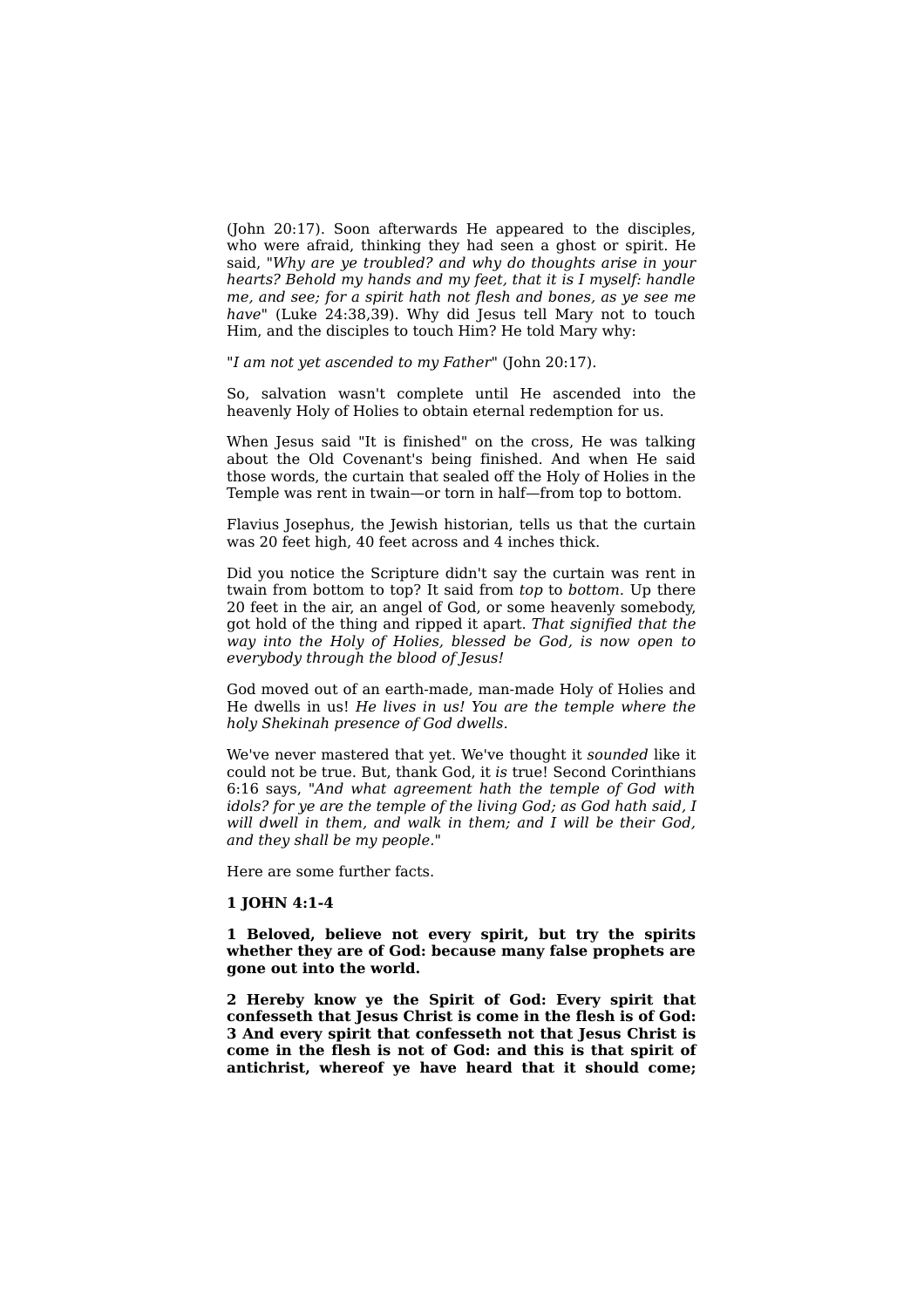**and even now already is it in the world.**

#### **4 Ye are of God, little children. . . .**

Because we are of God, because we are born of God, we are sons of God.

#### **1 JOHN 3:1,2**

**1 Behold, what manner of love the Father hath bestowed upon us, that we should be called the sons of God: therefore the world knoweth us not, because it knew him not.**

**2 Beloved, now are we the sons of God, and it doth not yet appear what we shall be: but we know that, when he shall appear, we shall be like him; for we shall see him as he is.**

# **1 JOHN 5:1,2**

**1 Whosoever believeth that Jesus is the Christ is born of God: and every one that loveth him that begat loveth him also that is begotten of him.**

# **2 By this we know that we love the children of God, when we love God, and keep his commandments.**

Friends, we are sons of God. We are children of God. We are born of God. We are in the family of God. *We are in union with God.*

# **1 JOHN 4:4**

# **4 Ye are of God, little children, and have overcome them: because greater is he that is in you, than he that is in the world.**

It doesn't say *going to* overcome them (the forces of evil), but *have* overcome them. If we've overcome one of them, we've overcome *all* of them.

We say, "If I've overcome them, why am I having so much trouble with them?" *Because you don't know who you are in Christ!* Because you don't know that you are supposed to rule over them!

Remember, we're talking about reigning as kings in life.

Satan has been defeated. He's not going to be; he *has been* defeated. When Jesus walked the earth, He won every battle with the enemy. Then, after He had satisfied the claims of justice on the cross, He met the devil in his own throne room, stripped him of his authority and dominion, and rose from the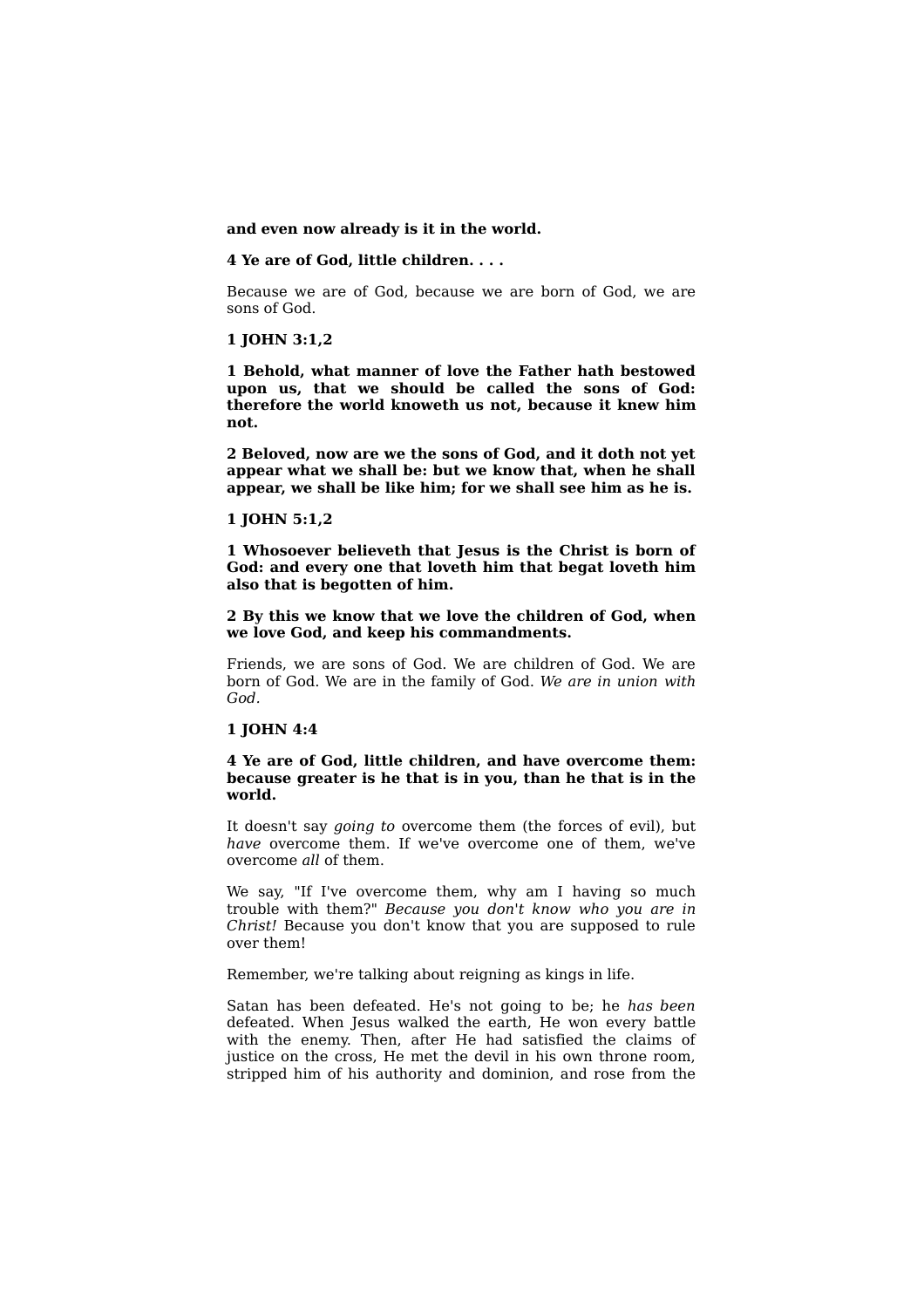# dead.

In Revelation 1:18 Jesus said, *"I am he that liveth, and was dead; and, behold, I am alive for evermore, Amen; and have the keys of hell and of death."* Where did He get them? He got them from Satan; He took the dominion and authority that had been given Satan in the Garden of Eden by Adam.

Now every man and woman who accepts Jesus Christ is identified with Him. He did it for *you.* He did it for *me.* He did it as our Substitute. Satan can holler as much as he wants to.

But you withstand him; don't be the least bit afraid of him.

Withstand him with the faith of Jesus Christ.

The trouble with a lot of us is we live up there in the *faith* realm, but we've gone down the back stairs in the *reason* realm.

Some people are holding onto devilish reasoning. But when Jesus died as our Substitute, we were identified with Him.

That is the reason we're overcomers.

#### **EPHESIANS 2:2-6**

**2 Wherein in time past ye walked according to the course of this world, according to the prince of the power of the air, the spirit that now worketh in the children of disobedience:**

**3 Among whom also we all had our conversation in times past in the lusts of our flesh, fulfilling the desires of the flesh and of the mind; and were by nature the children of wrath, even as others.**

**4 But God, who is rich in mercy, for his great love wherewith he loved us,**

**5 Even when we were dead in sins, hath quickened us together with Christ, (by grace ye are saved;)**

**[Quickened means "made alive." When He was made alive back there, we were made alive.]**

## **6 And hath raised us up together, and made us sit together in heavenly places in Christ Jesus.**

You're identified with Christ in what He did. So when are we to reign as kings? During the Millennium? In "the sweet by and by"? *No, in life!* The potential is there, and it belongs to you. I'm going to live up to the full potential of what belongs to me in Christ Jesus.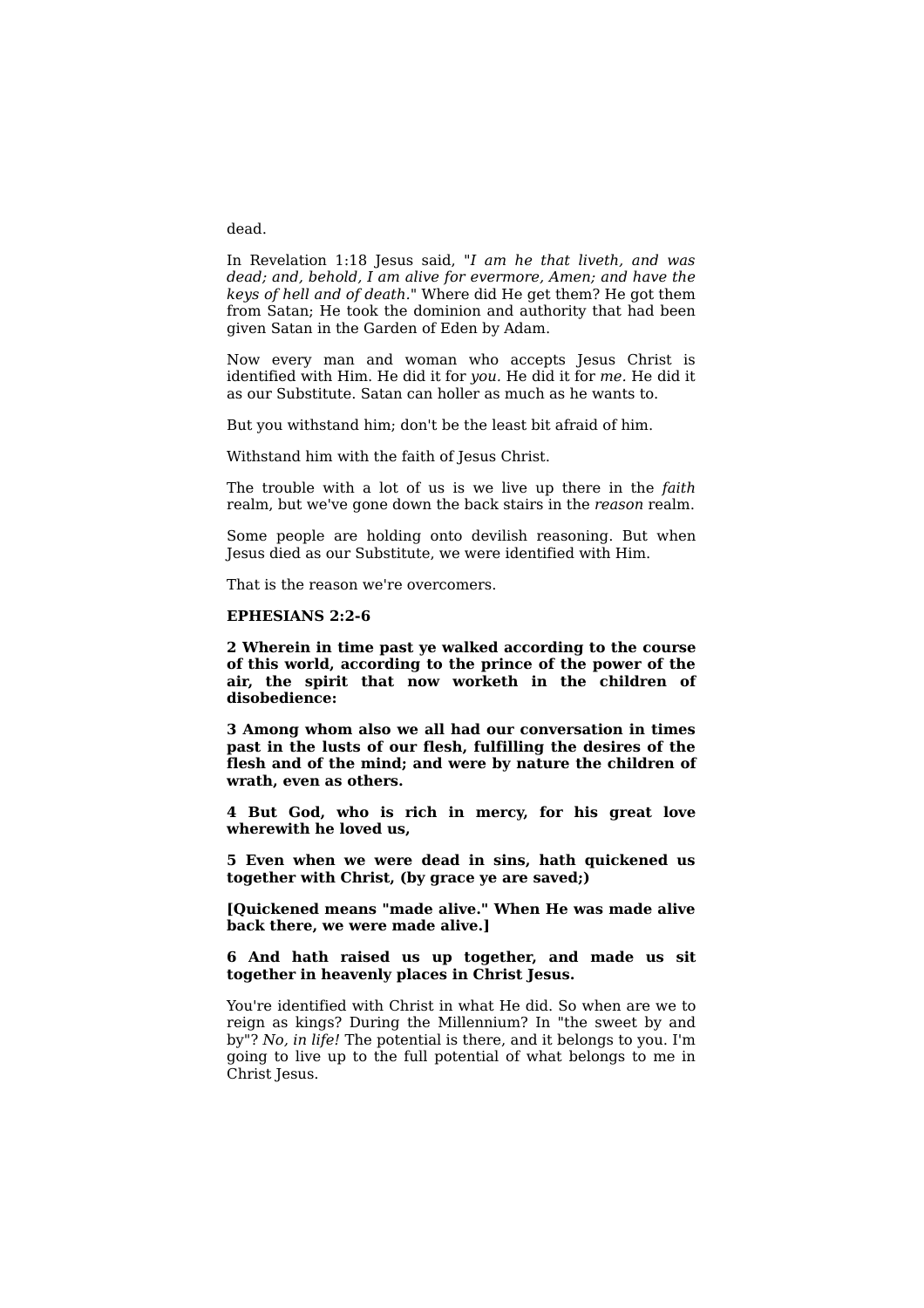You're the one who has authority in your life. I don't have authority in your life. That's the problem—we're running around trying to find someone else to be king. I'm not to be king you're to be king in your own life.

We have failed to realize what Jesus did. We have failed to realize who we are. We have failed to take advantage of what belongs to us. And so, when trouble comes, we become fearful.

But no, blessed be God, here's why we've overcome:

*"Greater is he that is in you, than he that is in the world"* (1 John 4:4).

Who is it that is in this world? Satan is the god of this world. Second Corinthians 4:4 says he is called the god of this world; he's here. Adam *was* the god of this world, but he sold out to Satan and Satan became god. Jesus, however, stripped Satan of that authority. He gave it back to us.

We've sat around begging for authority and we had it all the time! We've sat around waiting for God to do something, yet He's waiting for us to do something.

I will never forget when the Lord appeared to me in a vision in 1952 in the state of Oklahoma. He said, "I'm going to talk to you about the devil, demons, and demon possession."

The whole thing lasted about an hour and a half. Jesus stood before me as I knelt. Suddenly an evil spirit that looked like a monkey jumped up between us and caused a black cloud to appear. I couldn't see Jesus, but I could hear Him. He kept right on talking. Meanwhile, the spirit threw his arms and legs out and hollered in a shrill voice, "Yakety-yak, yakety-yak, yaketyyak."

He kept on acting that way and thoughts ran through my mind faster than machine gun bullets could fire.

I thought, *Dear Lord! I'm missing what Jesus is saying* (instruction He was giving me about dealing with the devil). I heard the sound of His voice, but I couldn't distinguish the words because of this "yakety-yak" business. I couldn't see Jesus because the cloud was there.

Then I thought, *Doesn't Jesus know? Doesn't He know I'm not hearing Him? Why doesn't Jesus do something about it?*

*Why does He allow it?*

Aren't those the kinds of questions asked all the time?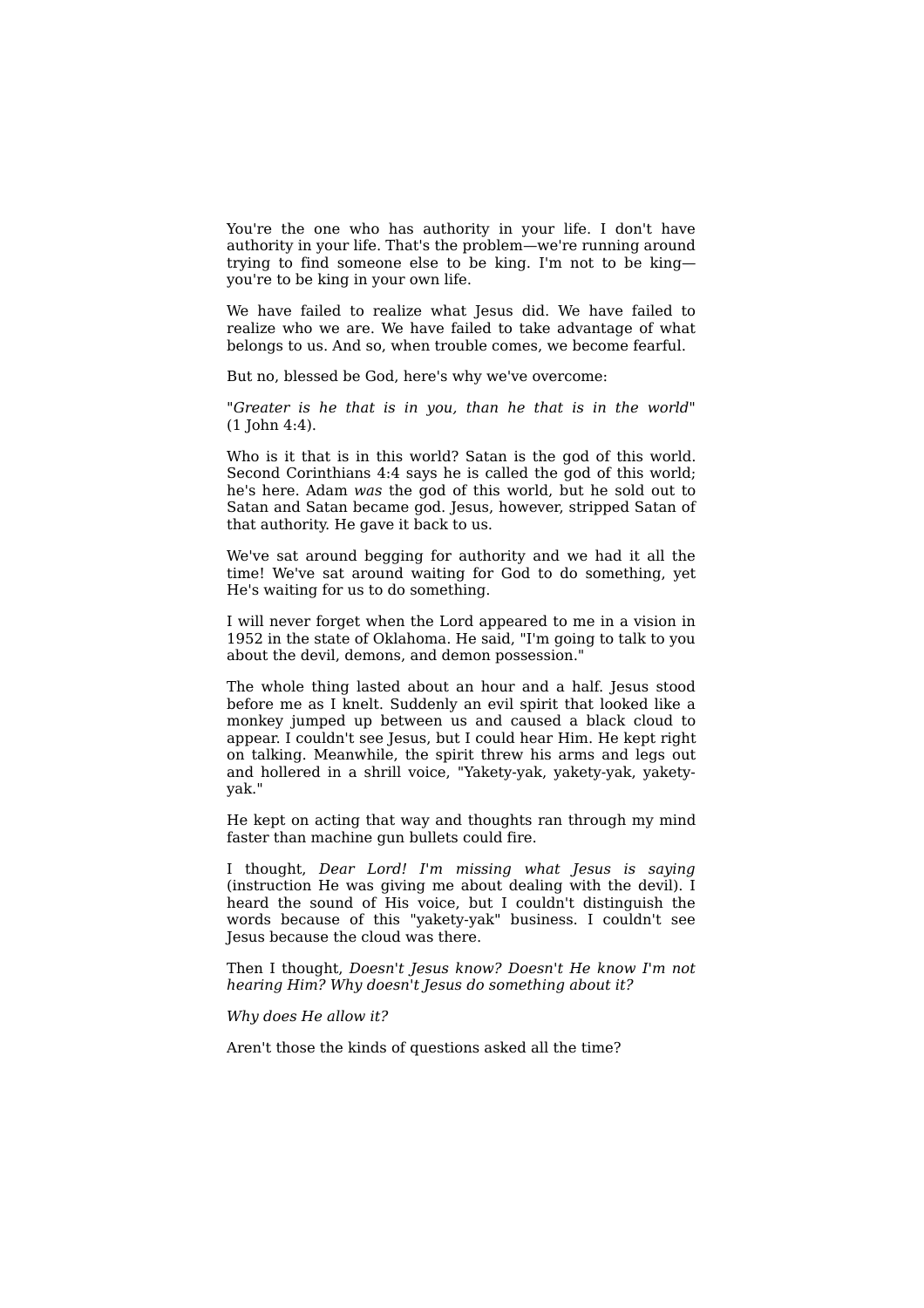"Why did God allow it? Why doesn't God do something about it?"

Finally, in desperation, I spoke to the spirit. I said, "I command you to shut up in the Name of Jesus."

When I said that, he hit the floor like a sack of salt:

"kerplop." The dark cloud disappeared, and I could see Jesus.

Then Jesus said something that absolutely astonished me; something that upended my theology. (We get so concerned about theology that we miss the Bible.)

Jesus pointed to that little fellow lying there (and not only lying there—he was shaking all over—trembling from head to foot and whining). Jesus pointed to him and said, "If you hadn't done something about that, I couldn't have."

#### *Listen and reign! Let it slip by you, and be in slavery!*

In my astonishment, I said, "Lord! I know I misunderstood You. I'm sure I did. You didn't say You *couldn't—* and I pointed to that little fellow lying there still whimpering and shaking all over— You said You *wouldn't,* didn't You?"

Jesus said, "I said (and He pointed to him) if you hadn't done something about that, I *couldn't."*

Now understand "that" doesn't just include the demon; it included the dark cloud that shut off the vision of Jesus and heaven. It included communication that didn't get through—

prayers, or whatever.

I said, "Lord, I know something happened to me. You didn't say You *couldn't;* You said You *wouldn't,* didn't You?"

And very emphatically He said, "No! I didn't say I *wouldn't;* I said I *couldn't."*

"Oh, dear Lord," I said. "I can't accept that. It's against everything I ever believed! It's against everything I ever preached!"

I said, "I won't accept any vision unless You can prove it to me from the Bible; particularly the New Testament. You said in Your Word, ' *In the mouth of two or three witnesses every word may be established'* " (Matt. 18:16).

Do you think He got angry with me? No, He smiled so sweetly and said, "I'll go you one better; I'll give you four."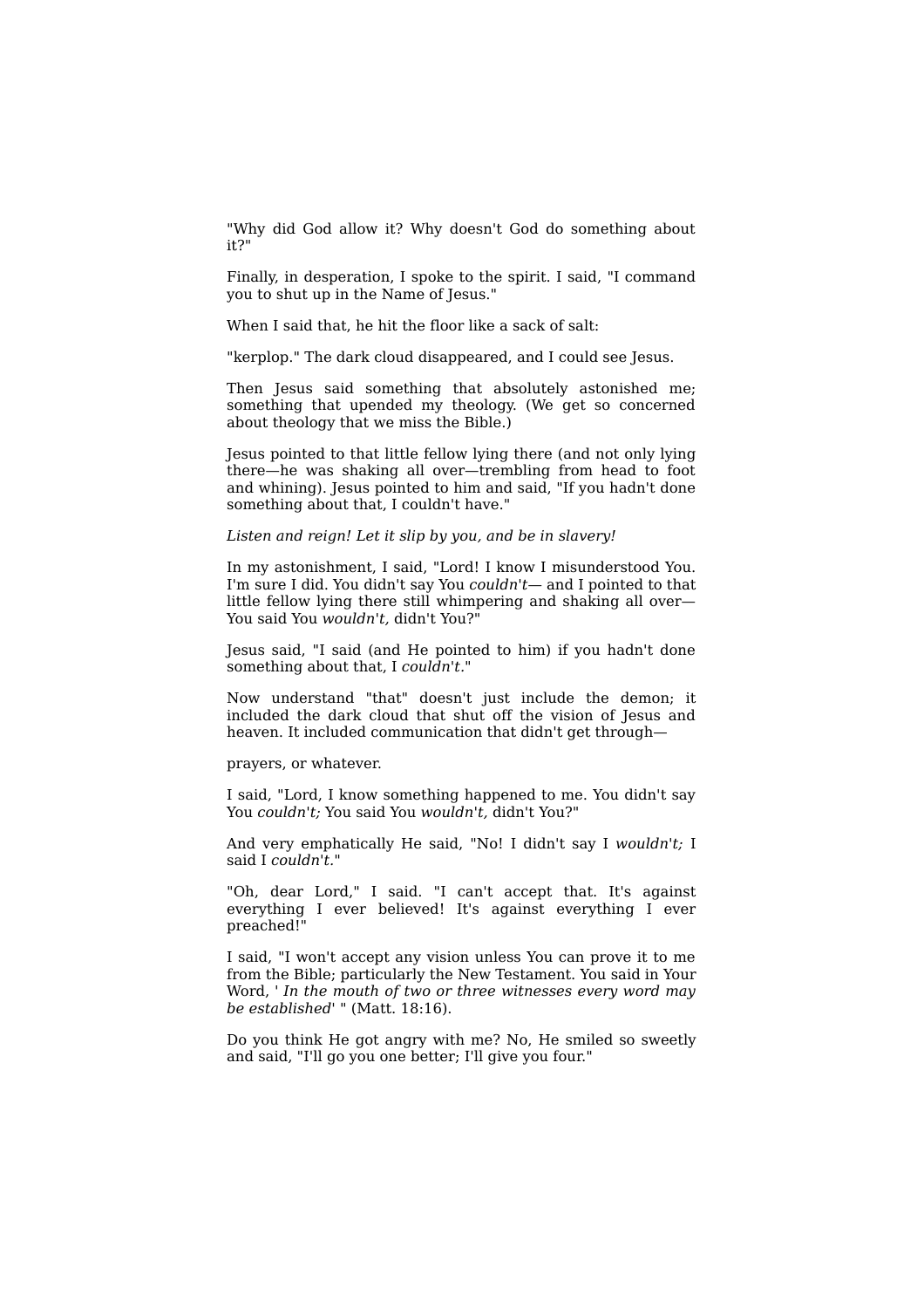He said, "There's no place in the New Testament where the Church or Christian believers are told to pray against the devil.

To pray against the devil is to waste your time."

When He said that to me I said, "Dear Lord! I've wasted so much time!"

He said, "The New Testament tells believers themselves to do something about the devil. And if they don't, there won't be anything done. I've done all I'm ever going to do about the devil."

That came as a real shock to me. "Now," He said, "I'll give you the four references which proved that. First of all, in Matthew 28, when I arose from the dead, I said, *All power is given unto me in heaven and in earth'* (Matt. 28:18). The word

'power' means authority."

If you stopped reading right here you'd say, "Why, dear Lord Jesus, You do have authority here on the earth."

But He said, "I immediately delegated My authority on earth to the Church."

#### **MARK 16:15-18**

**15 Go ye into all the world, and preach the gospel to every creature.**

**16 He that believeth and is baptized shall be saved; but he that believeth not shall be damned.**

**17 And these signs shall follow them that believe; In my name shall they cast out devils; they shall speak with new tongues;**

**18 They shall take up serpents; and if they drink any deadly thing, it shall not hurt them; they shall lay hands on the sick, and they shall recover.**

You see, *you're* authorized to do that.

Then Jesus said to me, "Not one single time does any New Testament writer tell you to pray to God or to Me, the Lord Jesus Christ, to do anything about the devil. Every single time they tell *you* to do it. *You're* the one who has authority. *You're* the one who's to rule."

The next reference He gave me was James 4:7: *"Submit yourselves therefore to God. Resist the devil, and he will flee from you."*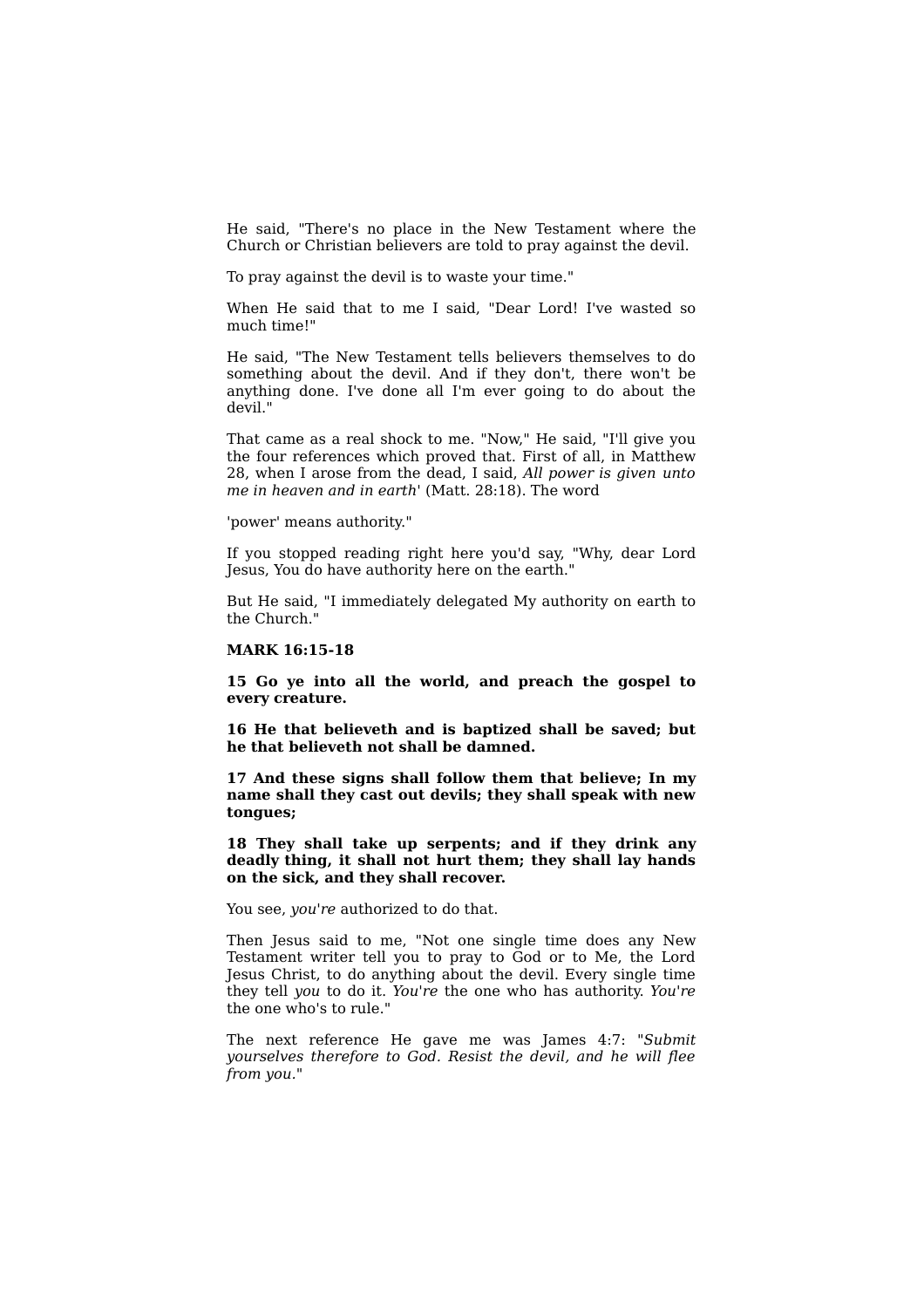Now, as Jesus said, you couldn't do that if you didn't have authority over the devil.

Ephesians 4:27 says, *"Neither give place to the devil."* Jesus quoted that to me, saying, "That simply means, 'Don't let the devil have any place in you.' " He said, "That means the devil can't take any place in you, unless you let him. That means you've got the authority."

Now let's go back to the vision I saw. Dark clouds sometimes appear on the horizon of our lives, blotting out the light from heaven that is seeking to shine in. We say, "Why did God permit that to happen to me?" That darkness, you see, can be an illustration of many things—sickness, problems, any circumstance. We say, "Why did God send this? Why doesn't God do something about it?" Can you understand it? *You're the one who's supposed to do something about it!*

#### *Authority in the Life of Smith Wigglesworth*

Smith Wigglesworth once received a telegram urging him to visit a young woman 200 miles from his home. He went there and found her mother and father brokenhearted because their daughter had lost her mind. They said the devil had gotten hold of her.

Silently they led him down a hall and up two flights of stairs. Finally they reached a closed door. The girl's father opened it, swung it back, and pushed Wigglesworth inside.

He said, "I looked in the room and there was a frail little girl, just in her twenties, lying on the floor held down by five grown men."

When the girl saw him, the strength in that frail body was so great (she was empowered by the devil) that she overcame the five men. They couldn't hold her. She tore loose from them, faced Wigglesworth with blazing eyes, and said, "You can't cast me out! You can't cast me out!"

Wigglesworth said, "Jesus can, and He's in me." (He remembered First John 4:4: *"Greater is he that is in you, than he that is in the world.")*

Wigglesworth knew something about being in union with God. He knew something about having the living God in him; Christ in you. "Jesus can," he said, "and come out in the Name of Jesus!"

Thirty-four of them came out and gave their names. The girl's mind was restored and she walked down the steps and sat down and ate the evening meal. Praise God!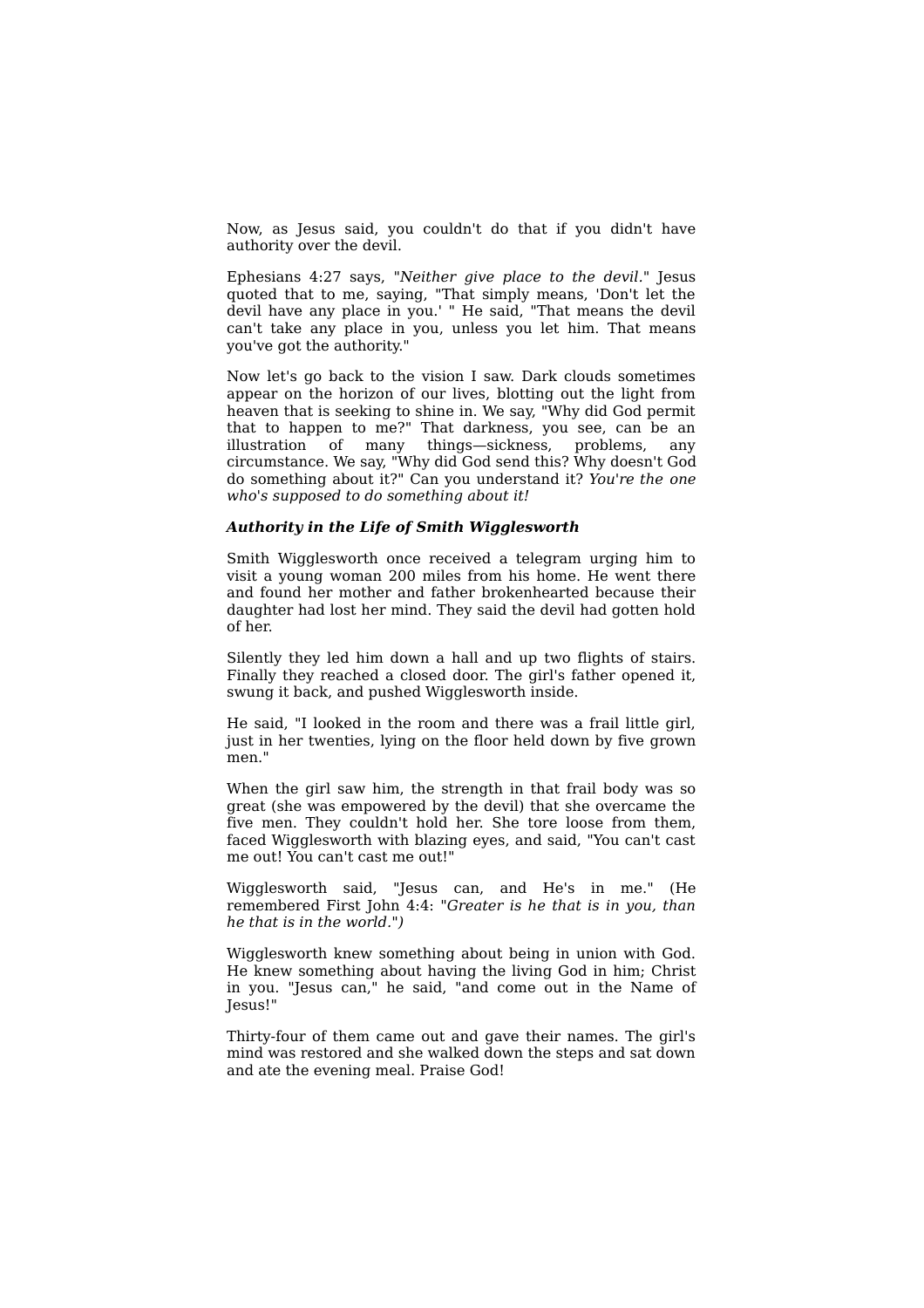The Name of Jesus is greater than the forces of evil. And the Greater One is living in you.

Once I was preaching some of these truths in another state. I remember that a Full Gospel Business Men's chapter president said to me, "Brother Hagin, hearing this makes me feel like I could do anything." I said, "You can; go out and do it!"

A day or two later, a man flew in who was going to speak at several chapters, including this man's. The two of them were driving to a breakfast meeting in another city, and they were traveling quite fast. (The speed limit was about 75 miles per hour then.)

It was not exactly dark and not exactly light—they couldn't see too well.

Suddenly a woman appeared in front of that big Lincoln automobile. The chapter president couldn't possibly stop—he hit her—and her body flew up over the windshield, over the car, and landed back down the highway. He quickly pulled over to the side of the road. It sounded like they had run into a truck. They knew every bone in her body had to be broken.

This chapter president told me, "I just sat there in shock. A motorist going the other way said he would notify the authorities. The man who was with me ran back to the woman.

A nurse in one of the other cars that stopped said, 'I can't find a pulse beat—she's dead. There's no life in her.' The ambulance came, and all at once I could hear you preaching, *'Greater is he that is in you, than he that is in the world.'* Before I knew what I was doing, I climbed out of the car, ran back to the woman, laid hands on her, and commanded her to live in the Name of Jesus."

After the ambulance left for the hospital, the chapter president went on and drove his guest to the speaking engagement. Afterwards they came back through the same little town where the woman had been taken to the hospital.

Her doctors told the men, "We're going to dismiss her; we can't find a thing wrong with her. She doesn't have a broken bone in her body." Glory to God! How big is God?

## *Chapter 5*

## *Reigning Through Righteousness*

Some have said, "I don't see anyone reigning."

The reason is, reigning hasn't been proclaimed. God said in the Old Testament, *"My people are destroyed for lack of*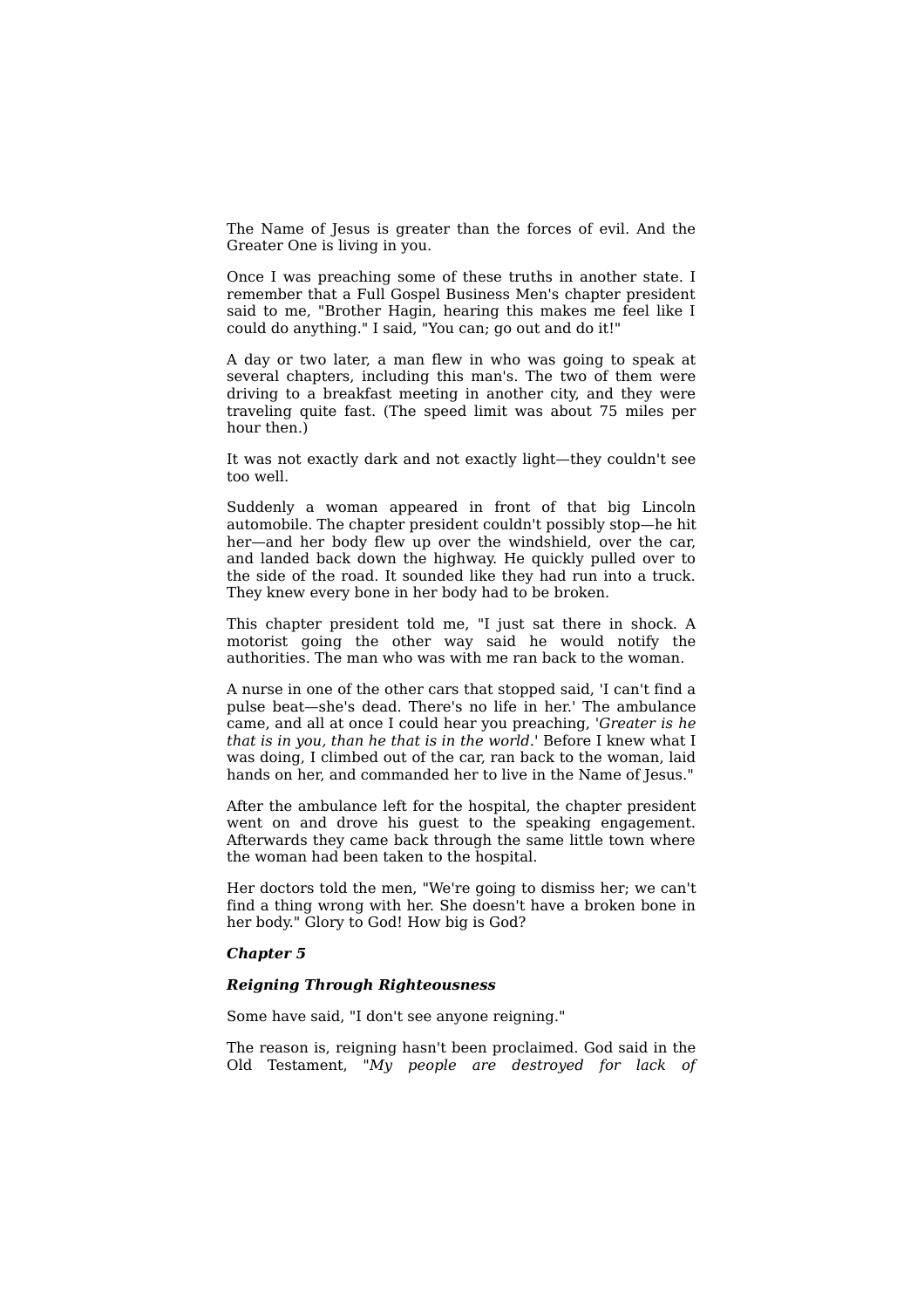*knowledge"* (Hosea 4:6). He is inferring that if His people possess knowledge of who they are and who God is—if they know their rights, their privileges, and their dominion—they won't be destroyed.

The reason Satan is often able to reign in the lives of Christians is because many times Christians do not realize they have a part to play. The Bible doesn't say Jesus Christ will reign through you; it says you *"shall reign in life by one, Jesus Christ"* (Rom. 5:17).

Many people think, "I've left it up to the Lord. He is going to do it."

The real truth of the matter is, He's left it up to us.

What are we supposed to do? Let's find out our job. Let's find out our position. Romans 5:17 also says we have received

"abundance of grace" and the "gift of righteousness."

We know a great deal about grace (we've heard that preached) and we've sung "Amazing Grace." And thank God for the grace of God. But we've also received "the gift of righteousness."

I don't think the Church as a whole knows what Paul is talking about when he says that. We've heard very little teaching on the subject. It's receiving the abundance of grace and *the gift of righteousness* that enable one to reign.

If you don't know what you've received, you'll be hindered in reigning. What does "the gift of righteousness" mean?

First, it means you're made right with God. It means rightstanding with God. We used to sing a song, "Nothing Between My Soul and the Savior." You see, if there's nothing between, that's what made it nothing between.

It wasn't something I did; it was my accepting His provision. If I'm in right-standing with God, then I can't ever be in any better standing with God. That's something we need to get into our spirits.

The Bible talks about growing in faith, but not about growing in righteousness. Paul wrote to the Church at Thessalonica, *"Your faith groweth exceedingly* (2 Thess. 1:3).

First Peter 2:2 says, *"Desire the sincere milk of the word, that ye may grow thereby."* We could quote other Scriptures.

But nowhere does the Bible talk about *growing* in righteousness; it always calls righteousness a gift.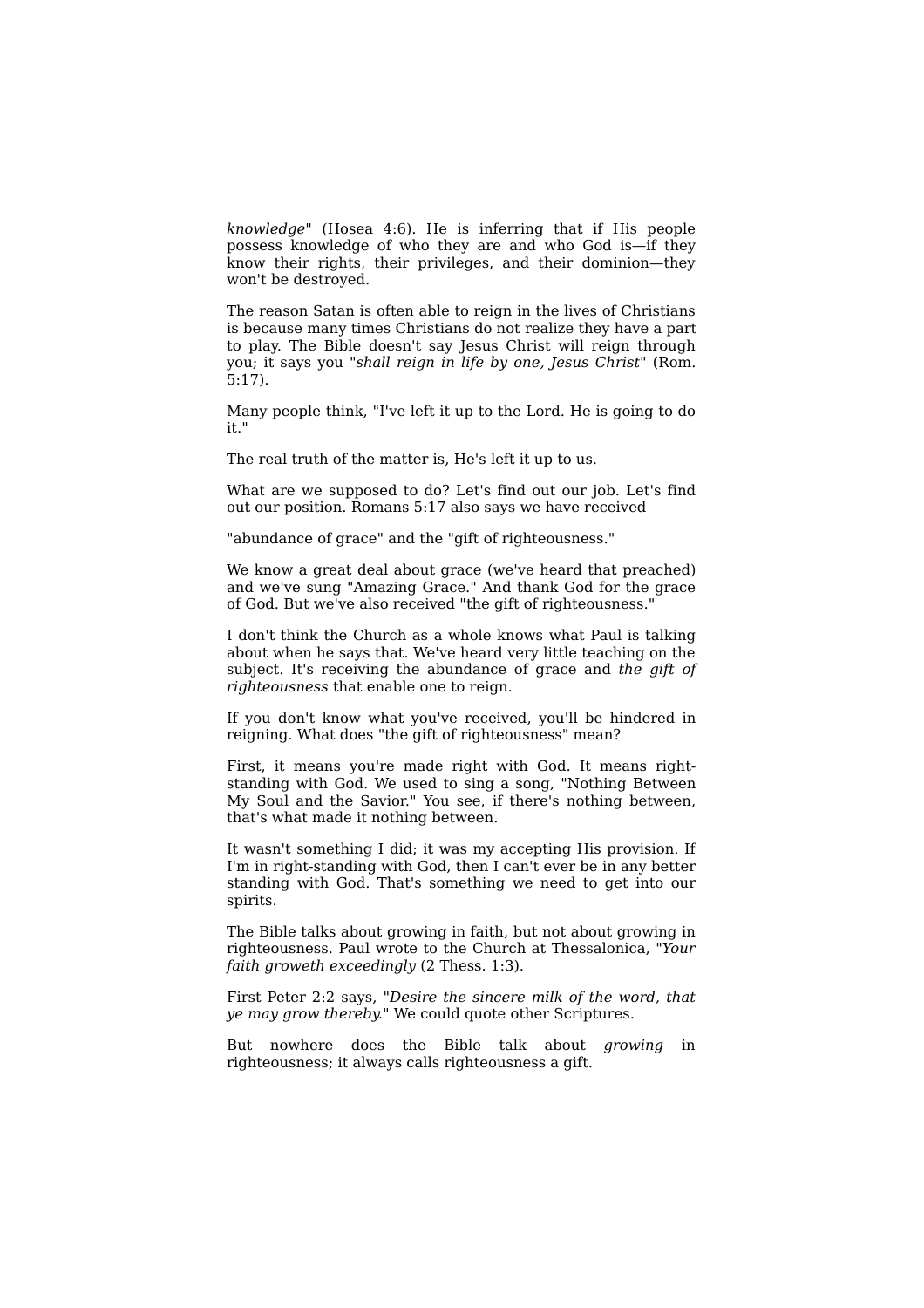*You'll not have any better standing with God when you get to heaven than you do now.* Did you know that the newborn babe in the kingdom of God has the same standing as an old saint who's been living a separated, holy, sanctified life for 80 years? It's all done through Jesus in the new birth.

We're held back by traditional teaching and church-ianity.

In the denomination I was raised in, we were famous for saying, "I'm so weak and unworthy." We thought we were being humble —we didn't know we were being ignorant!

We thought having a low opinion of oneself was really being humble. We'd say, "I'll never amount to anything ... I'm just a worm of the dust... poor ol' me ... just a sinner saved by grace." That's partly wrong! I *am* saved by grace and I *was* a sinner, but I'm no longer a sinner—now I'm a saint! Sometimes you hear Christians say, "I'm going to be a saint." If you're born again, you *are* one already.

We thought we were being humble. And, of course, when we came to pray, we always told God how wretched and miserable we were. We didn't have enough faith to believe God for anything.

Then I got the baptism of the Holy Spirit and spoke with other tongues, got excommunicated by the Baptists, and came over among the Pentecostals. They did know more about the Holy Spirit, but they didn't know some other things.

Sometimes they were bound by the same traditions.

It was a custom before every revival to have a week of prayer and fasting. I don't mean we fasted all week, but we'd fast some and go to church and pray every night. One time I listened to some of our praying—and I started laughing. I found out why things didn't work. We thought we'd tell God all week how unworthy we were.

By the time we started revival, we had talked ourselves out of everything. If anybody did come to the altar, we didn't have enough power left to blow the hat off his head!

We'd say, "Lord, just get everything out of the way, so You can bless me." We didn't have sense enough to know that *we* were in the way all the time.

When I was a boy on the bed of sickness, I read:

# **JAMES 5:14,15**

**14 Is any sick among you? let him call for the elders of**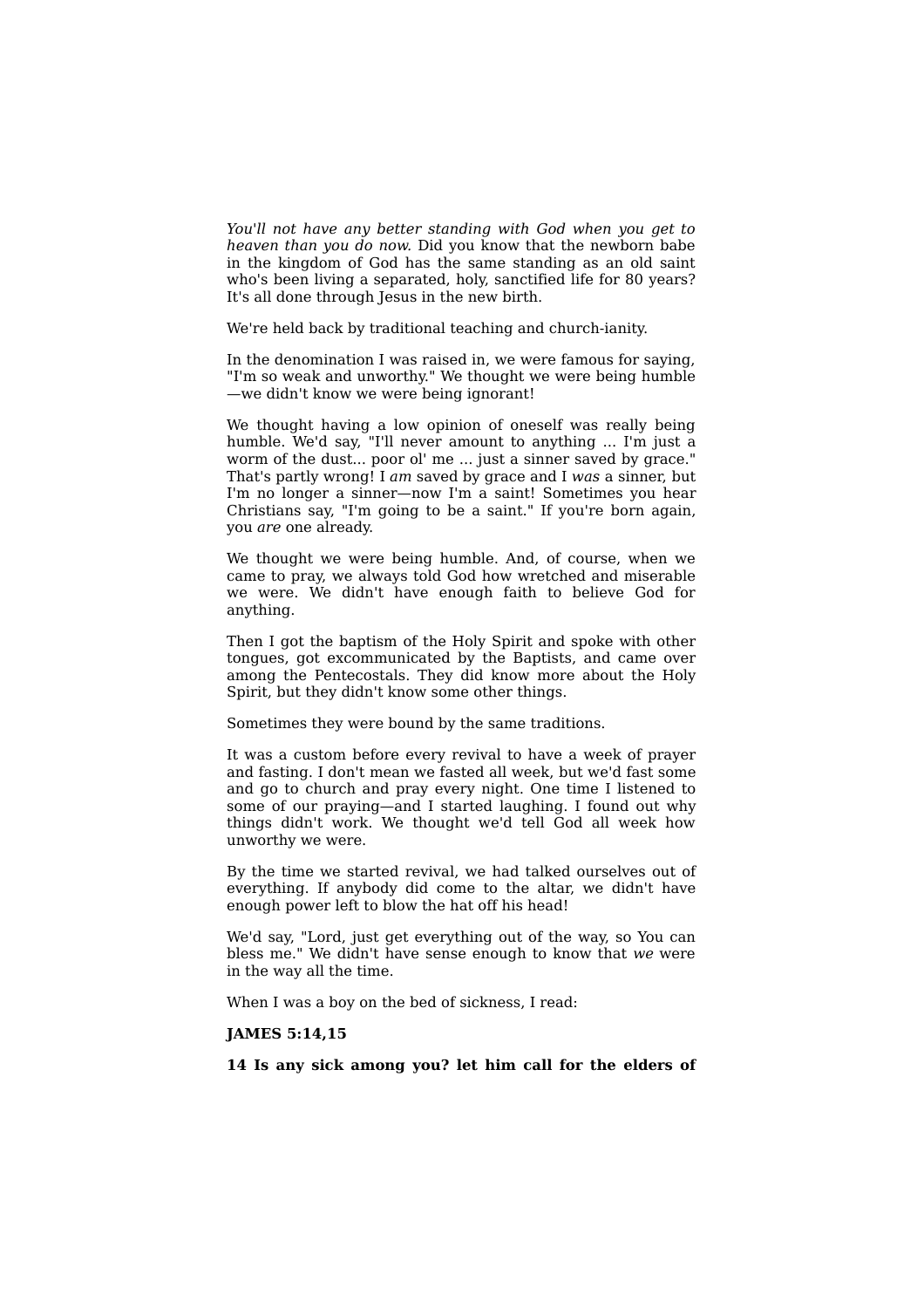**the church; and let them pray over him, anointing him with oil in the name of the Lord:**

## **15 And the prayer of faith shall save the sick, and the Lord shall raise him up; and if he have committed sins, they shall be forgiven him.**

The devil said to me, "If you were righteous, you could pray that prayer of faith."

I didn't know what a righteous man was any more than the man in the moon, so I began to study the Scriptures. I saw that Elijah was used as an example of a righteous man praying. I remembered studying about him in Sunday School, and I remembered some of his actions. He reminded me of myself!

He was inconsistent. He prayed fire down on Mount Carmel, yet when he was told Jezebel was going to cut his head off, he started running.

He ran 18 miles across the plain of Jezreel with the hand of God on him, but then he started running just in fear. He climbed under a juniper tree and said, "Oh, dear God, let me die. I might as well be dead." (Like anyone who has ever said, "I wish I were dead," he didn't really want to die.) If he had wanted to die, he could have stayed where he was, and Jezebel would have accommodated him. I could see myself in poor old Elijah. I thought, *Dear God, how in the world did Elijah qualify as an example of a righteous man?*

Then I began to examine the Old Testament on the subject.

The 32nd Psalm says, *"Blessed is the man whose sin is covered; blessed is the man to whom the Lord imputeth not iniquity."* I saw that the blood of the animals of the Old Testament covered men's sin; it made an atonement for them. God didn't attribute the sin to men; He gave them righteousness.

I got into the New Testament and found that the blood of Jesus does not *cover* sins. The New Testament says, *"Unto him that loved us, and WASHED us from our sins in his own blood"* (Rev. 1:5).

I found in Second Corinthians 5:17, *"Therefore if any man be in Christ, he is a new creature."* I knew immediately God didn't make any unrighteous new creature. I knew God didn't make a new creature who could not stand in His presence.

We had felt when we came into the presence of God we should get down and crawl on our stomachs. Or, we felt we should hang around the front door of heaven, or sit on the curbstone in front of our mansion and cry until God opened the door and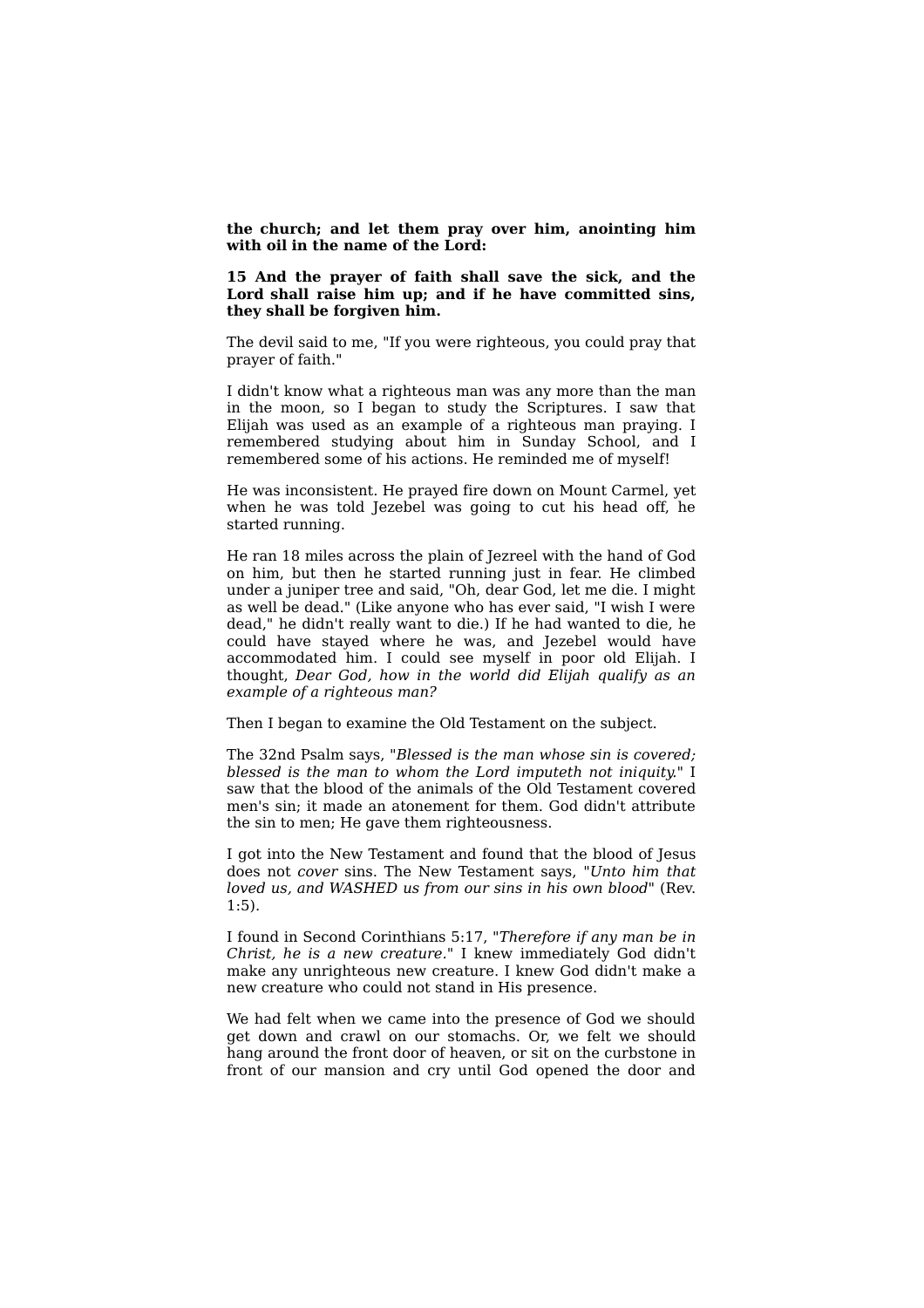invited us in. Or, we felt we should come up to the back door of heaven like a tramp and try to talk God into giving us a handout. We would sing, "Here I wander like a beggar through the heat and cold... poor ol' me."

But I read Hebrews 4:16: *"Let us therefore come boldly unto the throne of grace, that we may obtain mercy, and find grace to help in time of need."* I got rid of my "spiritual inferiority complex," as I call it.

Of course the devil was right there to try to stop my faith from working. He said, "Yeah, God made you a righteous creature all right, but remember when you got mad and knocked your food tray off your bed? It was after you were born again that you did wrong."

I got back in the Word. I got hold of that verse in First John 2:1 that says, *"My little children, these things write I unto you, that ye sin not. And if any man sin, we have an advocate with the Father, Jesus Christ the righteous."*

An advocate is a lawyer, one who pleads your case. Jesus Christ the Righteous is my standing, even if I've erred. I've got One up there who's going to plead. He's the sinning Christian's Advocate.

Somebody said, "I don't like to hear you say that. I believe in living above sin." Well, I do, too. I've never seen anybody do it, but I still believe in it.

Now look at First John 2:2, *"And he* [Jesus Christ the Righteous] *is the propitiation for our sins: and not for ours only, but also for the sins of the whole world."*

Notice John is writing about Christians and their sin, but he is not encouraging them to sin. He already said,"... *write I unto you, that ye sin not."*

I've had people tell me that this kind of preaching will give people a license to sin. But I tell them, "No, I'm not going to give them a license to sin; they'll do enough sinning without a license."

If you're really born again, you don't want to sin anyway. If you want to sin, there's something wrong with you. D. L. Moody gave this illustration in one of his sermons.

A young lady in Chicago said to him, "Mr. Moody, I want to be saved, but I can't give up dancing." Mr. Moody preached against worldly dancing. (Any Christian is against it.) Mr. Moody, being wise, said, "Well, little lady, you just come right into the inquiry room (we'd call it a prayer room) and give your heart and life to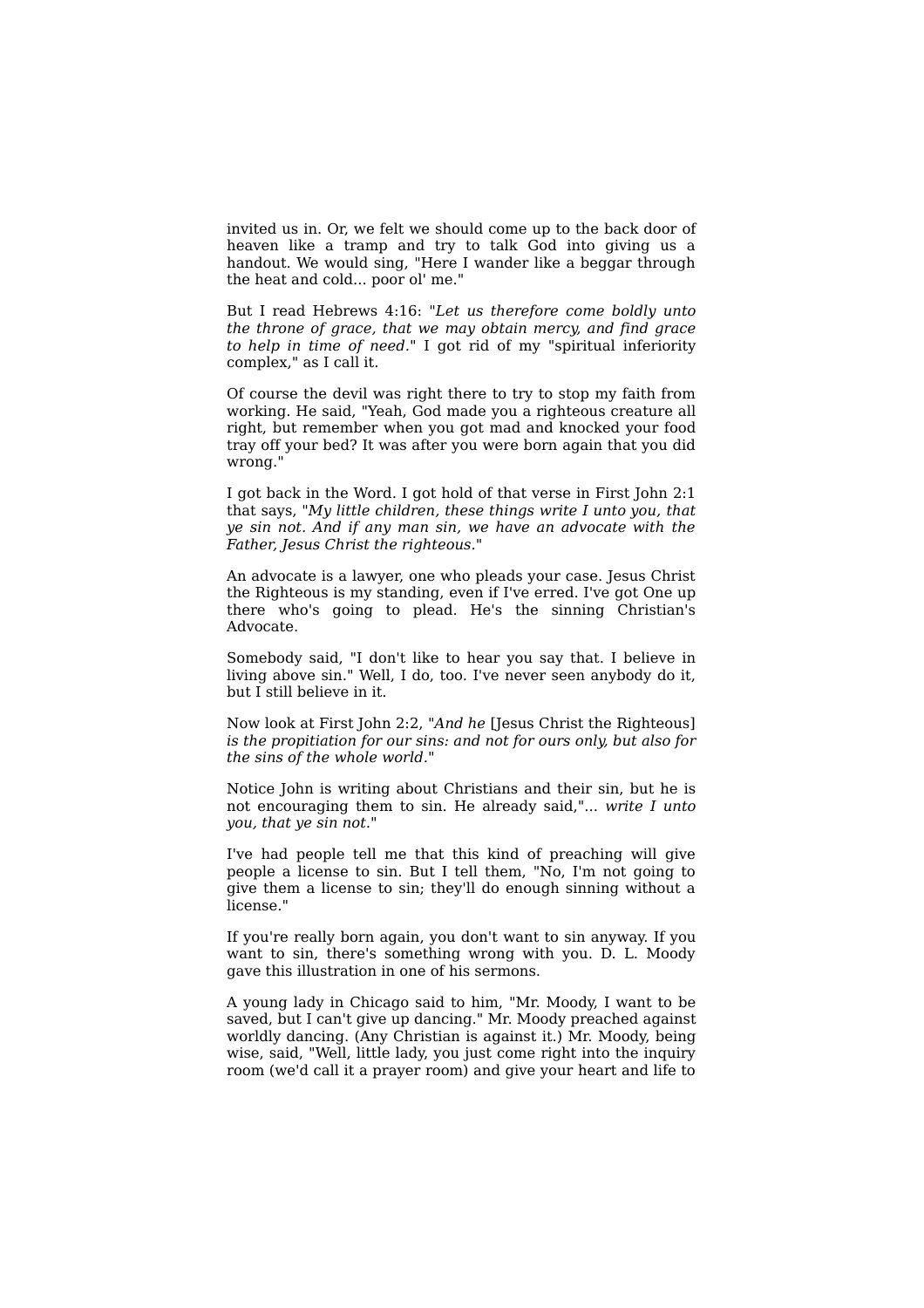the Lord Jesus Christ, and then you can dance all you want to."

She took him at his word, went into the room, and got saved. Four or five days later she met him on the street. She stopped, smiled, shook hands with him and said, "Mr. Moody, I see what you're talking about now. The 'want-to' is gone."

I don't know about you, but I'm "lying" all I want to; I'm "stealing" all I want to; I'm "cussing" all I want to. I'm "hating" all I want to; I'm "hating" everybody I want to hate. No, I'm not hating anybody; there is no hate in me. The "want-to" is gone.

If you're really born again, the man on the inside doesn't want to do wrong.

I remember the first time I missed it after I was born again. It wasn't something serious, but it was wrong, and my conscience smote me. I felt so bad. I hadn't wanted to do wrong.

I hadn't wanted to miss it or to fail. But, thank God, provision has been made for us. If I sin and lose my sense of righteousness, blessed be God, He's up there and He's righteous. Jesus goes into the throne room of God and says, "I took his place; I shed my blood."

One time when I was younger, I read the verse, *"The effectual fervent prayer of a righteous man availeth much"*

(James 5:16). I wrote in red ink beside the verse, "If I ever get to be righteous, then when it comes to praying, I'll be a whiz."

When I found out who I was in Christ—that I was the righteousness of God in Christ—I wrote in red ink beside that verse, "I'm a whiz when it comes to praying." And I've been a whiz ever since then. You're a whiz, too, if you only knew it.

Yes, I'm a whiz when it comes to praying. Now what do I mean by that? I mean I'm effective. I mean I'm *beyond* effective.

I've *arrived!* My prayers work. And yours will, too, when you begin to reign. You have received the gift of righteousness.

First of all, righteousness means right standing with God. I have right standing with Him; I have fellowship with Him; I have communion with Him; I have union with Him; and I have oneness with Him.

But it also means something else. If I have right standing with God, then nobody else can have any better standing. Not even Jesus Christ has any better standing with God than you and I do. Some say, "Oh, you're taking something away from Jesus!"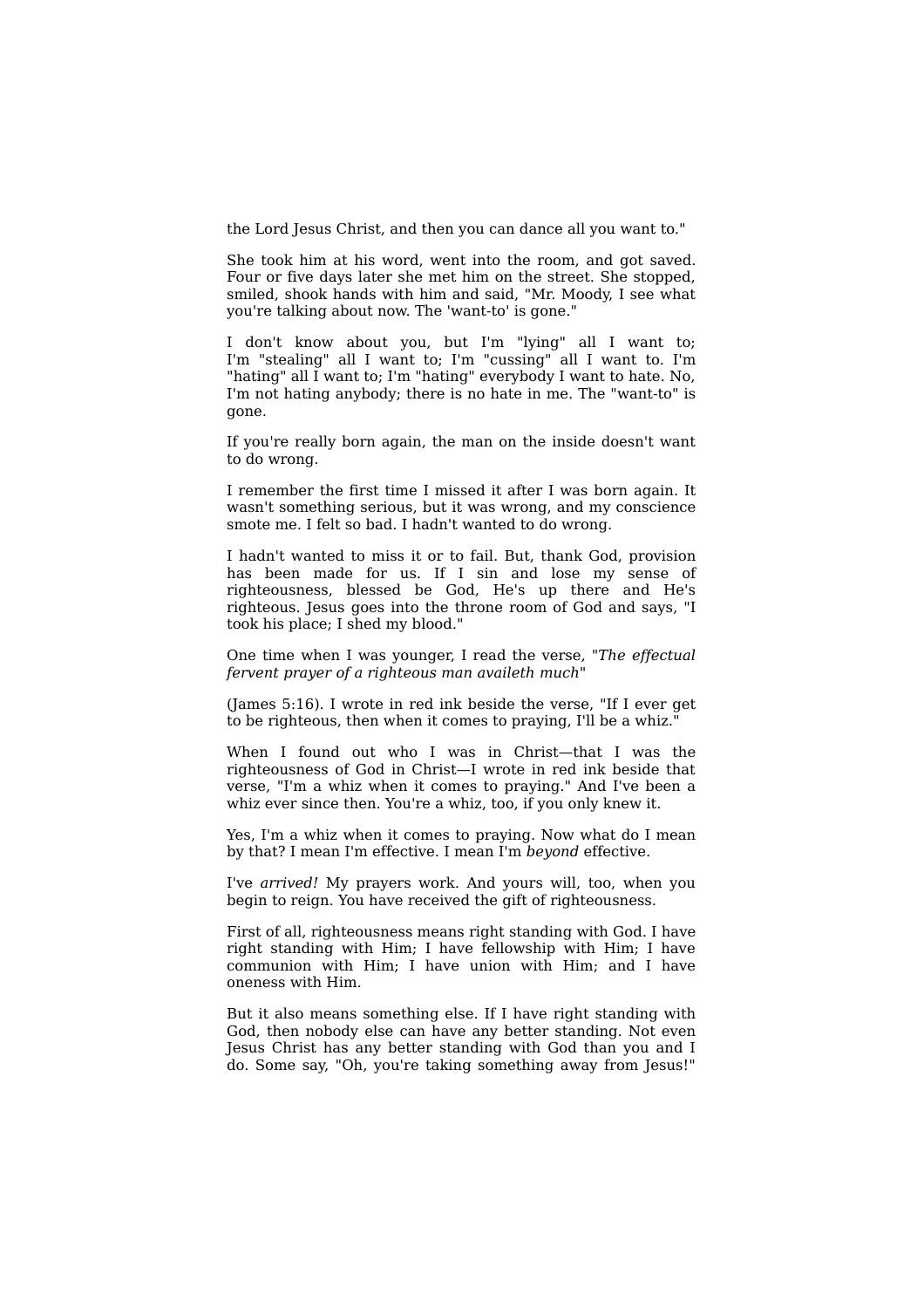No, He's still got the same thing He's always had; I'm just giving you something! These are things that lift us and keep our faith working.

When we know what "the gift of righteousness" means, we can stand in the presence of the devil and reign. We can rule over opposition, persecution, tests, trials, circumstances, poverty, sickness, demons, or anything else that would cause us to be a failure.

Most of the time, people have a little god about an inch and a half high. And the devil, to them, is about two and a half feet high. *The devil is not bigger than God!*

## *Confession*

*The devil is not bigger than God. Circumstances are not bigger than God. Disease is not bigger than God. My Father is greater than all. He is my Father, and He lives in me. He'll put me over. He'll make me a success. I'm not afraid of anything.*

*The Greater One is in me. He's greater than tests and trials.*

*He's greater than any other power I face. He's greater than any force that could come against me. I expect Him, in every crisis of life, to rise up within me. I expect Him to give illumination to my mind. I expect Him to give strength to my body. I expect Him to give direction unto my spirit. He lives in me.*

*The Greater One lives in me!*

*I cannot be defeated.*

*I cannot fail.*

*My faith is in Him.*

*My confidence is in Him.*

*I am strong in His power. Oh, glory!*

Don't forget who you are. Don't forget who He is. Don't forget what He has done. Don't forget who and what He has made you!